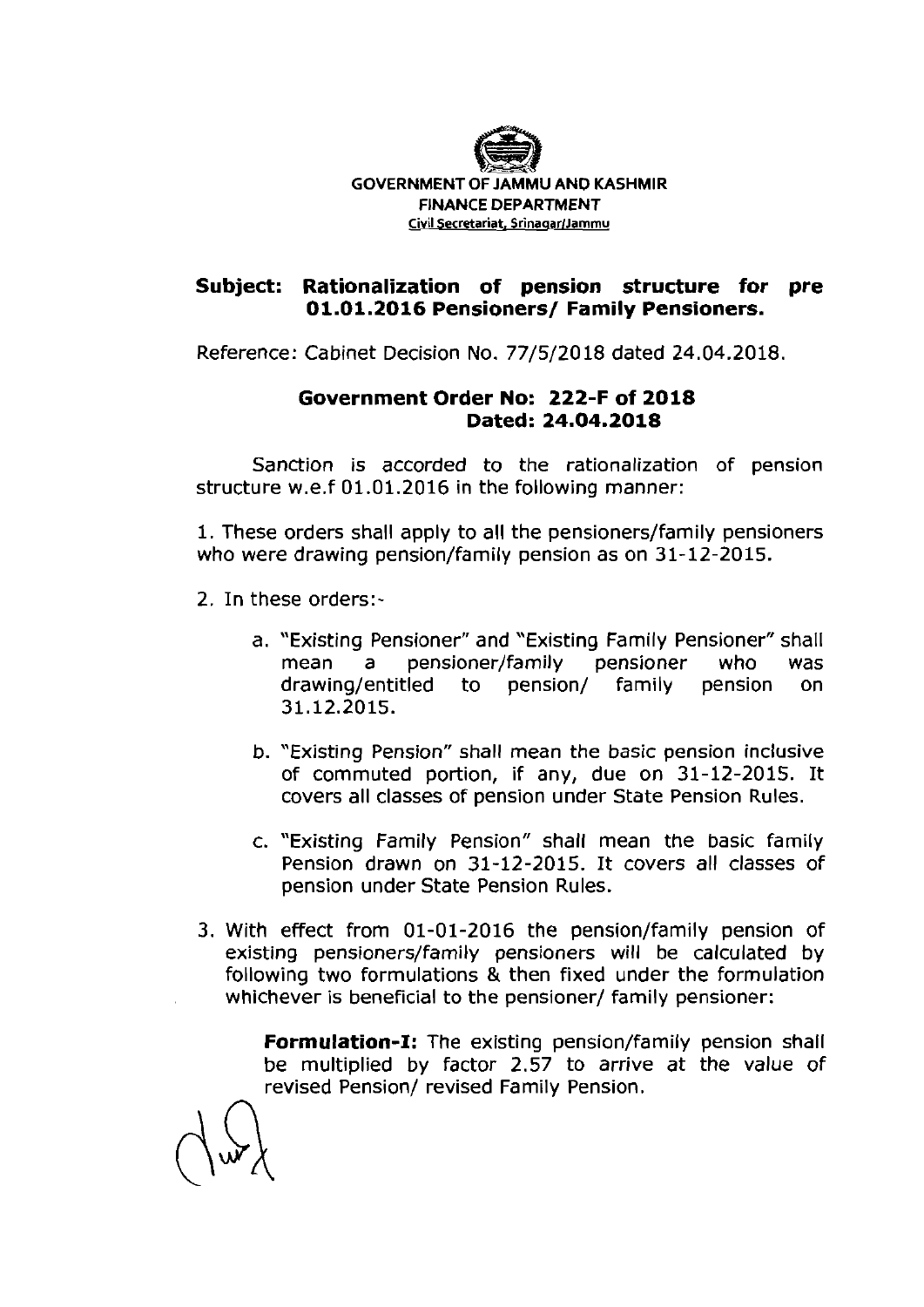**Formulation-11:** In respect of existing pensioners/ family pensioners, pension may be revised by notionally fixing their pay in the pay matrix in the level corresponding to the Pay Scale/ Pay Band & Grade Pay at which they retired/or died. This will be done by notional pay fixation under each intervening pay revisions based on the formulae for revisions of pay. While fixing pay on notional basis, the pay fixation formulae approved by the State Government and other relevant instructions on the subject as where in force at the relevant time shall be strictly followed. With effect from 01.01.2016, 50% of notional pay shall be revised full pension for full qualifying service, and 30% of this notional pay shall be the revised family pension. In respect of family pensioners who were entitled to family pension at enhanced rate, the revised family pension at enhanced rate shall be 50% of notional pay arrived as on 01-01-2016 and shall be payable till the period upto which family pension at enhanced rate is admissible under rules.

**Note: The pension of Government servants, who at the time of retirement have rendered qualifying service of 10 years or more but less than 20 years, will be in such proportion of the maximum admissible pension as the qualifying service rendered by them bears to maximum qualifying service of 20 years.** 

- 4. Concordance tables in respect of different Pay Scales/ Pay Bands indicating existing basic pension, family pension and the revised consolidated pension/family pension are enclosed as **Annexure-I** for convenience of pension disbursing authorities. However, in case of any inconsistency in the concordance table's vis-a-vis the relevant rules/ instructions the notional pay & pension/ family pension may be fixed in accordance with the applicable rules & instructions as issued from time to time. Besides, the concordance tables have been framed for full pension and in cases where the retired employee had less than the prescribed minimum qualifying service for full pension, the revised pension shall be fixed accordingly.
- 5. The Treasury Officers and/or the paying branches of J&K Bank wherefrom the state pensioners draw their pension shall pay pension/ family pension at the revised rates as per **Formulation-I** as an interim measure without waiting for any further authorization either from the Government or from the Jammu & Kashmir Bank. Where the bank feels any doubt in revising pension/family pension in any case, they should refer the matter to the concerned Treasury Officer for clarification. In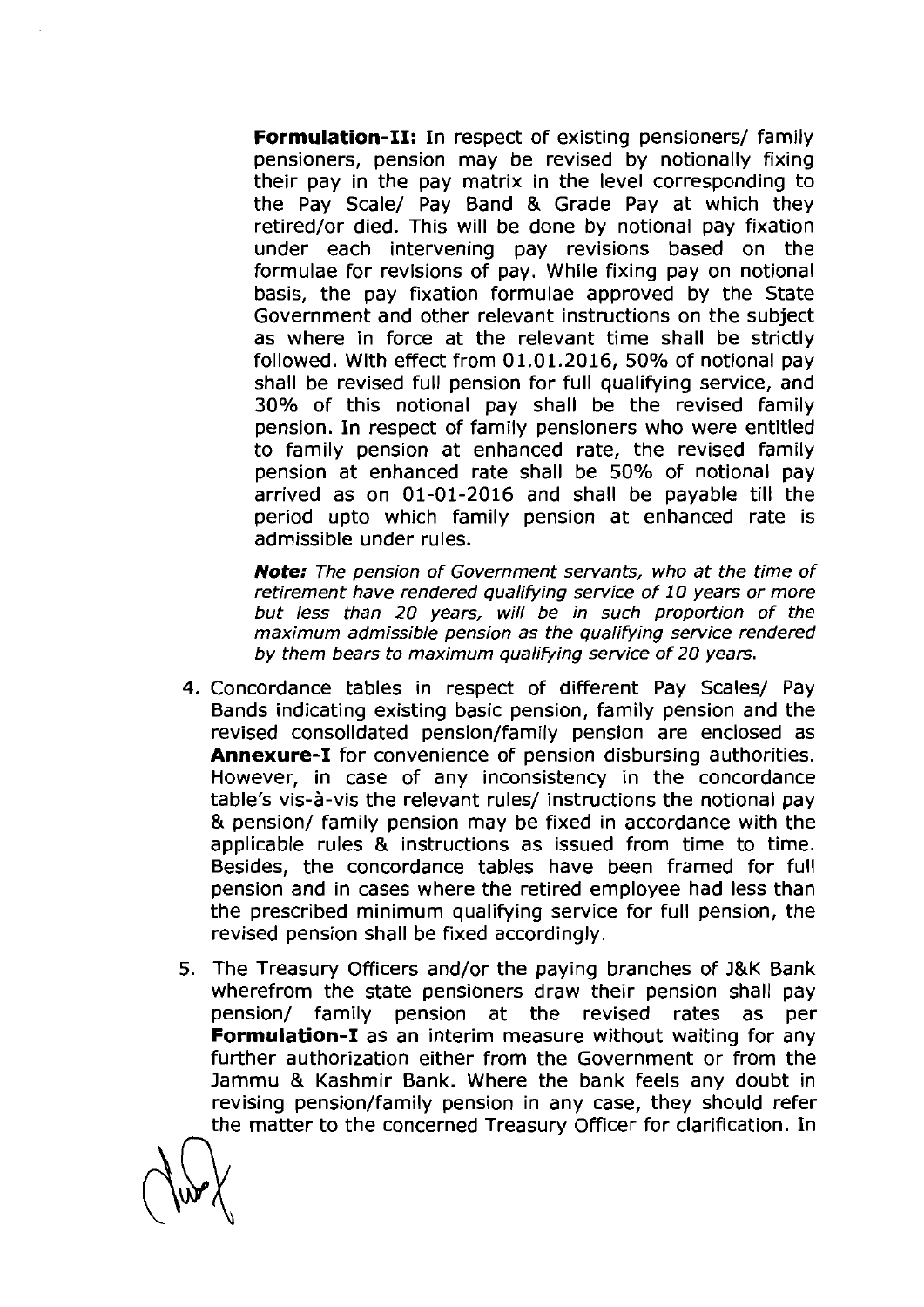the event of any doubt being felt by the Treasury Officer, the matter shall be referred to Finance Department for clarification. However, for revising the pension/ family pension as per **Formulation-11,** the formal pension revision authorization shall be issued by the Accountant General (A&E).

## **By order of the Government of Jammu and Kashmir,**

**Sd/- (Navin K Choudhary),IAS,** 

Principal Secretary to Government. Finance Department.

A/Misc (2008)-temp-1236 Dated **.04.2018** 

## **Copy to the:-**

- 1. Advocate General J&K High Court Srinagar/Jammu.<br>2. All Financial Commissioners.
- 2. All Financial Commissioners.<br>3. Principal Accountant General
- 3. Principal Accountant General, J&K Srinagar/Jammu.<br>4. All Principal Secretaries to Government
- **4. All Principal Secretaries to Government.**<br>**5.** Principal Secretary to Hon'ble Chief Mini
- **5.** Principal Secretary to Hon'bie Chief Minister.
- **6.** Principal Secretary **to** Hon'bie Governor.
- 7. Chief Electoral Officer, J&K, Jammu.<br>8. All Commr/Secretaries to Governme
- 8. All Commr/Secretaries to Government.<br>9. Principal Pesident Commissioner, 5 Prit
- 9. Principal Resident Commissioner, 5 Prithvi Raj Road, New Delhi.<br>10. Divisional Commissioner Kashmir/Jammu
- 10. Divisional commissioner Kashmir/Jammu.
- 11. Commissioner of Vigilance, J&K Srinagar/Jammu.<br>12. Principal Secretary to Chief Justice J&K High Cour
- 12. Principal Secretary to Chief Justice J&K High Court Srinagar/Jammu.<br>13. Registrar General, J&K High Court Srinagar/Jammu.
- 13. Registrar General, J&K High Court Srinagar/Jammu.<br>14. Director General Funds Organization J&K.
- Director General Funds Organization J&K.
- 15. Director General Accounts & Treasuries, J&K.
- 16. Director Information **J&K.**
- 17. Director Audit & Inspections.
- 18. Director Budget J&K.<br>19. All Head of Departn
- All Head of Departments /Managing Directors/Chief Executive of State PSU's/Autonomous Bodies.
- **20.** secretary I&K Public Service Commission l&K.
- 
- 21. All District Development Commissioners.<br>22. Secretary J&K Legislative Assembly/Legi: 22. Secretary J&K Legislative Assembly/Legislative Council.<br>23. Director Finance, Principal Northern Zonal Accountancy
- Director Finance, Principal Northern Zonal Accountancy Training Institute Jammu/Srinagar.
- 24. Director Accounts & Treasuries Srinagar/Jammu.<br>25. All Director Finance/Financial Advisors & CAO's.
- 
- 25. All Director Finance/Financial Advisors & CAO's.<br>26. Joint Director Funds Organization Srinagar/Jam **26. Joint Director Funds Organization Srinagar/Jammu.**<br>27. All Treasury Officers
- 
- **27.** All Treasury Officers. 28. General Manager, Government Press for publication in Government Gazette.<br>29. Director Local Fund Audit and Pensions, J&K.
- 29. Director Local Fund Audit and Pensions, J&K.<br>30. Pyt. Secretary to Chief Secretary.
- 30. Pvt. Secretary to Chief Secretary.<br>31. Pvt. Secretary to Hon'ble Ministe
- Pvt. Secretary to Hon'ble Ministers/Hon'ble Ministers of State for information of the Hon'ble Ministers.
- 32. All officers/Section officers of Finance Department.
- 33. President Non-Gazetted Employees Union Civil Secretariat Srinagar/Jammu.<br>34. I/c Website, FD. (www.jandkfinance.nic.in).
- 
- 35. I/c Website, GAD (<u>www.jkgad.nic.in</u>).
- 36. Government order file (W2scs).

(M. R. Andı

Director (Codes), Finance Department.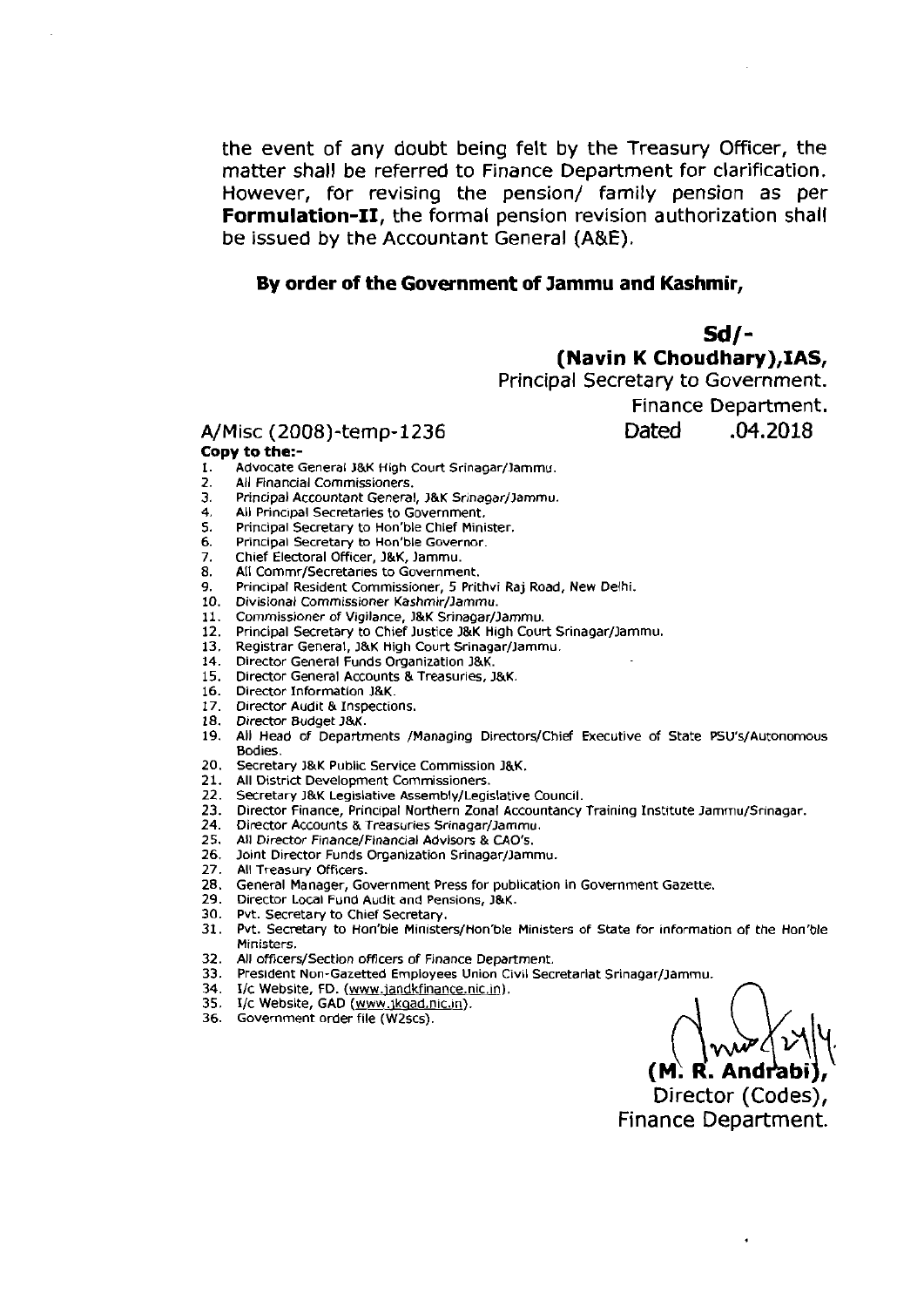|                       |                                                                            |                                         | <b>TABLE 01</b>          |                            |                       |                                   |                |
|-----------------------|----------------------------------------------------------------------------|-----------------------------------------|--------------------------|----------------------------|-----------------------|-----------------------------------|----------------|
|                       |                                                                            | <b>CONCORDANCE TABLE FOR PENSIONERS</b> |                          |                            |                       |                                   |                |
|                       | Scale of Pay / Pay in the Pay Band and Grade Pay at the time of Retirement |                                         |                          |                            |                       |                                   |                |
|                       | <b>Period of Retirement</b>                                                |                                         |                          | <b>Scale of Pay</b>        |                       |                                   |                |
| Upto 31.12.1995       |                                                                            |                                         |                          | 750-12-870-14-940          |                       |                                   |                |
|                       | From 01.01.1996 to 31.12.2005                                              |                                         |                          | 2550-55-2660-60-3200       |                       |                                   |                |
|                       | From 01.01.2006 to 31.12.2015                                              |                                         |                          | 4440-7440 GP 1300          |                       |                                   |                |
|                       | Corresponding level w.e.f. 1.1.2016                                        |                                         |                          | Level-SL1 (14800-47100)    |                       |                                   |                |
|                       |                                                                            |                                         |                          |                            |                       |                                   |                |
|                       |                                                                            |                                         |                          |                            |                       |                                   |                |
|                       |                                                                            |                                         |                          |                            |                       |                                   | <b>Revised</b> |
|                       |                                                                            |                                         |                          |                            |                       | <b>Revised Pension Family</b>     |                |
|                       |                                                                            |                                         | Pay range for pensioners | retired during 1.1.2006 to |                       | /Enhanced                         | pension        |
| <b>Basic Pay upto</b> | <b>Basic Pay From</b><br>01.01.1996 to                                     | <b>Basic Pay From</b><br>01.01.2006 to  |                          | 31.12.2015                 | Notional Pay<br>as on | Family pension<br>(if applicable) | w.e.f.         |
| 31.12.1995            | 31.12.2005                                                                 | 31.12.2015                              | Minimum                  | Maximum                    | 01.01.2016            | w.e.f. 1.1.2016 1.1.2016          |                |
|                       |                                                                            |                                         |                          | 5750                       | 14800                 | 9000                              | 9000           |
|                       |                                                                            |                                         | 5760                     | 5910                       | 15200                 | 9000                              | 9000           |
| 750                   |                                                                            |                                         |                          |                            |                       |                                   |                |
| 762                   |                                                                            |                                         |                          |                            |                       |                                   |                |
| 774                   | 2550                                                                       | 6050                                    | 5920                     | 6100                       | 15700                 |                                   | 9000           |
| 786                   |                                                                            |                                         |                          |                            |                       | 9000                              |                |
| 798                   |                                                                            |                                         |                          |                            |                       |                                   |                |
| 810                   | 2605                                                                       | 6150                                    |                          |                            |                       |                                   |                |
| 822                   |                                                                            |                                         |                          |                            |                       |                                   |                |
| 834                   |                                                                            |                                         |                          |                            |                       |                                   |                |
| 846                   |                                                                            |                                         |                          |                            |                       |                                   |                |
| 858                   | 2660                                                                       | 6250                                    | 6110                     | 6300                       | 16200                 | 9000                              | 9000           |
| <b>B70</b>            |                                                                            |                                         |                          |                            |                       |                                   |                |
| 884                   | 2720<br>2780                                                               | 6360<br>6480                            |                          |                            |                       |                                   |                |
| 898                   |                                                                            |                                         | 6310                     | 6490                       | 16700                 | 9000                              | 9000           |
| 912                   | 2840                                                                       | 6590                                    |                          |                            |                       |                                   |                |
| 926                   | 2900                                                                       | 6700                                    | 6500                     | 6690                       | 17200                 | 9000                              | 9000           |
| 940                   |                                                                            |                                         |                          |                            |                       |                                   |                |
| 954                   | 2960                                                                       | 6810                                    | 6700                     | 6880                       | 17700                 | 9000                              | 9000           |
| 968                   | 3020                                                                       | 6920                                    |                          |                            |                       |                                   |                |
| 982                   | 3080                                                                       | 7030                                    | 6890                     | 7080                       | 18200                 | <b>9100</b>                       | 9000           |
|                       | 3140                                                                       | 7140                                    |                          |                            |                       |                                   |                |
|                       | 3200                                                                       | 7260                                    | 7090                     | 7270                       | 18700                 | 9350                              | 9000           |
|                       | 3260                                                                       | 7370                                    |                          |                            |                       |                                   |                |
|                       | 3320                                                                       | 7480                                    | 7280                     | 7500                       | 19300                 | 9650                              | 9000           |
|                       | 3380                                                                       | 7590                                    | 7510                     | 75B0                       | 19900                 | 9950                              | 9000           |
|                       |                                                                            |                                         | 7590                     | 7970                       | 20500                 | 10250                             | 9000           |
|                       |                                                                            |                                         | 7980                     | 8210                       | 21100                 | 10550                             | 9000           |
|                       |                                                                            |                                         | 8220                     | 8440                       | 21700                 | 10850                             | 9000           |
|                       |                                                                            |                                         | 8450                     | 8710)                      | 22400                 | 11200                             | 9000           |
|                       |                                                                            |                                         | 8720                     | 8980                       | 23100                 | 11550                             | 9000           |
|                       |                                                                            |                                         | 8990                     | 9260                       | 23800                 | 11900                             | 9000           |
|                       |                                                                            |                                         | 9270                     | 9530                       | 24500                 | 12250                             | 9000           |
|                       |                                                                            |                                         | 9540                     | 9800                       | 25200                 | 12600                             | 9000           |
|                       |                                                                            |                                         | 9810                     | 10110                      | 26000                 | 13000                             | 9000           |
|                       |                                                                            |                                         | 10120                    | 10420                      |                       |                                   |                |
|                       |                                                                            |                                         |                          |                            | 26800                 | 13400                             | 9000           |

 $\ddot{\phantom{a}}$ 

 $\frac{d^2}{dt}$ 

 $\ddot{\phantom{0}}$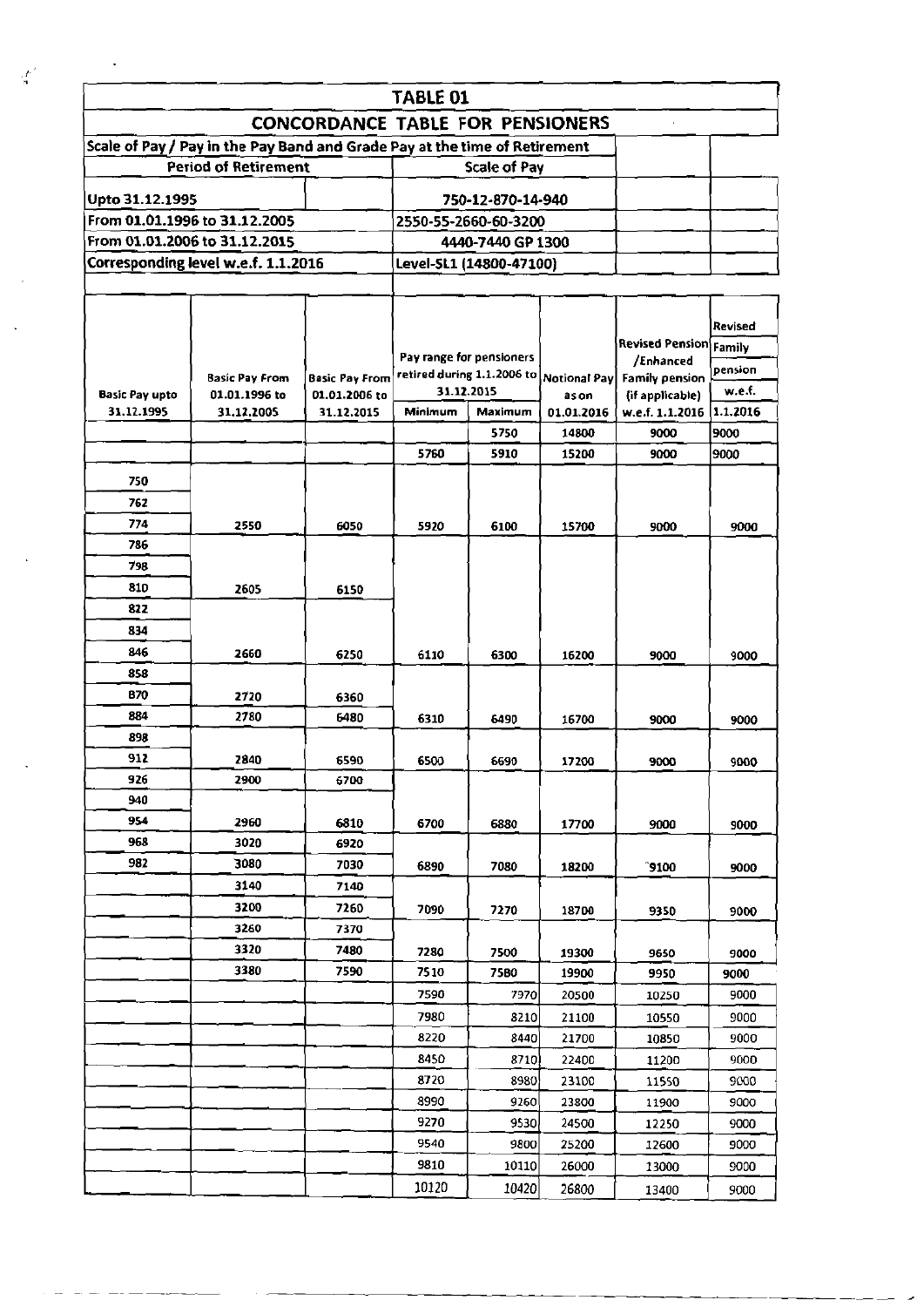| $\bullet$ |       |       |       |       |       |
|-----------|-------|-------|-------|-------|-------|
|           | 10430 | 10730 | 27600 | 13800 | 9000  |
|           | 10740 | 11050 | 28400 | 14200 | 9000  |
|           | 11060 | 11400 | 29300 | 14650 | 9000  |
|           | 11410 | 11750 | 30200 | 15100 | 9060  |
|           | 11760 | 12100 | 31100 | 15550 | 9330  |
|           | 12110 | 12450 | 32000 | 16000 | 9600  |
|           | 12460 | 12840 | 33000 | 16500 | 9900  |
|           | 12850 | 13220 | 34000 | 17000 | 10200 |
|           | 13230 | 13610 | 35000 | 17500 | 10500 |
|           | 13620 | 14040 | 36100 | 18050 | 10830 |
|           | 14050 | 14470 | 37200 | 18600 | 11160 |
|           | 14480 | 14900 | 38300 | 19150 | 11490 |
|           | 14910 | 15330 | 39400 | 19700 | 11820 |
|           | 15340 | 15790 | 40600 | 20300 | 12180 |
|           | 15800 | 16260 | 41800 | 20900 | 12540 |
|           | 16270 | 16770 | 43100 | 21550 | 12930 |
|           | 16780 | 17270 | 44400 | 22200 | 13320 |
|           | 17280 | 17780 | 45700 | 22850 | 13710 |
|           | 17790 | 18320 | 47100 | 23550 | 14130 |

 $\label{eq:2.1} \frac{1}{\sqrt{2}}\left(\frac{1}{\sqrt{2}}\right)^{2} \frac{1}{\sqrt{2}}\left(\frac{1}{\sqrt{2}}\right)^{2} \frac{1}{\sqrt{2}}\left(\frac{1}{\sqrt{2}}\right)^{2} \frac{1}{\sqrt{2}}\left(\frac{1}{\sqrt{2}}\right)^{2} \frac{1}{\sqrt{2}}\left(\frac{1}{\sqrt{2}}\right)^{2} \frac{1}{\sqrt{2}}\left(\frac{1}{\sqrt{2}}\right)^{2} \frac{1}{\sqrt{2}}\left(\frac{1}{\sqrt{2}}\right)^{2} \frac{1}{\sqrt{2}}\left(\frac{$ 

 $\frac{1}{2}$  $\frac{1}{2}$ 

 $\mathcal{A}_{\mathbf{S}}$  , and  $\mathcal{A}_{\mathbf{S}}$  , and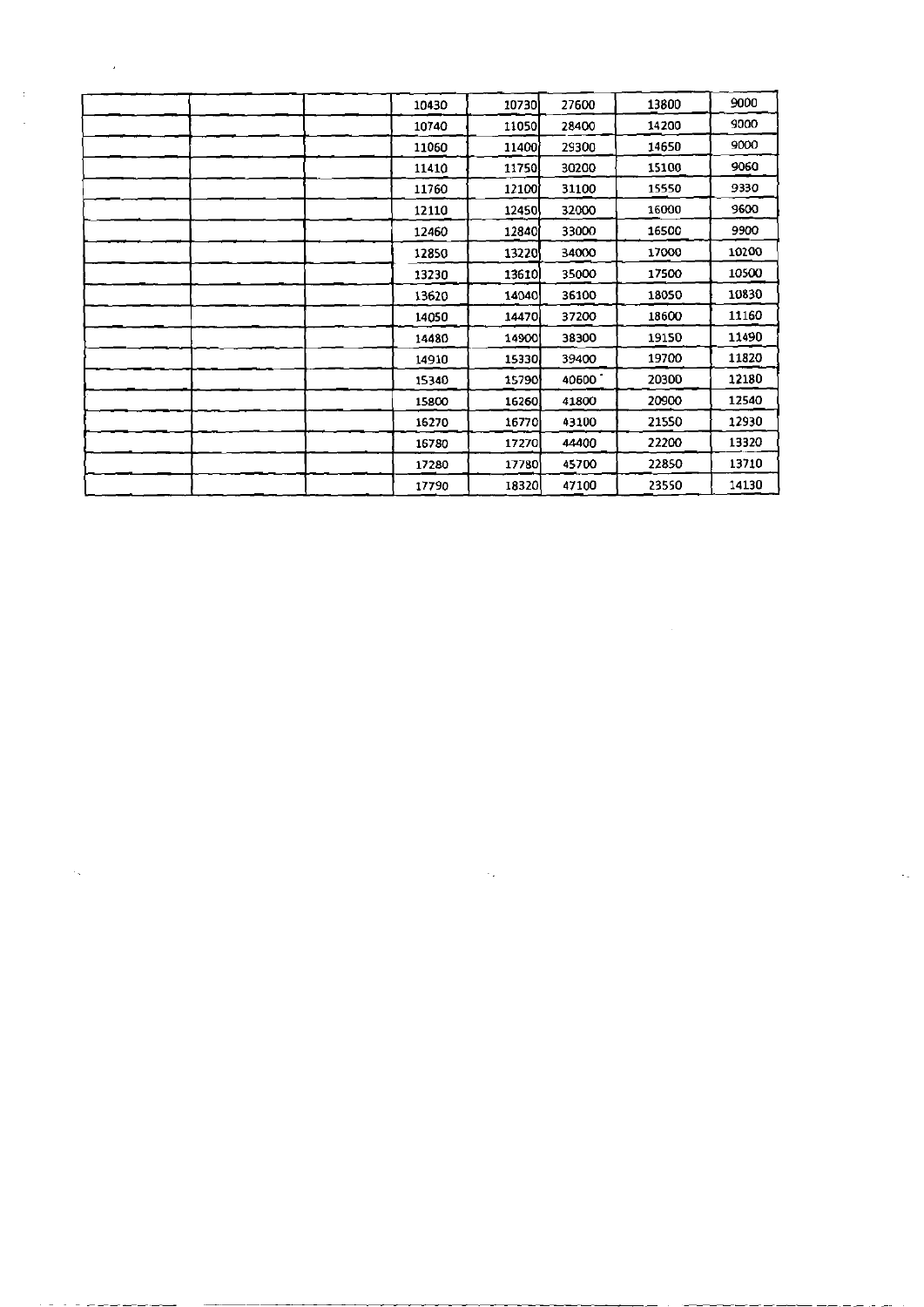|                                     |                                                                            |                          | <b>TABLE 02</b> |                              |                     |                      |                   |
|-------------------------------------|----------------------------------------------------------------------------|--------------------------|-----------------|------------------------------|---------------------|----------------------|-------------------|
|                                     | <b>CONCORDANCE TABLE FOR PENSIONERS</b>                                    |                          |                 |                              |                     |                      |                   |
|                                     |                                                                            |                          |                 |                              |                     |                      |                   |
|                                     | Scale of Pay / Pay in the Pay Band and Grade Pay at the time of Retirement |                          |                 |                              |                     |                      |                   |
|                                     | <b>Period of Retirement</b>                                                |                          |                 | <b>Scale of Pay</b>          |                     |                      |                   |
| Upto 31.12.1995                     |                                                                            |                          |                 | 775-12-955-EB-14-1025        |                     |                      |                   |
| From 01.01.1996 to 31.12.2005       |                                                                            |                          |                 | 2610-60-3150-65-3540         |                     |                      |                   |
| From 01.01.2006 to 31.12.2015       |                                                                            |                          |                 | 4440-7440 GP 1400            |                     |                      |                   |
|                                     | Corresponding level w.e.f. 1.1.2016                                        |                          |                 | Level-SL2 (15900-50400)      |                     |                      |                   |
|                                     |                                                                            |                          |                 |                              |                     |                      |                   |
|                                     |                                                                            |                          |                 |                              |                     |                      |                   |
|                                     |                                                                            |                          |                 | Pay range for                |                     | <b>Revised</b>       | Revised           |
|                                     |                                                                            | <b>Basic Pav</b><br>From |                 | pensioners retired           |                     | Pension<br>/Enhanced | Family            |
|                                     |                                                                            | 01.01.2006               |                 | during 1.1.2006 to           | <b>Notional</b>     | Family pension       | pension<br>w.e.f. |
| <b>Basic Pay upto</b><br>31.12.1995 | <b>Basic Pay From</b><br>01.01.1996 to 31.12.2005                          | to                       | <b>Minimum</b>  | 31.12.2015<br><b>Maximum</b> | Pay as on           | (if applicable)      | 1.1.2016          |
|                                     |                                                                            | 31.12.2015               |                 |                              | 01.01.2016<br>15900 | w.e.f. 1.1.2016      |                   |
| 775                                 |                                                                            |                          |                 |                              |                     |                      |                   |
| 787                                 |                                                                            |                          |                 |                              |                     |                      |                   |
| 799                                 | 2610                                                                       | 6260                     |                 | 6380                         | 16400               | 9000                 | 9000              |
| 811                                 |                                                                            |                          |                 |                              |                     |                      |                   |
| 823                                 |                                                                            |                          |                 |                              |                     |                      |                   |
| 835                                 | 2670                                                                       | 6370                     |                 |                              |                     |                      |                   |
| 847                                 |                                                                            |                          |                 |                              |                     |                      |                   |
| 859                                 |                                                                            |                          |                 |                              |                     |                      |                   |
| 871                                 | 2730                                                                       | 6480                     | 6390            | 6570                         | 16900               | 9000                 | 9000              |
| 883                                 |                                                                            |                          |                 |                              |                     |                      |                   |
| 895                                 | 2790                                                                       | 6590                     |                 |                              |                     |                      |                   |
| 907                                 |                                                                            |                          |                 |                              |                     |                      |                   |
| 919                                 | 2850                                                                       | 6710                     | 6580            | 6770                         | 17400               | 9000                 | 9000              |
| 931                                 | 2910                                                                       | 6820                     |                 |                              |                     |                      |                   |
| 943                                 |                                                                            |                          |                 |                              |                     |                      |                   |
| 955                                 | 2970                                                                       | 6930                     | 6780            | 6960                         | 17900               | 9000                 | 9000              |
| 969                                 | 3030                                                                       | 7040                     |                 |                              |                     |                      |                   |
| 983                                 |                                                                            |                          |                 |                              |                     |                      |                   |
| 997<br>1011                         | 3090<br>$\gamma_{\rm{in}}$                                                 | 7150                     | 6970            | 7150                         | 18400               | 9200                 | 9000              |
|                                     | 3150                                                                       | 7260                     |                 |                              |                     |                      |                   |
| 1025<br>1039                        |                                                                            |                          |                 |                              |                     |                      |                   |
| 1053                                | 3215                                                                       | 7380                     | 7160            | 7390                         | 19000               | 9500                 | 9000              |
| 1067                                | 3280                                                                       |                          |                 |                              |                     |                      |                   |
|                                     | 3345                                                                       | 7510<br>7630             | 7400            | 7620                         | 19600<br>20200      | 9800<br>10100        | 9000              |
|                                     | 3410                                                                       | 7750                     | 7630            | 7850                         | 20200               | 10100                | 9000<br>9000      |
|                                     | 3475                                                                       | 7870                     |                 |                              | 20800               | 10400                | 9000              |
|                                     | 3540                                                                       | 7990                     | 7860            | 8090                         | 20800               | 10400                | 9000              |
|                                     | 3605                                                                       | 8110                     |                 |                              |                     |                      |                   |
|                                     | 3670                                                                       | 8230                     | 8100            | 8320                         | 21400               | 10700                | 9000              |
|                                     | 3735                                                                       | 8350                     | 8330            | 8560                         | 22000               | 11000                | 9000              |
|                                     |                                                                            |                          | 8570            | 8830                         | 22700               | 11350                | 9000              |
|                                     |                                                                            |                          | 8840            | 9100                         | 23400               | 11700                | 9000              |
|                                     |                                                                            |                          | 9110            | 9370                         | 24100               | 12050                | 9000              |
|                                     |                                                                            |                          |                 |                              |                     |                      |                   |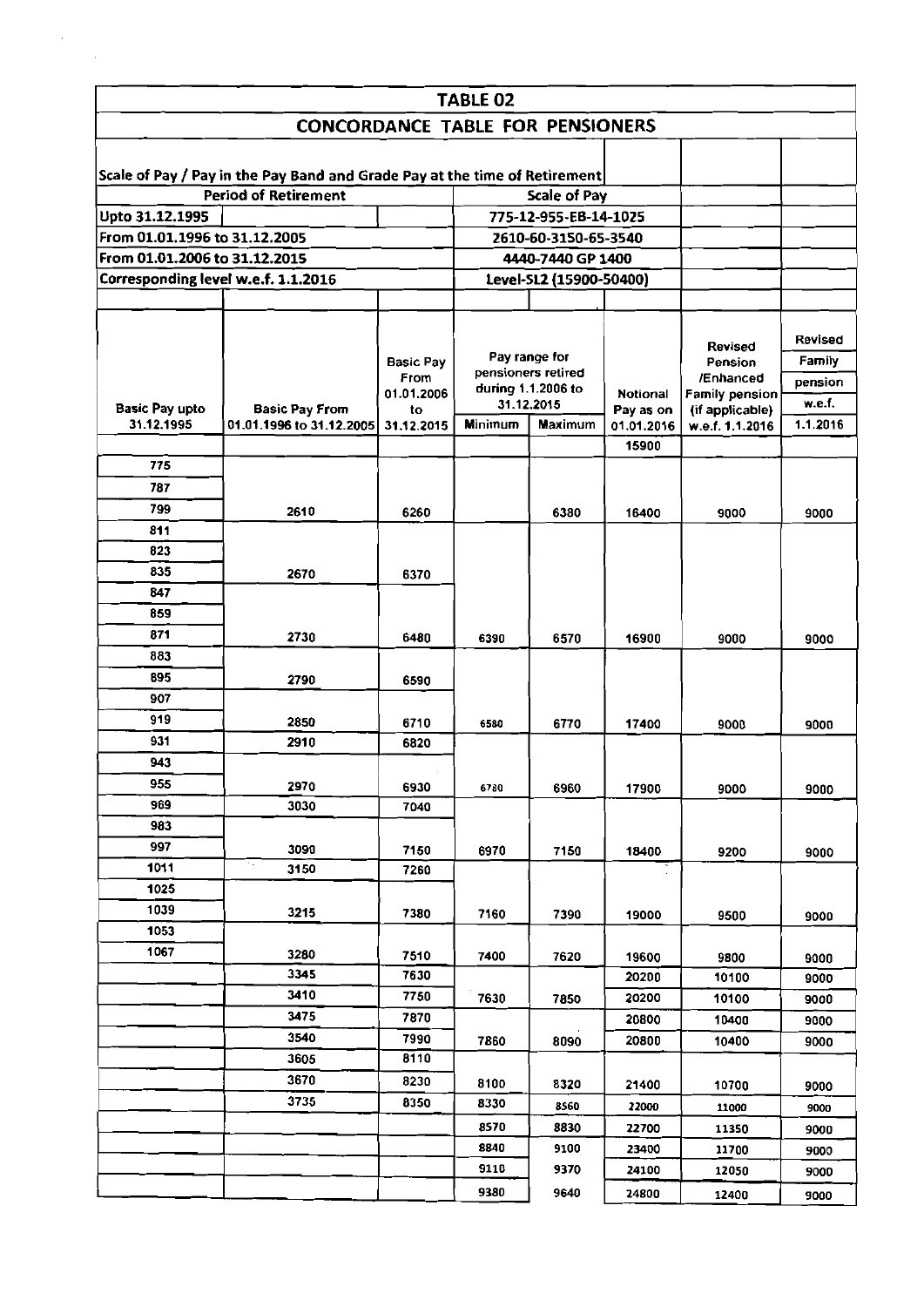|  |  | 9650  | 9920  | 25500 | 12750 | 9000  |
|--|--|-------|-------|-------|-------|-------|
|  |  | 9930  | 10230 | 26300 | 13150 | 9000  |
|  |  | 10240 | 10540 | 27100 | 13550 | 9000  |
|  |  | 10550 | 10850 | 27900 | 13950 | 9000  |
|  |  | 10860 | 11160 | 28700 | 14350 | 9000  |
|  |  | 11170 | 11510 | 29600 | 14800 | 9000  |
|  |  | 11520 | 11860 | 30500 | 15250 | 9150  |
|  |  | 11870 | 12210 | 31400 | 15700 | 9420  |
|  |  | 12220 | 12560 | 32300 | 16150 | 9690  |
|  |  | 12570 | 12950 | 33300 | 16650 | 9990  |
|  |  | 12960 | 13340 | 34300 | 17150 | 10290 |
|  |  | 13350 | 13730 | 35300 | 17650 | 10590 |
|  |  | 13740 | 14160 | 36400 | 18200 | 10920 |
|  |  | 14170 | 14590 | 37500 | 18750 | 11250 |
|  |  | 14600 | 15010 | 38600 | 19300 | 11580 |
|  |  | 15020 | 15480 | 39800 | 19900 | 11940 |
|  |  | 15490 | 15950 | 41000 | 20500 | 12300 |
|  |  | 15960 | 16420 | 42200 | 21100 | 12660 |
|  |  | 16430 | 16920 | 43500 | 21750 | 13050 |
|  |  | 16930 | 17430 | 44800 | 22400 | 13440 |
|  |  | 17440 | 17930 | 46100 | 23050 | 13830 |
|  |  | 17940 | 18480 | 47500 | 23750 | 14250 |
|  |  | 18490 | 19020 | 48900 | 24450 | 14670 |
|  |  |       |       |       |       |       |

 $\label{eq:2.1} \frac{1}{\sqrt{2}}\int_{\mathbb{R}^3}\frac{1}{\sqrt{2}}\left(\frac{1}{\sqrt{2}}\right)^2\frac{1}{\sqrt{2}}\left(\frac{1}{\sqrt{2}}\right)^2\frac{1}{\sqrt{2}}\left(\frac{1}{\sqrt{2}}\right)^2\frac{1}{\sqrt{2}}\left(\frac{1}{\sqrt{2}}\right)^2\frac{1}{\sqrt{2}}\left(\frac{1}{\sqrt{2}}\right)^2.$ 

 $\label{eq:2.1} \frac{1}{\sqrt{2}}\int_{\mathbb{R}^3}\frac{1}{\sqrt{2}}\left(\frac{1}{\sqrt{2}}\right)^2\frac{1}{\sqrt{2}}\left(\frac{1}{\sqrt{2}}\right)^2\frac{1}{\sqrt{2}}\left(\frac{1}{\sqrt{2}}\right)^2\frac{1}{\sqrt{2}}\left(\frac{1}{\sqrt{2}}\right)^2.$ 

 $\Delta\phi$  and  $\phi$  and  $\phi$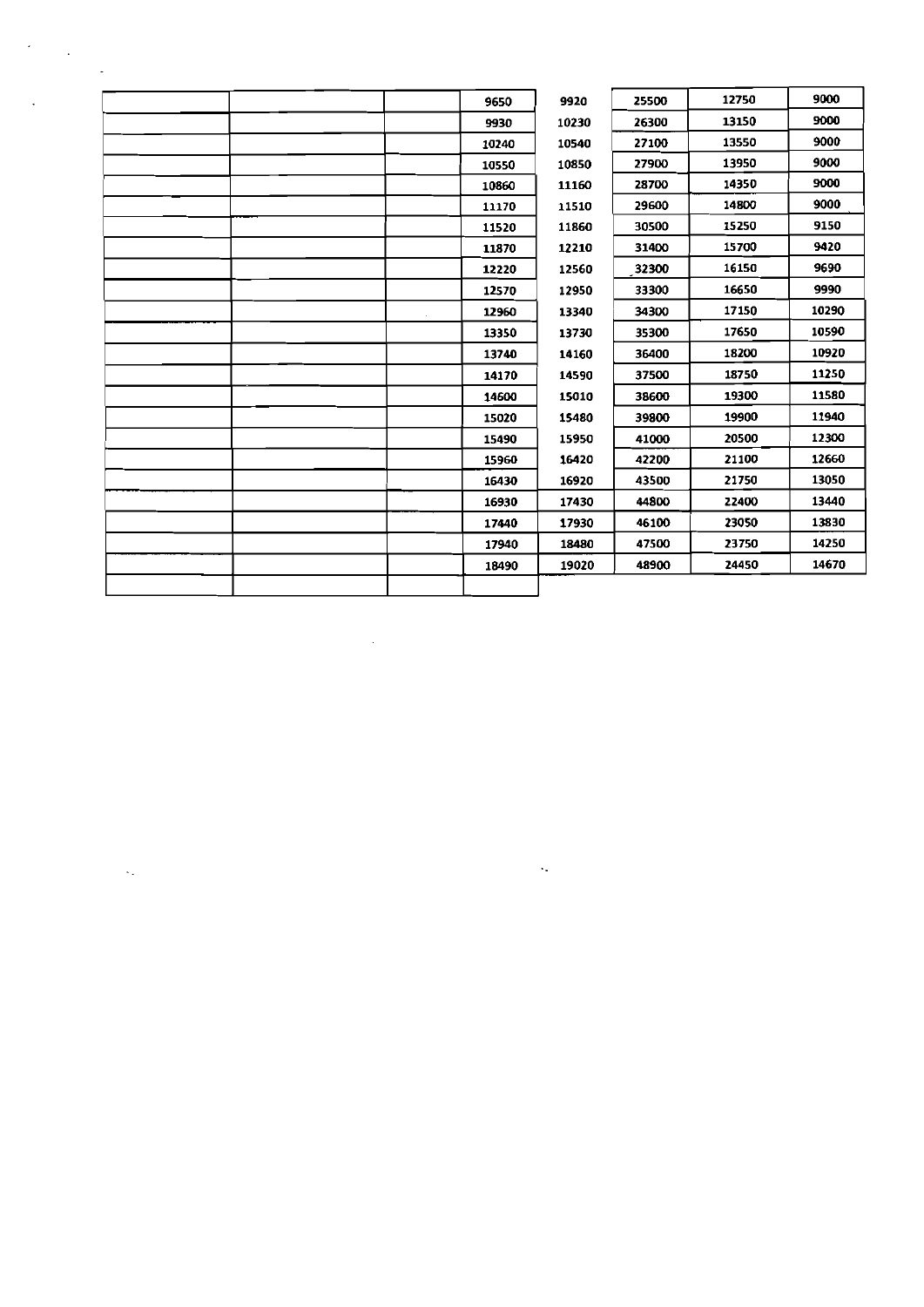|                                      |                                                                            |                                         | <b>TABLE 04</b>                                                      |                      |                                        |                                      |                |
|--------------------------------------|----------------------------------------------------------------------------|-----------------------------------------|----------------------------------------------------------------------|----------------------|----------------------------------------|--------------------------------------|----------------|
|                                      |                                                                            | <b>CONCORDANCE TABLE FOR PENSIONERS</b> |                                                                      |                      |                                        |                                      |                |
|                                      | Scale of Pay / Pay in the Pay Band and Grade Pay at the time of Retirement |                                         |                                                                      |                      |                                        |                                      |                |
|                                      | <b>Period of Retirement</b>                                                |                                         |                                                                      | <b>Scale of Pay</b>  |                                        |                                      |                |
|                                      | 825-15-900-EB-20-1200                                                      |                                         |                                                                      |                      |                                        |                                      |                |
| Upto 31.12.1995                      |                                                                            |                                         |                                                                      |                      |                                        |                                      |                |
| From 01.01.1996 to 31.12.2005        |                                                                            |                                         |                                                                      | 2750-70-3800-75-4400 |                                        |                                      |                |
| From 01.01.2006 to 31.12.2015        |                                                                            |                                         |                                                                      | 5200-20200 GP 1800   |                                        |                                      |                |
| Corresponding level w.e.f. 1.1.2016  | Level-1 (18000-56900)                                                      |                                         |                                                                      |                      |                                        |                                      |                |
|                                      |                                                                            | <b>Basic Pay</b><br>From                | Pay range for pensioners<br>retired during 1.1.2006 to<br>31.12.2015 |                      | Revised<br>Pension<br><b>/Ennanced</b> | Revised                              |                |
|                                      |                                                                            | 01.01.2006 to<br>31.12.2015             |                                                                      |                      |                                        | Family<br>pension (if<br>applicable) | <b>Family</b>  |
|                                      |                                                                            |                                         |                                                                      |                      | Notional Pay<br>as on                  | w.e.f. 1.1.2016                      | pension        |
|                                      |                                                                            |                                         |                                                                      |                      | 01.01.2016                             |                                      | w.e.f.         |
| <b>Basic Pay up to</b><br>31.12.1995 | Basic Pay From 01.01.1996 to<br>31.12.2005                                 |                                         | Minimum                                                              | Maximum              |                                        |                                      | 1.1.2016       |
|                                      |                                                                            |                                         | $\blacksquare$                                                       | 7000                 | 18000                                  | 9000                                 | 9000           |
|                                      |                                                                            |                                         | 7010                                                                 | 7190                 | 18500                                  | 9250                                 | 9000           |
| 825                                  |                                                                            |                                         |                                                                      |                      |                                        |                                      |                |
| 840<br>रुङ                           |                                                                            |                                         |                                                                      |                      |                                        |                                      | 9000           |
| 870                                  | 2750                                                                       | 7330                                    | 7200                                                                 | 7430                 | 19100                                  | 9550                                 |                |
| 885                                  |                                                                            |                                         |                                                                      |                      |                                        |                                      |                |
| 900                                  | 2820                                                                       | 7330                                    | 7200                                                                 | 7430                 | 19100                                  | 9550                                 | 9000           |
| 920                                  | 2890                                                                       | 7500                                    | 7440                                                                 | 7660                 | 19700                                  | 9850                                 | 9000           |
| 940                                  | 2960                                                                       | 7500                                    | 7440                                                                 | 7650                 | 19700                                  | 9850                                 | 9000           |
| 960<br>980                           |                                                                            |                                         |                                                                      |                      |                                        |                                      |                |
| 1000                                 | 3030<br>3100                                                               | 7680<br>7680                            | 7670<br>7670                                                         | 7890<br>7890         | 20300<br>20300                         | 10150<br>10150                       | 9000<br>9000   |
| 1020                                 | 3170                                                                       | 7860                                    | 7670                                                                 | 7890                 | 20300                                  | 10150                                | 9000           |
| 1040                                 | 3240                                                                       | 7860                                    | 7670                                                                 | 7890                 | 20300                                  | 10150                                | 9000           |
| 1060                                 | 3310                                                                       | 7960                                    | 7900                                                                 | 8130                 | 20900                                  | 10450                                | 9000           |
| 1080                                 |                                                                            |                                         |                                                                      |                      |                                        |                                      |                |
| 1100<br>1120                         | 3380<br>3450                                                               | 8090                                    | 7900<br>8140                                                         | 8130                 | 20900<br>21500                         | 10450                                | 9000           |
| 1140                                 | 3520                                                                       | 8220<br>8350                            | 8140                                                                 | 8360<br>8360         | 21500                                  | 10750<br>10750                       | 9000<br>9000   |
| 1160                                 | 3590                                                                       | 8480                                    | 8370                                                                 | 8590                 | 22100                                  | 11050                                | 9000           |
| 1180                                 | 3660                                                                       | 8610                                    | 8600                                                                 | 8870                 | 22800                                  | 11400                                | 9000           |
| 1200                                 | 3730                                                                       | 8740                                    | 8600                                                                 | 8870                 | 22800                                  | 11400                                | 9000           |
| 1220                                 | 3800                                                                       | 8870                                    | 8600                                                                 | 8870                 | 22800                                  | 11400                                | 9000           |
| 1240                                 | 3800                                                                       | 8870                                    | 8600                                                                 | 8870                 | 22800                                  | 11400                                | <b>9000</b>    |
| 1260                                 | 3875<br>3950                                                               | 9010                                    | 5880                                                                 | 9140                 | 23500                                  | 11750                                | 9000           |
|                                      | 4025                                                                       | 9150<br>9290                            | 8880<br>9150                                                         | 9140<br>9410         | 23500<br>24200                         | 11750<br>12100                       | 9000<br>9000   |
|                                      | 4100                                                                       | 9430                                    | 9420                                                                 | 9680                 | 24900                                  | 12450                                | 9000           |
|                                      | 4175                                                                       | 9570                                    | 9420                                                                 | 9680                 | 24900                                  | 12450                                | <b>9000</b>    |
|                                      | 4250                                                                       | 9710                                    | 9690                                                                 | 9960                 | 25600                                  | 12800                                | 9000           |
|                                      | 4325                                                                       | 9850                                    | 9690                                                                 | 9960                 | 25600                                  | 12800                                | 9000           |
|                                      | 4400<br>4475                                                               | 9990                                    | 9970                                                                 | 10270                | 26400                                  | 13200                                | 9000           |
|                                      | 4550                                                                       | 10130<br>10270                          | 9970<br>9970                                                         | 10270<br>10270       | 26400<br>26400                         | 13200<br>13200                       | 9000<br>9000   |
|                                      | 4625                                                                       | 10410                                   | 10280                                                                | 10580                | 27200                                  | <b>136C0</b>                         | 8000           |
|                                      |                                                                            |                                         | 10590                                                                | 10890                | 28000                                  | 14000                                | 9000           |
|                                      |                                                                            |                                         | 10900                                                                | 11200                | 28800                                  | 14400                                | 9000           |
|                                      |                                                                            |                                         | 11210                                                                | 11550                | 29700                                  | 14850                                | 9000           |
|                                      |                                                                            |                                         | 11560                                                                | 11900                | 30600                                  | 15300                                | 9180           |
|                                      |                                                                            |                                         | 11910                                                                | 12250                | 31500                                  | 15750                                | 9450           |
|                                      |                                                                            |                                         | 12260                                                                | 12600                | 32400                                  | 16200                                | 9720           |
|                                      |                                                                            |                                         | 12610<br>13000                                                       | 12990<br>13380       | 33400                                  | 16700                                | 10020          |
|                                      |                                                                            |                                         | 13390                                                                | 13770                | 34400<br>35400                         | 17200<br>17700                       | 10320<br>10620 |
|                                      |                                                                            |                                         | 13780                                                                | 14200                | 36500                                  | 18250                                | 10950          |
|                                      |                                                                            |                                         | 14210                                                                | 14630                | 37600                                  | 18800                                | 11280          |

 $\beta_{\sigma}$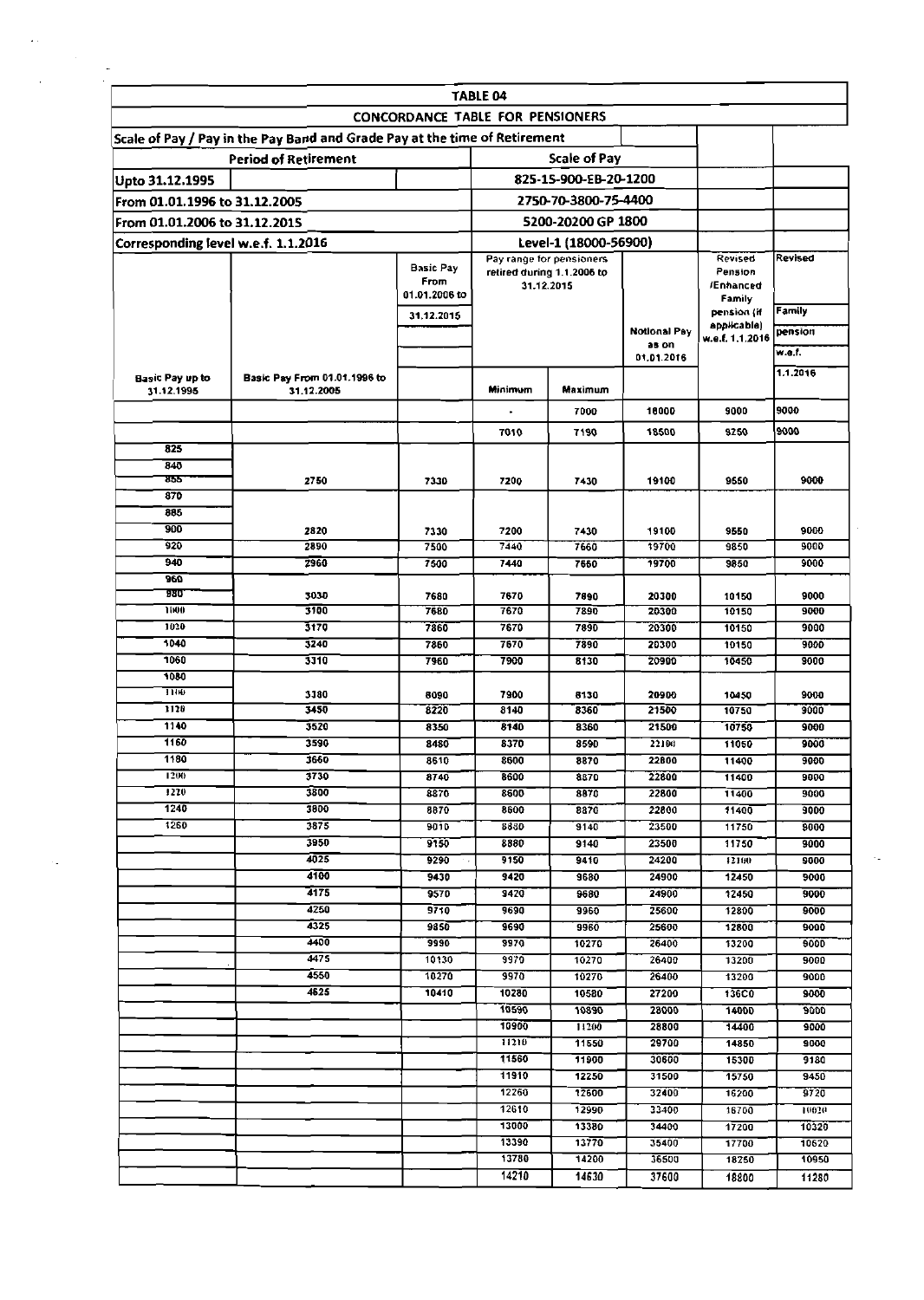| $\cdots$ |       |       |       |       |       |
|----------|-------|-------|-------|-------|-------|
|          | 14640 | 15050 | 38700 | 19350 | 11610 |
|          | 15060 | 15520 | 39900 | 19950 | 11970 |
|          | 15530 | 15990 | 41100 | 20550 | 12330 |
|          | 16000 | 16450 | 42300 | 21150 | 12690 |
|          | 16460 | 16960 | 43600 | 21800 | 13080 |
|          | 16970 | 17470 | 44900 | 22450 | 13470 |
|          | 17480 | 17970 | 46200 | 23100 | 13860 |
|          | 17980 | 18520 | 47600 | 23800 | 14280 |
|          | 18530 | 19060 | 49000 | 24500 | 14700 |
|          | 19070 | 19640 | 50500 | 25250 | 15150 |
|          | 19650 | 20230 | 52000 | 26000 | 15600 |
|          | 20240 | 20850 | 53600 | 26800 | ৰৱেষ্ |
|          | 20860 | 21470 | 55200 | 27600 | 16560 |
|          | 21480 | 22140 | 56900 | 28450 | 17070 |

the contract of the contract of the

 $\label{eq:2.1} \mathcal{L}(\mathcal{L}^{\text{max}}_{\mathcal{L}}(\mathcal{L}^{\text{max}}_{\mathcal{L}})) \leq \mathcal{L}(\mathcal{L}^{\text{max}}_{\mathcal{L}}(\mathcal{L}^{\text{max}}_{\mathcal{L}}))$ 

 $\mathcal{L}_{\mathcal{A}}$ 

 $\hat{\mathcal{L}}$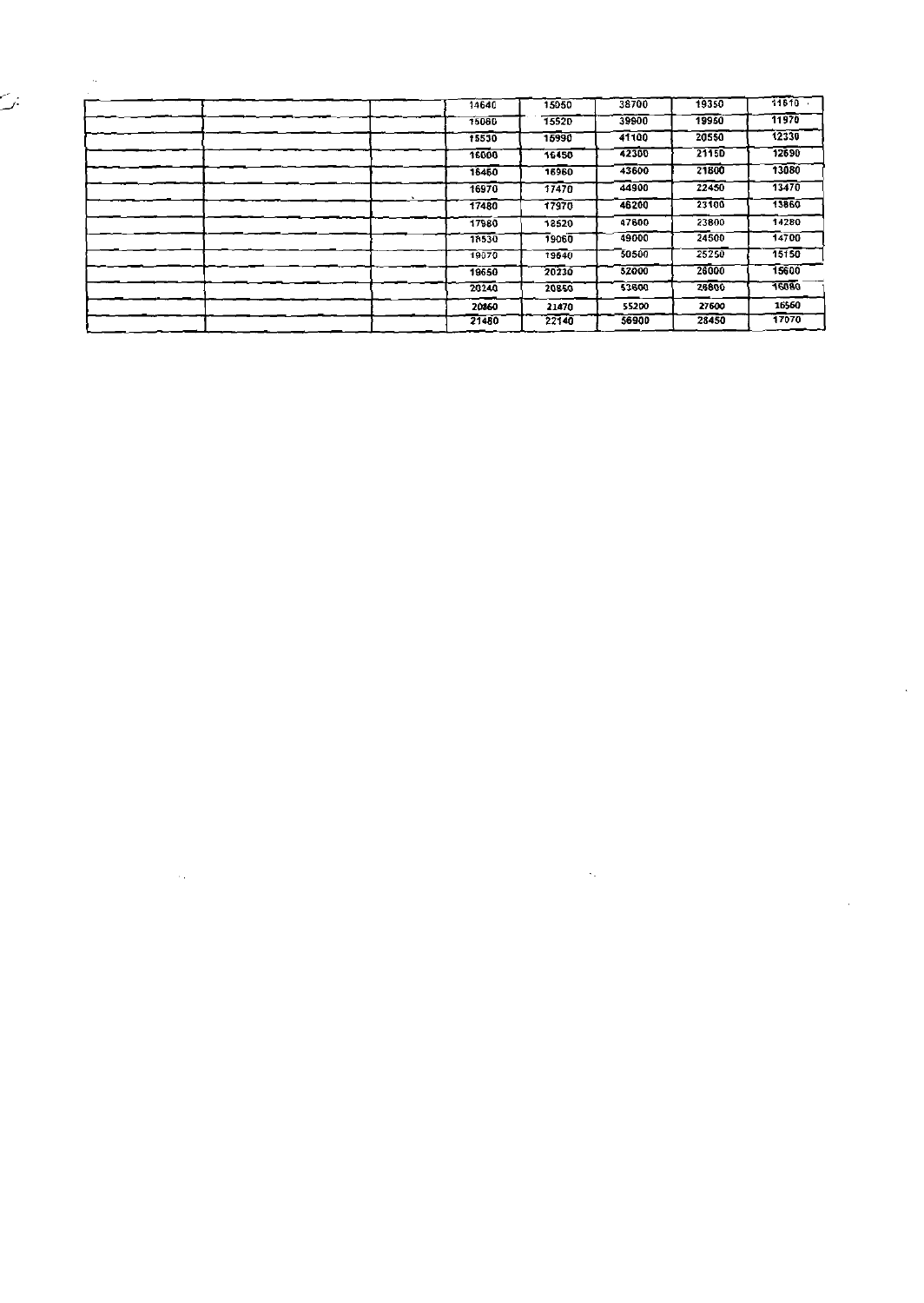|                                                                            |                             | <b>CONCORDANCE TABLE FOR PENSIONERS</b> | TABLE 03                                 |                         |                 |                      |                |
|----------------------------------------------------------------------------|-----------------------------|-----------------------------------------|------------------------------------------|-------------------------|-----------------|----------------------|----------------|
| Scale of Pay / Pay in the Pay Band and Grade Pay at the time of Retirement |                             |                                         |                                          |                         |                 |                      |                |
|                                                                            | <b>Period of Retirement</b> |                                         |                                          | <b>Scale of Pay</b>     |                 |                      |                |
| Upto 31.12.1995                                                            |                             |                                         |                                          | 800-15-1010-EB 20-1150  |                 |                      |                |
| From 01.01.1996 to 31.12.2005                                              |                             |                                         | 2650-65-3300-70-4000                     |                         |                 |                      |                |
| From 01.01.2006 to 31.12.2015                                              |                             |                                         | 4440-7440 GP 1650                        |                         |                 |                      |                |
| Corresponding level w.e.f. 1.1.2016                                        |                             |                                         |                                          | Level-SL3 (16900-53500) |                 |                      |                |
|                                                                            |                             |                                         |                                          |                         |                 | Revised              |                |
|                                                                            |                             |                                         |                                          |                         |                 | Pension<br>/Enhanced | <b>Revised</b> |
|                                                                            |                             | <b>Basic Pay</b>                        |                                          | Pay range for           |                 | Family               | <b>Family</b>  |
|                                                                            |                             | From                                    | pensioners retired<br>during 1.1.2006 to |                         |                 | pension (if pension  |                |
|                                                                            | <b>Basic Pay From</b>       | 01.01.2006                              |                                          | 31.12.2015              | <b>Notional</b> | applicable)          | w.e.f.         |
| <b>Basic Pay upto</b>                                                      | 01.01.1996 to               | to                                      |                                          |                         | Pay as on       | w.e.f.               | 1.1.2016       |
| 31.12.1995                                                                 | 31.12.2005                  | 31.12.2015                              | Minimum                                  | Maximum                 | 01.01.2016      | 1.1.2016             |                |
|                                                                            |                             |                                         |                                          | 6570                    | 16900           | 9000                 | 9000           |
| 800                                                                        |                             |                                         |                                          |                         |                 |                      |                |
| 815                                                                        |                             |                                         |                                          |                         |                 |                      |                |
| 830                                                                        | 2650                        | 6580                                    | 6580                                     | 6770                    | 17400           | 9000                 | 9000           |
| 845                                                                        |                             |                                         |                                          |                         |                 |                      |                |
| 860                                                                        | 2715                        | 6700                                    | 6580                                     | 6770                    | 17400           | 9000                 | 9000           |
| 875                                                                        |                             |                                         |                                          |                         |                 |                      |                |
| 890                                                                        | 2780                        | 6830                                    | 6780                                     | 6960                    | 17900           | 9000                 | 9000           |
| 905                                                                        | 2845                        | 6950                                    | 6780                                     | 6960                    | 17900           | 9000                 | 9000           |
| 920                                                                        |                             |                                         |                                          |                         |                 |                      |                |
| 935                                                                        | 2910                        | 7070                                    | 6970                                     | 7150                    | 18400           | 9200                 | 9000           |
| 950                                                                        | 2975                        | 7190                                    | 7160                                     | 7390                    | 19000           | 9500                 | 9000           |
| 965                                                                        |                             |                                         |                                          |                         |                 |                      |                |
| 980                                                                        | 3040                        | 7310                                    | 7160                                     | 7390                    | 19000           | 9500                 | 9000           |
| 995                                                                        | 3105                        | 7430                                    | 7400                                     | 7620                    | 19600           | 9800                 | 9000           |
| 1010                                                                       |                             |                                         |                                          |                         |                 |                      |                |
| 1030                                                                       | 3170                        | 7550                                    | 7400                                     | 7620                    | 19600           | 9800                 | 9000           |
| 1050                                                                       | 3235                        | 7670                                    | 7630                                     | 7850                    | 20200           | 10100                | 9000           |
| 1070                                                                       | 3300                        | 7790                                    | 7630                                     | 7850                    | 20200           | 10100                | 9000           |
| 1090                                                                       | 3370                        | 7920                                    | 7860                                     | 8090                    | 20800           | 10400                | 9000           |
| 1110                                                                       | 3440                        | 8050                                    | 7860                                     | 8090                    | 20800           | 10400                | 9000           |
| 1130                                                                       | 3510                        | 8180                                    | 8100                                     | 8320                    | 21400           | 10700                | 9000           |
| 1150                                                                       | 3580                        | 8310                                    | 8100                                     | 8320                    | 21400           | 10700                | 9000           |
| 1170                                                                       |                             |                                         |                                          |                         |                 |                      |                |
| 1190                                                                       | 3650                        | 8440                                    | 8330                                     | 8830                    | 22700           | 11350                | 9000           |
| 1210                                                                       | 3720                        | 8570                                    | 8330                                     | 8830                    | 22700           | 11350                | 9000           |
|                                                                            | 3790                        | 8700                                    | 8330                                     | 8830                    | 22700           | 11350                | 9000           |
|                                                                            | 3860                        | 8830                                    | 8330                                     | 8830                    | 22700           | 11350                | 9000           |
|                                                                            | 3930                        | 8960                                    | 8840                                     | 9100                    | 23400           | 11700                | 9000           |
|                                                                            | 4000                        | 9090                                    | 8840                                     | 9100                    | 23400           | 11700                | 9000           |
|                                                                            | 4070                        | 9220                                    | 9110                                     | 9370                    | 24100           | 12050                | 9000           |
|                                                                            | 4140                        | 9350                                    | 9110                                     | 9370                    | 24100           | 12050                | 9000           |
|                                                                            | 4210                        | 9490                                    | 9380                                     | 9640                    | 24800           | 12400                | 9000           |
|                                                                            |                             |                                         | 9650                                     | 9920                    | 25500           | 12750                | 9000           |
|                                                                            |                             |                                         | 9930                                     | 10230                   | 26300           | 13150                | 9000           |
|                                                                            |                             |                                         | 10240                                    | 10540                   | 27100           | 13550                | 9000           |
|                                                                            |                             |                                         | 10550                                    | 10850                   | 27900           | 13950                | 9000           |
|                                                                            |                             |                                         | 10860                                    | 11160                   | 28700           | 14350                | 9000           |
|                                                                            |                             |                                         | 11170                                    | 11510                   | 29600           | 14800                | 9000           |

 $\sim$ 

k.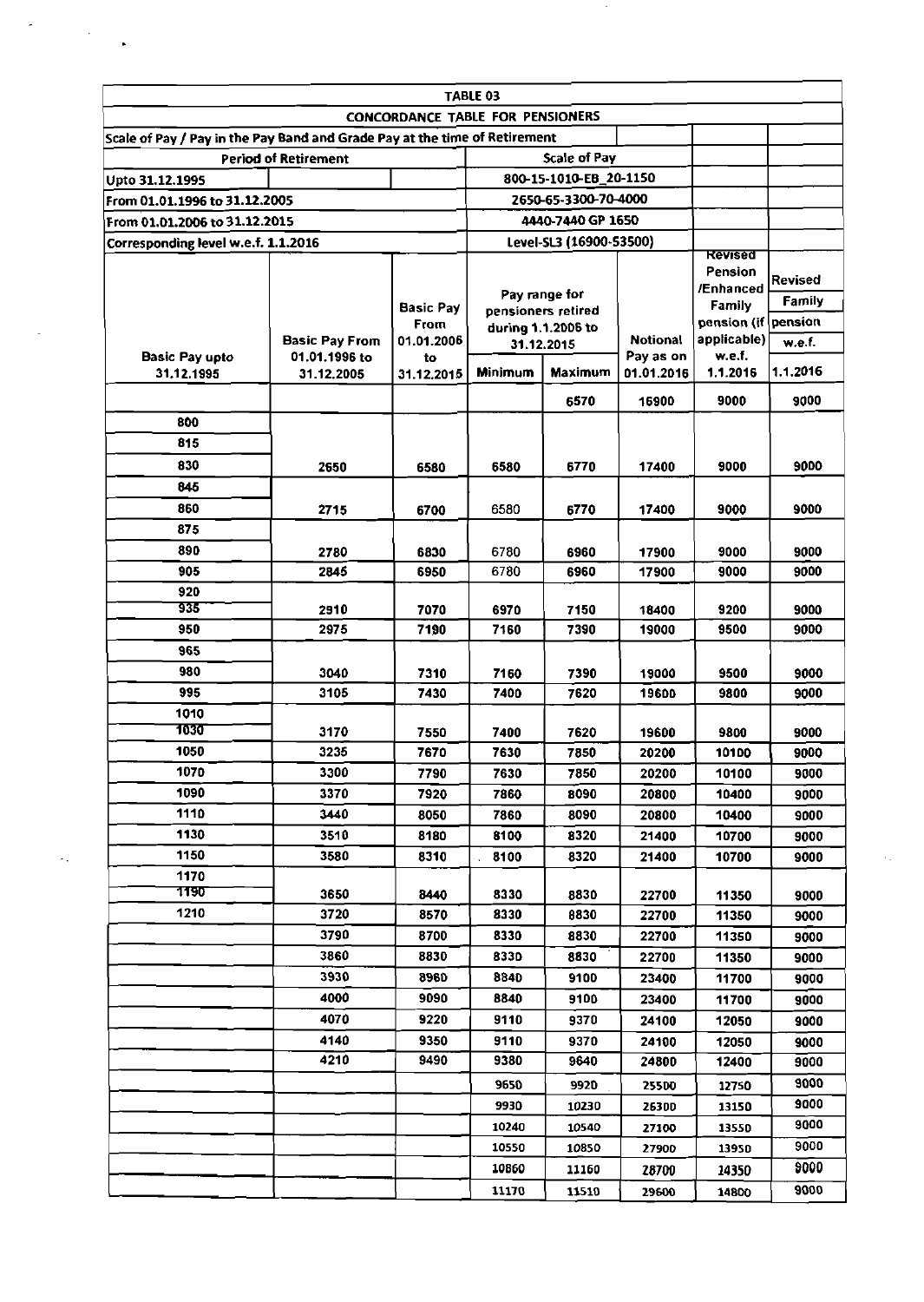| 11520 | 11860 | 30500 | 15250 | 9150  |
|-------|-------|-------|-------|-------|
| 11870 | 12210 | 31400 | 15700 | 9420  |
| 12220 | 12560 | 32300 | 16150 | 9690  |
| 12570 | 12950 | 33300 | 16650 | 9990  |
| 12960 | 13340 | 34300 | 17150 | 10290 |
| 13350 | 13730 | 35300 | 17650 | 10590 |
| 13740 | 14160 | 36400 | 18200 | 10920 |
| 14170 | 14590 | 37500 | 18750 | 11250 |
| 14600 | 15010 | 38600 | 19300 | 11580 |
| 15020 | 15480 | 39800 | 19900 | 11940 |
| 15490 | 15950 | 41000 | 20500 | 12300 |
| 15960 | 16420 | 42200 | 21100 | 12660 |
| 16430 | 16920 | 43500 | 21750 | 13050 |
| 16930 | 17430 | 44800 | 22400 | 13440 |
| 17440 | 17930 | 46100 | 23050 | 13830 |
| 17940 | 18480 | 47500 | 23750 | 14250 |
| 18490 | 19020 | 48900 | 24450 | 14670 |
| 19030 | 19610 | 50400 | 25200 | 15120 |
| 19620 | 20190 | 51900 | 25950 | 15570 |
| 20200 | 20810 | 53500 | 26750 | 16050 |

 $\mathcal{L}(\mathcal{L}(\mathcal{L}))$  and  $\mathcal{L}(\mathcal{L}(\mathcal{L}))$  . The contribution of  $\mathcal{L}(\mathcal{L})$  is a subset of  $\mathcal{L}(\mathcal{L})$ 

 $\label{eq:2.1} \frac{d\mathbf{r}}{d\mathbf{r}} = \frac{1}{2} \sum_{i=1}^n \frac{d\mathbf{r}}{d\mathbf{r}} \frac{d\mathbf{r}}{d\mathbf{r}} \frac{d\mathbf{r}}{d\mathbf{r}} \frac{d\mathbf{r}}{d\mathbf{r}} \frac{d\mathbf{r}}{d\mathbf{r}} \frac{d\mathbf{r}}{d\mathbf{r}} \frac{d\mathbf{r}}{d\mathbf{r}} \frac{d\mathbf{r}}{d\mathbf{r}} \frac{d\mathbf{r}}{d\mathbf{r}} \frac{d\mathbf{r}}{d\math$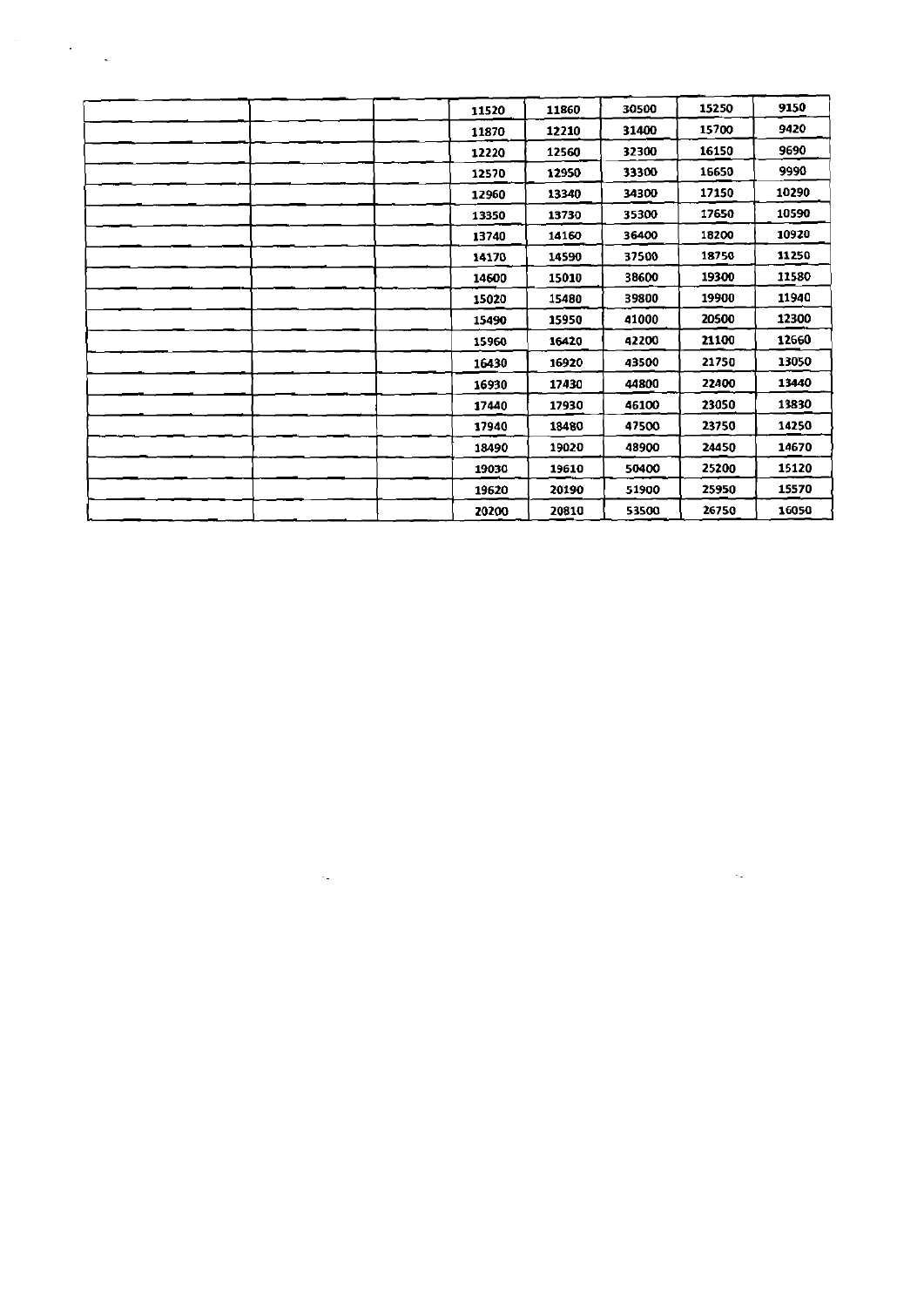|                                     |                                                                            |                  | <b>TABLE 05</b><br><b>CONCORDANCE TABLE FOR PENSIONERS</b> |                                          |                     |                                    |                   |
|-------------------------------------|----------------------------------------------------------------------------|------------------|------------------------------------------------------------|------------------------------------------|---------------------|------------------------------------|-------------------|
|                                     | Scale of Pay / Pay in the Pay Band and Grade Pay at the time of Retirement |                  |                                                            |                                          |                     |                                    |                   |
|                                     | <b>Period of Retirement</b>                                                |                  |                                                            | Scale of Pay                             |                     |                                    |                   |
|                                     |                                                                            |                  |                                                            | 950-20-1150-EB-25-1400                   |                     |                                    |                   |
|                                     | Upto 31.12.1995                                                            |                  |                                                            | 9S0-20-1150-EB-25-1500                   |                     |                                    |                   |
|                                     |                                                                            |                  |                                                            | 3050-75-3950-80-4590                     |                     |                                    |                   |
|                                     | From 01.01.1996 to 31.12.200S                                              |                  |                                                            | 3050-75-3950-80-4910                     |                     |                                    |                   |
| From 01.01.2006 to 31.12.2015       |                                                                            |                  |                                                            | 5200-20200 GP 1900                       |                     |                                    |                   |
| Corresponding level w.e.f. 1.1.2016 |                                                                            |                  |                                                            | Level-2 (19900-63200)                    |                     |                                    |                   |
|                                     |                                                                            |                  |                                                            |                                          |                     |                                    | <b>Revised</b>    |
|                                     |                                                                            | <b>Basic Pay</b> |                                                            |                                          |                     | Revised<br>Pension                 | Family            |
|                                     |                                                                            | From             |                                                            | Pay range for pensioners                 |                     | /Enhanced                          | pension           |
|                                     | <b>Basic Pay From</b>                                                      | 01.01.2006       |                                                            | retired during 1.1.2006 to<br>31.12.2015 |                     | Notional Pay Family pension        | w.e.f.            |
| <b>Basic Pay Upto</b><br>31.12.1995 | 01.01.1996 to<br>31.12.2005                                                | to<br>31.12,2015 | Minimum                                                    | Maximum                                  | as or<br>01.01.2016 | (if applicable)<br>w.e.f. 1.1.2016 | 1.1.2016          |
|                                     |                                                                            |                  | $\blacksquare$                                             | 7740                                     | 19900               | 9950                               | 9000              |
| 950                                 |                                                                            |                  |                                                            |                                          |                     |                                    |                   |
| 970                                 |                                                                            |                  |                                                            |                                          |                     |                                    |                   |
| 990                                 | 3050                                                                       | 7780             | 7750                                                       | 7970                                     | 20500               | 10250                              | 9000              |
| 1010                                |                                                                            |                  |                                                            |                                          |                     |                                    |                   |
|                                     | 3125                                                                       |                  |                                                            |                                          |                     |                                    |                   |
| 1030                                | 3200                                                                       | 7960             | 7750                                                       | 7970                                     | 20500               | 10250                              | 9000              |
| 1050                                | 3275                                                                       | 8000             |                                                            |                                          |                     |                                    |                   |
| 1070                                |                                                                            |                  |                                                            |                                          |                     |                                    |                   |
| 1090                                | 3350                                                                       | 8140             | 7980                                                       | 8210                                     | 21100               | 10550                              | 9000              |
| 1110                                | 3425                                                                       | 8280             |                                                            |                                          |                     |                                    |                   |
| 1130                                | 3500                                                                       | 8410             | 8220                                                       | 8440                                     | 21700               | 10850                              | 9000              |
| 1150                                | 3575                                                                       | 8550             |                                                            |                                          |                     |                                    |                   |
| 1175                                | 3650                                                                       | 8690             | 8450                                                       | 8710                                     | 22400               | 11200                              | 9000              |
| 1200                                | 3725                                                                       | 8830             |                                                            |                                          |                     |                                    |                   |
| 1225                                | 3800                                                                       | 8970             | 8720                                                       | 8980                                     | 23100               | 11550                              | 9000              |
| 1250                                | 3875                                                                       | 9110             |                                                            |                                          |                     |                                    |                   |
| 1275                                | 3950                                                                       | 9250             | 8990                                                       | 9260                                     | 23800               | 11900                              | 9000              |
| 1300                                | 4030                                                                       | 9400             | 9270                                                       | 9530                                     | 24500               | 12250                              | 9000              |
| 1325                                | 4110                                                                       | 9550             |                                                            |                                          |                     |                                    |                   |
| 1350                                | 4190                                                                       | 9700             | 9540                                                       | 9800                                     | 25200               | 12600                              | 9000              |
| 1375                                | 4270                                                                       | 9850             |                                                            |                                          |                     |                                    |                   |
| 1400                                |                                                                            |                  |                                                            |                                          |                     |                                    |                   |
| 1425                                |                                                                            |                  |                                                            |                                          |                     |                                    |                   |
| 1450                                | 4350                                                                       | 10000            | 9810                                                       | 10110                                    | 26000               | 13000                              | 9000              |
|                                     | 4430                                                                       | 10140            |                                                            |                                          |                     |                                    | $\sim$ $_{\rm m}$ |
| 1475<br>1500                        | 4510                                                                       | 10290            | 10120                                                      | 10420                                    | 26800               | 13400                              | 9000              |
|                                     | 4590<br>4670                                                               | 10440<br>10590   |                                                            |                                          |                     |                                    |                   |
|                                     |                                                                            |                  | 10430                                                      | 10730                                    | 27600               | 13800                              | 9000              |
|                                     | 4750                                                                       | 10740            |                                                            |                                          |                     |                                    |                   |
|                                     | 4830                                                                       | 10890            |                                                            |                                          |                     |                                    |                   |
|                                     |                                                                            | 11040            | 10740                                                      | 11050                                    | 28400               | 14200                              | 9000              |
|                                     |                                                                            | 11190            |                                                            |                                          |                     |                                    |                   |
|                                     |                                                                            | 11330            | 11060                                                      | 11400                                    | 29300               | 14650                              | 9000              |
|                                     |                                                                            | 11480            | 11410                                                      | 11750                                    | 30200               | 15100                              | 9060              |
|                                     |                                                                            |                  | 11760                                                      | 12100                                    | 31100               | 15550                              | 9330              |
|                                     |                                                                            |                  | 12110                                                      | 12450                                    | 32000               | 16000                              | 9600              |
|                                     |                                                                            |                  | 12460                                                      | 12840                                    | 33000               | 16500                              | 9900              |
|                                     |                                                                            |                  | 12850                                                      | 13220                                    | 34000               | 17000                              | 10200             |
|                                     |                                                                            |                  | 13230                                                      | 13610                                    | 35000               | 17500                              | 10500             |
|                                     |                                                                            |                  | 13620                                                      | 14040                                    | 36100               | 18050                              | 10830             |
|                                     |                                                                            |                  | 14050                                                      | 14470                                    | 37200               | 18600                              | 11160             |
|                                     |                                                                            |                  | 14480                                                      | 14900                                    |                     | 19150                              | 11490             |
|                                     |                                                                            |                  | 14910                                                      | 15330                                    | 38300<br>39400      | 19700                              | 11820             |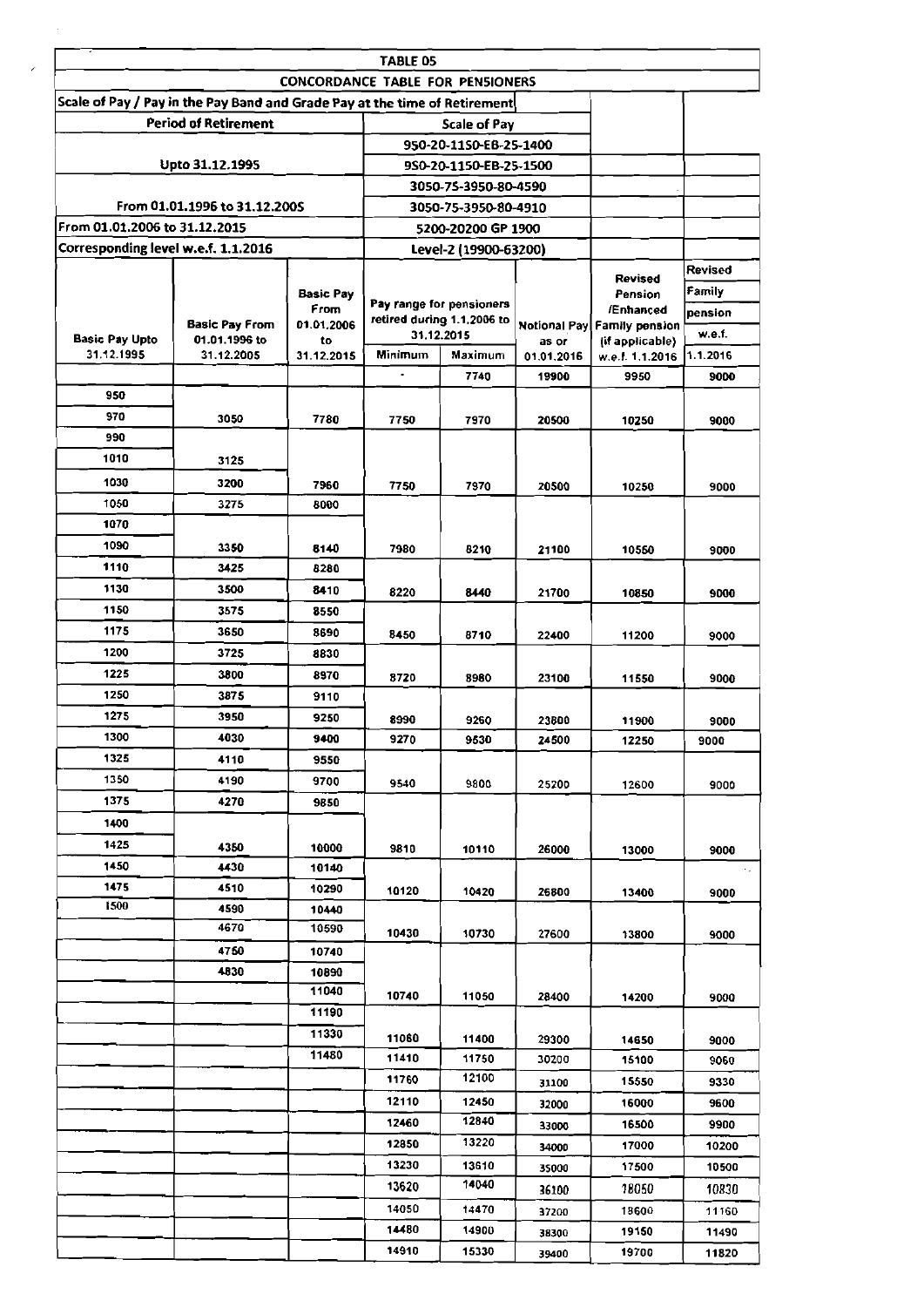| 15340 | 15790 | 40600 | 20300 | 12180 |
|-------|-------|-------|-------|-------|
| 15800 | 16260 | 41800 | 20900 | 12540 |
| 16270 | 16770 | 43100 | 21550 | 12930 |
| 16780 | 17270 | 44400 | 22200 | 13320 |
| 17280 | 17780 | 45700 | 22850 | 13710 |
| 17790 | 18320 | 47100 | 23550 | 14130 |
| 18330 | 18870 | 48500 | 24250 | 14550 |
| 18880 | 19450 | 50000 | 25000 | 15000 |
| 19460 | 20030 | 51500 | 25756 | 15450 |
| 20040 | 20620 | 53000 | 26500 | 15900 |
| 20630 | 21240 | 54600 | 27300 | 16380 |
| 21250 | 21860 | 56200 | 28100 | 16860 |
| 21870 | 22520 | 57900 | 28950 | 17370 |
| 22530 | 23190 | 59600 | 29800 | 17880 |
| 23200 | 23890 | 61400 | 30700 | 16420 |
| 23900 | 24590 | 63200 | 31600 | 18960 |

 $\label{eq:2.1} \mathcal{L}_{\mathcal{A}}(x) = \mathcal{L}_{\mathcal{A}}(x) + \mathcal{L}_{\mathcal{A}}(x) + \mathcal{L}_{\mathcal{A}}(x) + \mathcal{L}_{\mathcal{A}}(x)$ 

 $\sim$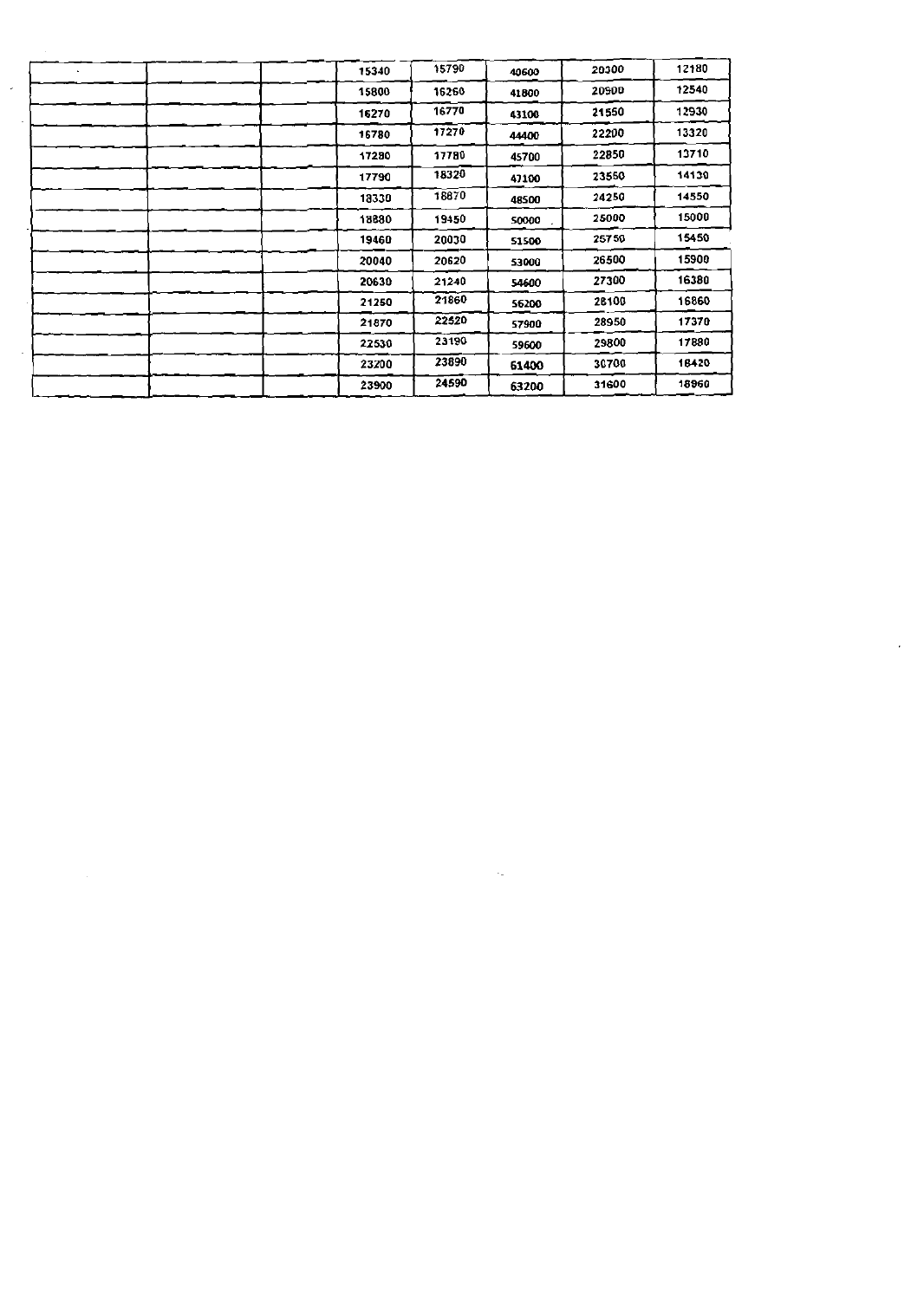|                                     |                               |                                                                            | TABLE 06       |                                                        |                     |                                               |
|-------------------------------------|-------------------------------|----------------------------------------------------------------------------|----------------|--------------------------------------------------------|---------------------|-----------------------------------------------|
|                                     |                               |                                                                            |                | <b>CONCORDANCE TABLE FOR PENSIONERS</b>                |                     |                                               |
|                                     |                               | Scale of Pay / Pay in the Pay Band and Grade Pay at the time of Retirement |                |                                                        |                     |                                               |
|                                     | <b>Period of Retirement</b>   |                                                                            |                | Scale of Pay                                           |                     |                                               |
|                                     | Upto 31.12.1995               |                                                                            |                | 1300-30-1390-EB-40-1870                                |                     |                                               |
|                                     | From 01.01.1996 to 31.12.2005 |                                                                            |                | 4200-75-5325                                           |                     |                                               |
| From 01.01.2006 to 31.12.2015       |                               |                                                                            |                | 5200-20200 GP 2100                                     |                     |                                               |
| Corresponding level w.e.f. 1.1.2016 |                               |                                                                            |                | Level-3A (25300-80500)                                 |                     |                                               |
| <b>Basic Pay upto</b><br>31.12.1995 | Basic Pay From                | <b>Basic Pay From</b>                                                      |                | Pay range for pensioners<br>retired during 1.1.2006 to | <b>Notional Pay</b> | <b>Revised Pension</b><br>/Enhanced Family    |
|                                     | 01.01.1996 to<br>31.12.2005   | 01.01.2005 to<br>31.12.2015                                                |                | 31.12.2015                                             | as or<br>01.01.2016 | pension (if<br>appliceble) w.e.f.<br>1.1.2018 |
|                                     |                               |                                                                            | Minimum        | <b>Maximum</b>                                         |                     |                                               |
|                                     |                               |                                                                            |                | 9840                                                   | 25300               | 12650                                         |
| 1300                                | 4200                          | 9920                                                                       | 9850           | 10150                                                  | 26100               | 13050                                         |
| 1330                                | 4200                          | 9920                                                                       | 9850           | 10150                                                  | 26100               | 13050                                         |
| 1360                                | 4200                          | 9920                                                                       | 9850           | 10150                                                  | 26100               | 13050                                         |
| 1390                                | 4275                          | 10060                                                                      | 9850           | 10150                                                  | 26100               | 13050                                         |
|                                     | 4350                          | 10200                                                                      | 10160          | 10460                                                  | 26900               | 13450                                         |
| 1430                                | 4425                          | 10340                                                                      | 10160          | 10460                                                  | 26900               | 13450                                         |
| 1470                                | 4500                          | 10470                                                                      | 10470          | 10770                                                  | 27700               | 13850                                         |
|                                     | 4575                          | 10610                                                                      | 10470          | 10770                                                  | 27700               | 13850                                         |
| 1510                                | 4650                          | 10750                                                                      | 10470          | 10770                                                  | 27700               | 13850                                         |
| 1550                                | 4725                          | 10890                                                                      | 10780          | 11080                                                  | 28500               | 14250                                         |
|                                     | 4800                          | 11030                                                                      | 10780          | 11080                                                  | 28500               | 14250                                         |
| 1590                                | 4875                          | 11170                                                                      | 11090          | 11430                                                  | 29400               | 14700                                         |
|                                     | 4950                          | 11310                                                                      | 11090          | 11430                                                  | 29400               | 14700                                         |
| 1630                                | 5025                          | 11450                                                                      | 11440          | 11780                                                  | 30300               | 15150                                         |
| 1670                                | 5100                          | 11590                                                                      | 11440          | 11780                                                  | 30300               | 15150                                         |
|                                     | 5175                          | 11730                                                                      | 11440          | 11780                                                  | 30300               | 15150                                         |
| 1710                                | 5250                          | 11870                                                                      | 11790          | 12140                                                  | 31200               | 15600                                         |
| 1750                                | 5325                          | 12010                                                                      | 11790          | 12140                                                  | 31200               | 15600                                         |
| 1790                                | 5325                          | 12010                                                                      | 11790          | 12140                                                  | 31200               | 15600                                         |
| 1830                                | 5325                          | 12010                                                                      | 11790          | 12140                                                  | 31200               | 15600                                         |
| 1870                                | 5325                          | 12010                                                                      | 11790          | 12140                                                  | 31200               | 15600                                         |
|                                     | 5400                          | 12150                                                                      | 12150          | 12490                                                  | 32100               | 16050                                         |
|                                     | 5475                          | 12290                                                                      | 12150          | 12490                                                  | 32100               | 16050                                         |
|                                     | 5550                          | 12430                                                                      | 12150          | 12490                                                  | 32100               | 16050                                         |
|                                     |                               |                                                                            | 12500          | 12870                                                  | 33100               | 16550                                         |
|                                     |                               |                                                                            | 12880          | 13260                                                  | 34100               | 17050                                         |
|                                     |                               |                                                                            | 13270          | 13650                                                  | 35100               | 17550                                         |
|                                     |                               |                                                                            | 13660          | 14080                                                  | 36200               | 18100                                         |
|                                     |                               |                                                                            | 14090          | 14510                                                  | 37300               | 18650                                         |
|                                     |                               |                                                                            | 14520          | 14940                                                  | 38400               | 19200                                         |
|                                     |                               |                                                                            | 14950          | 15400                                                  | 39600               | 19800                                         |
|                                     |                               |                                                                            | 15410          | 15870                                                  | 40800               | 20400                                         |
|                                     |                               |                                                                            | 15880          | 16340                                                  | 42000               | 21000                                         |
|                                     |                               |                                                                            | 16350          | 16840<br>17350                                         | 43300               | 21650                                         |
|                                     |                               |                                                                            |                |                                                        |                     |                                               |
|                                     |                               |                                                                            | 16850<br>17360 | 17850                                                  | 44600               | 22300<br>22950                                |

 $\sim$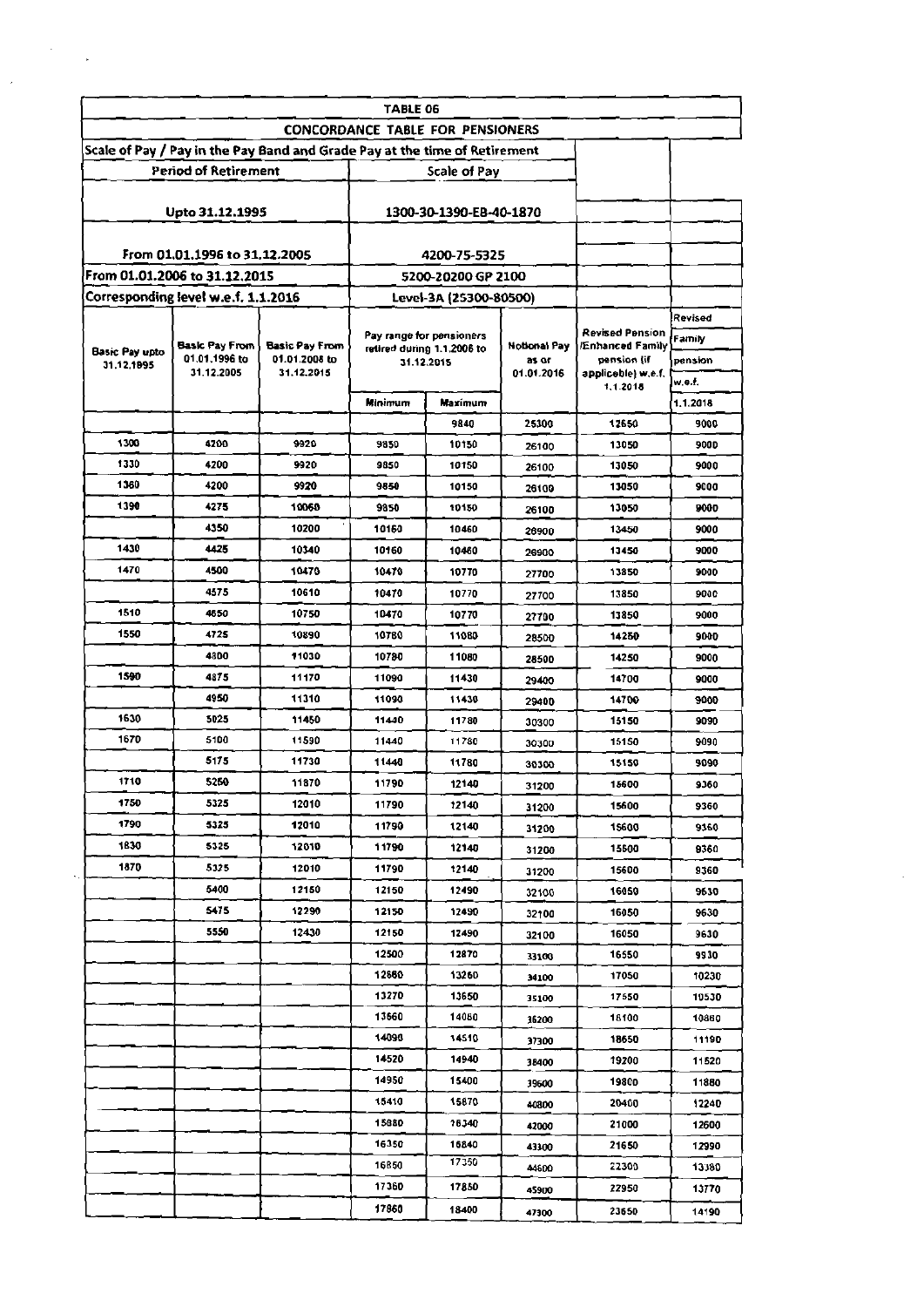| 18410 | 18940 | 48700        | 24350 | 14610 |
|-------|-------|--------------|-------|-------|
| 18950 | 19530 | 50200        | 25100 | 15060 |
| 19540 | 20110 | 5.700        | 25850 | 15510 |
| 20120 | 20730 | 53300        | 26650 | 15990 |
| 20748 | 21360 | 54900        | 27450 | 16470 |
| 21370 | 21980 | 56500        | 28250 | 16950 |
| 21990 | 22640 | 58200        | 29100 | 17460 |
| 22650 | 23300 | 59900        | 29950 | 17970 |
| 23310 | 24000 | 61700        | 30850 | 18510 |
| 24010 | 24740 | 63600        | 31800 | 19080 |
| 24750 | 25480 | 65500        | 32750 | 19650 |
| 25490 | 26260 | 67500        | 33750 | 20250 |
| 26270 | 27040 | 69500        | 34750 | 20850 |
| 27050 | 27850 | 71600        | 35800 | 21480 |
| 27860 | 28670 | 73700        | 36850 | 22110 |
| 28680 | 29530 | 75900        | 37950 | 22770 |
| 29540 | 30420 | 78700        | 39100 | 23460 |
| 30430 | 31320 | <b>B0500</b> | 40250 | 24150 |

 $\mathcal{L}(\mathcal{L}(\mathcal{L}(\mathcal{L}(\mathcal{L}(\mathcal{L}(\mathcal{L}(\mathcal{L}(\mathcal{L}(\mathcal{L}(\mathcal{L}(\mathcal{L}(\mathcal{L}(\mathcal{L}(\mathcal{L}(\mathcal{L}(\mathcal{L}(\mathcal{L}(\mathcal{L}(\mathcal{L}(\mathcal{L}(\mathcal{L}(\mathcal{L}(\mathcal{L}(\mathcal{L}(\mathcal{L}(\mathcal{L}(\mathcal{L}(\mathcal{L}(\mathcal{L}(\mathcal{L}(\mathcal{L}(\mathcal{L}(\mathcal{L}(\mathcal{L}(\mathcal{L}(\mathcal{$ 

 $\mathcal{O}(\mathcal{O}_\mathcal{O})$  .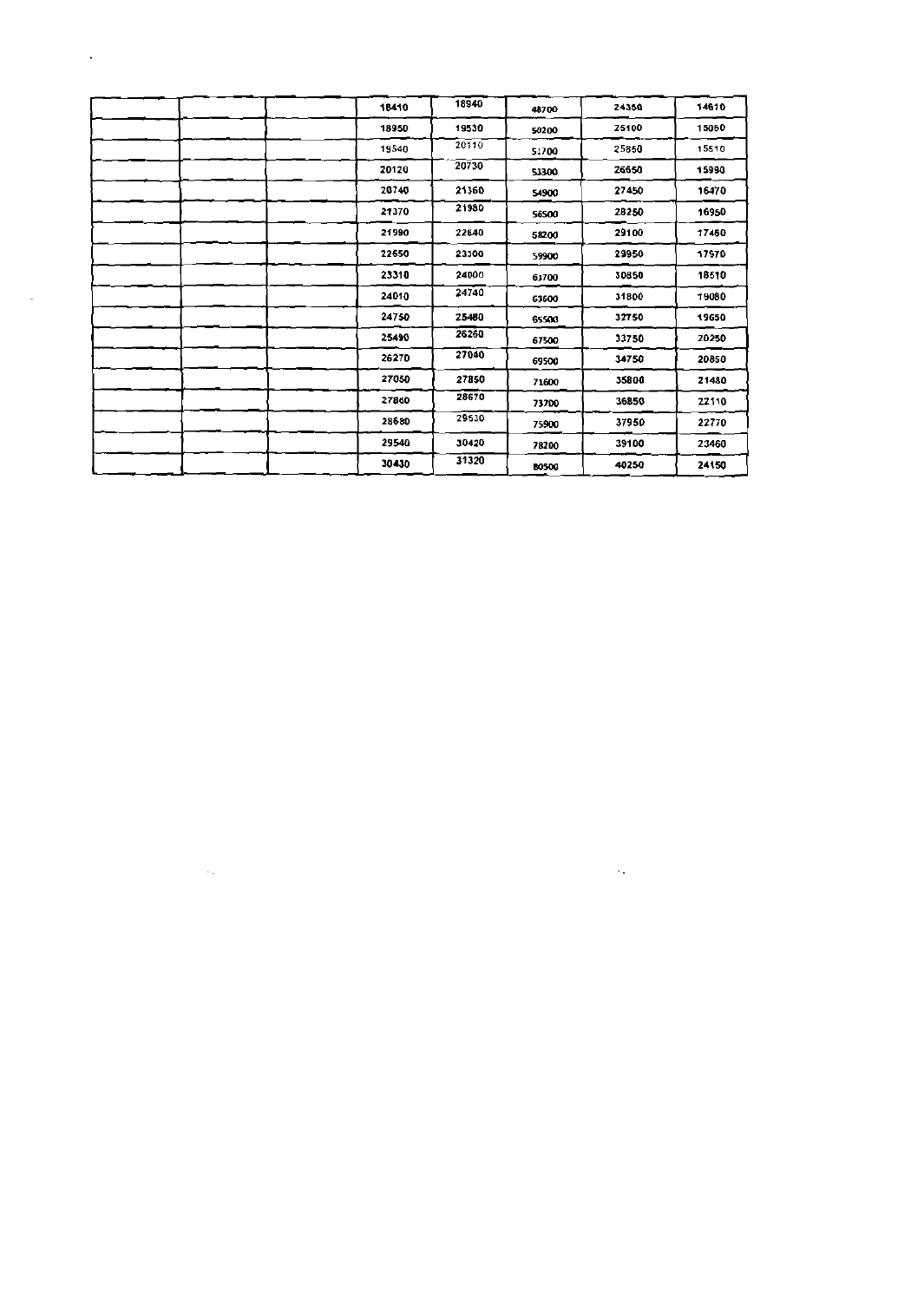|                                                                            |                                        | <b>CONCORDANCE TABLE FOR PENSIONERS</b> | TABLE 07       |                                                        |                |                                          |                         |
|----------------------------------------------------------------------------|----------------------------------------|-----------------------------------------|----------------|--------------------------------------------------------|----------------|------------------------------------------|-------------------------|
| Scale of Pay / Pay in the Pay Band and Grade Pay at the time of Retirement |                                        |                                         |                |                                                        |                |                                          |                         |
|                                                                            | <b>Period of Retirement</b>            |                                         |                | <b>Scale of Pay</b>                                    |                |                                          |                         |
|                                                                            |                                        |                                         |                |                                                        |                |                                          |                         |
|                                                                            | Upto 31.12.1995                        |                                         |                | 1340-40-1460-EB-40-1940                                |                |                                          |                         |
|                                                                            |                                        |                                         |                |                                                        |                |                                          |                         |
|                                                                            | From 01.01.1996 to 31.12.2005          |                                         |                | 4300-100-5900                                          |                |                                          |                         |
| From 01.01.2006 to 31.12.2015                                              |                                        |                                         |                | 5200-20200 GP 2300                                     |                |                                          |                         |
| Corresponding level w.e.f. 1.1.2016                                        |                                        |                                         |                | Level-3A (25400-81000)                                 |                |                                          |                         |
| <b>Basic Pay From</b><br>01.01.1986 to                                     | <b>Basic Pay From</b><br>01.01.1996 to | Basic Pay<br><b>From</b>                |                | Pay range for pensioners<br>retired during 1.1.2006 to | Notional Pay   | Revised<br>Pension<br>Enhanced<br>Family | Revised<br>Family       |
| 31.12.1995                                                                 | 31.12.2005                             | 01.01.2006 to<br>31.12.2015             |                | as or<br>31.12.2015<br>01.01.2016                      |                |                                          | pension                 |
|                                                                            |                                        |                                         | Minimum        | Maximum                                                |                | applicable)<br>w.e.f. 1.1.2016 1.1.2016  | w.e.f.                  |
|                                                                            |                                        | 9740                                    |                | 9880                                                   | 25400          | 12700                                    | 9000                    |
|                                                                            |                                        | 10040                                   | 9890           | 10190                                                  |                | 13100                                    | 9000                    |
| 1340                                                                       | 4300                                   | 10300                                   | 10200          | 10500                                                  | 26200          | 13500                                    | 9000                    |
| 1380                                                                       | 4300                                   | 10300                                   | 10200          | 10500                                                  | 27000<br>27000 | 13500                                    | 9000                    |
| 1420                                                                       | 4400                                   | 10490                                   | 10200          | 10500                                                  | 27000          | 13500                                    | 9000                    |
| 1460                                                                       | 4500                                   | 10670                                   | 10510          | 10810                                                  |                | 13900                                    | 9000                    |
| 1500                                                                       | 4600                                   | 10860                                   | 10820          | 11120                                                  | 27800          | 14300                                    | 9000                    |
| 1540                                                                       | 4700                                   | 11050                                   | 10820          | 11120                                                  | 28600<br>28600 | 14300                                    | 9000                    |
|                                                                            | 4800                                   | 11230                                   | 11130          | 11470                                                  | 29500          | 14750                                    | 9000                    |
| 1580                                                                       | 4900                                   | 11420                                   | 11130          | 11470                                                  |                | 14750                                    | 9000                    |
| 1620                                                                       | 5000                                   | 11600                                   | 11480          | 11820                                                  | 29500          | 15200                                    | 9120                    |
| 1660                                                                       | 5100                                   | 11790                                   | 11480          | 11820                                                  | 30400          | 15200                                    |                         |
| 1700                                                                       | 5200                                   | 11980                                   | 11830          | 12170                                                  | 30400          |                                          | 9120                    |
| 1740                                                                       | 5300                                   | 12160                                   | 11830          |                                                        | 31300          | 15650                                    | 9390                    |
|                                                                            | 5400                                   | 12350                                   |                | 12170                                                  | 31300          | 15650                                    | 9390                    |
| 1780                                                                       | 5500                                   | 12530                                   | 12180          | 12520                                                  | 32200          | 16100                                    | 9660                    |
| 1820                                                                       | 5600                                   | 12720                                   | 12530          | 12910                                                  | 33200          | 16600                                    | 9960                    |
| 1860                                                                       | 5700                                   | 12910                                   | 12530          | 12910                                                  | 33200          | 16600                                    | 9960                    |
| 1900                                                                       | 5800                                   | 13090                                   | 12530<br>12920 | 12910<br>13300                                         | 33200          | 16500                                    | 9960                    |
| 1940                                                                       | 5900                                   | 13280                                   |                |                                                        | 34200          | 17100                                    | 10260                   |
|                                                                            |                                        |                                         | 12920          | 13300                                                  | 34200          | 17100                                    | 10260                   |
|                                                                            |                                        |                                         | 13310          | 13690                                                  | 35200          | 17600                                    | 10560                   |
|                                                                            |                                        |                                         | 13700<br>14130 | 14120                                                  | 36300          | 18150                                    | 10890                   |
|                                                                            |                                        |                                         |                | 14550                                                  | 37400          | 18700                                    | 11220                   |
|                                                                            |                                        |                                         | 14560          | 14980                                                  | 38500          | 19250                                    | 11550                   |
|                                                                            |                                        |                                         | 14990          | 15440                                                  | 39700          | 19850                                    | 11910                   |
|                                                                            |                                        |                                         | 15450          | 15910                                                  | 40900          | 20450                                    | 12270                   |
|                                                                            |                                        |                                         | 15920          | 16380                                                  | 42100          | 21050                                    | 12630                   |
|                                                                            |                                        |                                         | 16390          | 16880                                                  | 43400          | 21700                                    | 13020                   |
|                                                                            |                                        |                                         | 16890<br>17400 | 17390<br>17890                                         | 44700          | 22350                                    | 13410                   |
|                                                                            |                                        |                                         | 17900          | 18440                                                  | 46000          | 23000                                    | 13800                   |
|                                                                            |                                        |                                         | 18450          | 18980                                                  | 47400          | 23700                                    | 14220                   |
|                                                                            |                                        |                                         | 18990          | 19570                                                  | 48800          | 24400                                    | 14640                   |
|                                                                            |                                        |                                         | 19580          | 20150                                                  | 50300          | 25150                                    | 15090                   |
|                                                                            |                                        |                                         | 20160          | 20770                                                  | 51800          | 25900                                    | 15540                   |
|                                                                            |                                        |                                         | 20780          | 21400                                                  | 53400          | 26700                                    | 16020                   |
|                                                                            |                                        |                                         | 21410          | 22060                                                  | 55000          | 27500                                    | 16500                   |
|                                                                            |                                        |                                         | 22070          | 22720                                                  | 56700          | 28350                                    | 17010                   |
|                                                                            |                                        |                                         |                |                                                        | 58400          | 29200                                    | 17520                   |
|                                                                            |                                        |                                         |                |                                                        |                |                                          |                         |
|                                                                            |                                        |                                         | 22730          | 23420                                                  | 60200          | 30100                                    |                         |
|                                                                            |                                        |                                         | 23430          | 24120                                                  | 62000          | 31000                                    |                         |
|                                                                            |                                        |                                         | 24130<br>24870 | 24860<br>25600                                         | 63900          | 31950<br>32900                           | 18060<br>18600<br>19170 |

 $\sim$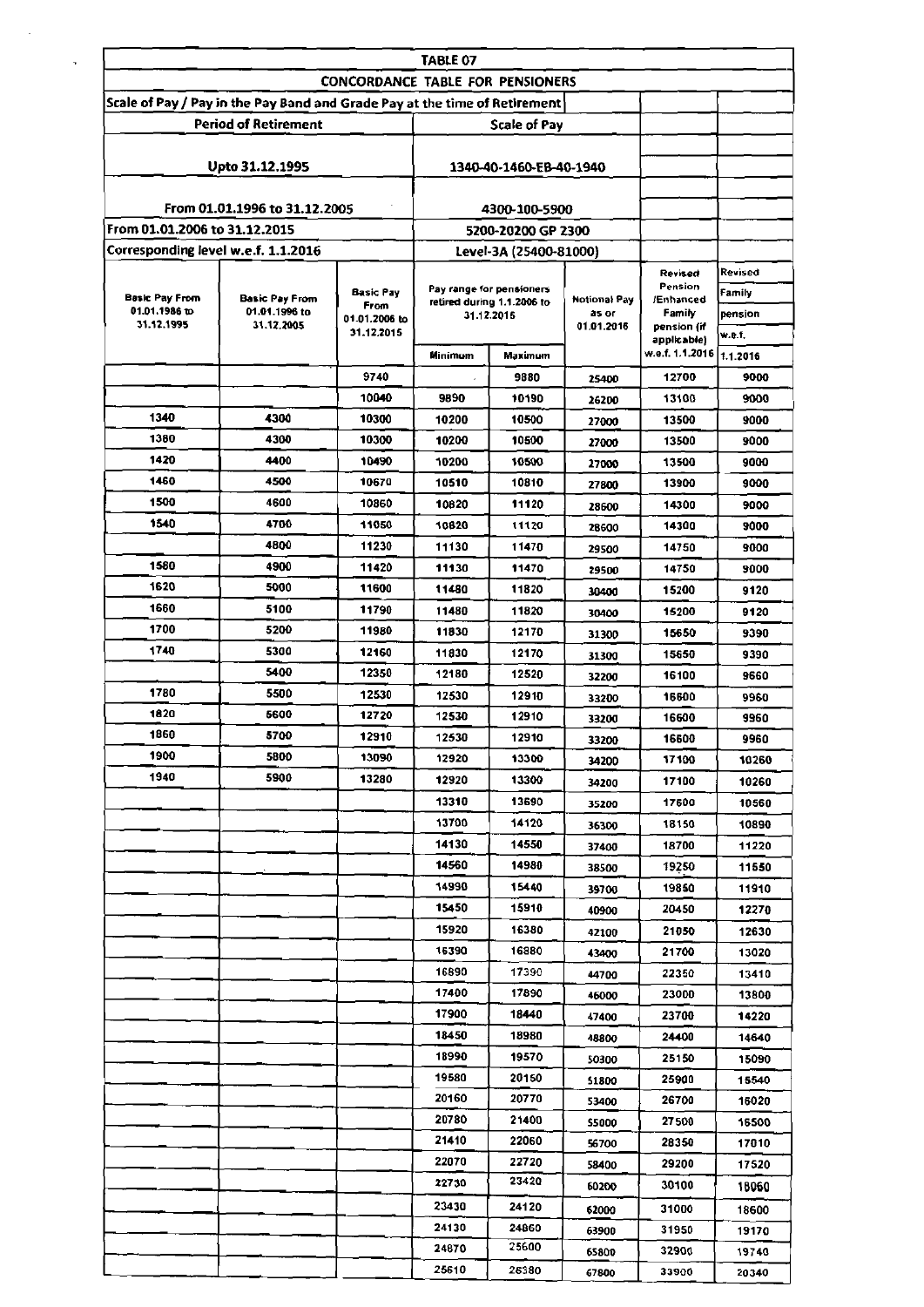|  | 26390 | 27150 | 69800 | 34900 | 20940 |
|--|-------|-------|-------|-------|-------|
|  | 27160 | 27970 | 71900 | 35950 | 21570 |
|  | 27980 | 28830 | 74100 | 37050 | 22230 |
|  | 28840 | 29680 | 76300 | 38150 | 22890 |
|  | 29690 | 30580 | 78600 | 39300 | 23580 |
|  | 30590 | 31510 | 81000 | 40500 | 24300 |

 $\label{eq:2.1} \frac{1}{\sqrt{2}}\int_{\mathbb{R}^3}\frac{1}{\sqrt{2}}\left(\frac{1}{\sqrt{2}}\right)^2\frac{1}{\sqrt{2}}\left(\frac{1}{\sqrt{2}}\right)^2\frac{1}{\sqrt{2}}\left(\frac{1}{\sqrt{2}}\right)^2\frac{1}{\sqrt{2}}\left(\frac{1}{\sqrt{2}}\right)^2.$ 

 $\mathcal{L}(\mathcal{L}(\mathcal{L}(\mathcal{L}(\mathcal{L}(\mathcal{L}(\mathcal{L}(\mathcal{L}(\mathcal{L}(\mathcal{L}(\mathcal{L}(\mathcal{L}(\mathcal{L}(\mathcal{L}(\mathcal{L}(\mathcal{L}(\mathcal{L}(\mathcal{L}(\mathcal{L}(\mathcal{L}(\mathcal{L}(\mathcal{L}(\mathcal{L}(\mathcal{L}(\mathcal{L}(\mathcal{L}(\mathcal{L}(\mathcal{L}(\mathcal{L}(\mathcal{L}(\mathcal{L}(\mathcal{L}(\mathcal{L}(\mathcal{L}(\mathcal{L}(\mathcal{L}(\mathcal{$ 

 $\label{eq:2.1} \mathcal{L}(\mathcal{L}^{\mathcal{L}}_{\mathcal{L}}(\mathcal{L}^{\mathcal{L}}_{\mathcal{L}})) \leq \mathcal{L}(\mathcal{L}^{\mathcal{L}}_{\mathcal{L}}(\mathcal{L}^{\mathcal{L}}_{\mathcal{L}})) \leq \mathcal{L}(\mathcal{L}^{\mathcal{L}}_{\mathcal{L}}(\mathcal{L}^{\mathcal{L}}_{\mathcal{L}}))$ 

 $\label{eq:2.1} \frac{1}{\sqrt{2}}\int_{\mathbb{R}^3} \frac{1}{\sqrt{2}}\left(\frac{1}{\sqrt{2}}\right)^2\left(\frac{1}{\sqrt{2}}\right)^2\left(\frac{1}{\sqrt{2}}\right)^2\left(\frac{1}{\sqrt{2}}\right)^2.$ 

 $\label{eq:2.1} \frac{1}{\sqrt{2\pi}}\int_{\mathbb{R}^3}\frac{1}{\sqrt{2\pi}}\left(\frac{1}{\sqrt{2\pi}}\right)^2\frac{1}{\sqrt{2\pi}}\int_{\mathbb{R}^3}\frac{1}{\sqrt{2\pi}}\frac{1}{\sqrt{2\pi}}\frac{1}{\sqrt{2\pi}}\frac{1}{\sqrt{2\pi}}\frac{1}{\sqrt{2\pi}}\frac{1}{\sqrt{2\pi}}\frac{1}{\sqrt{2\pi}}\frac{1}{\sqrt{2\pi}}\frac{1}{\sqrt{2\pi}}\frac{1}{\sqrt{2\pi}}\frac{1}{\sqrt{2\pi}}\frac{$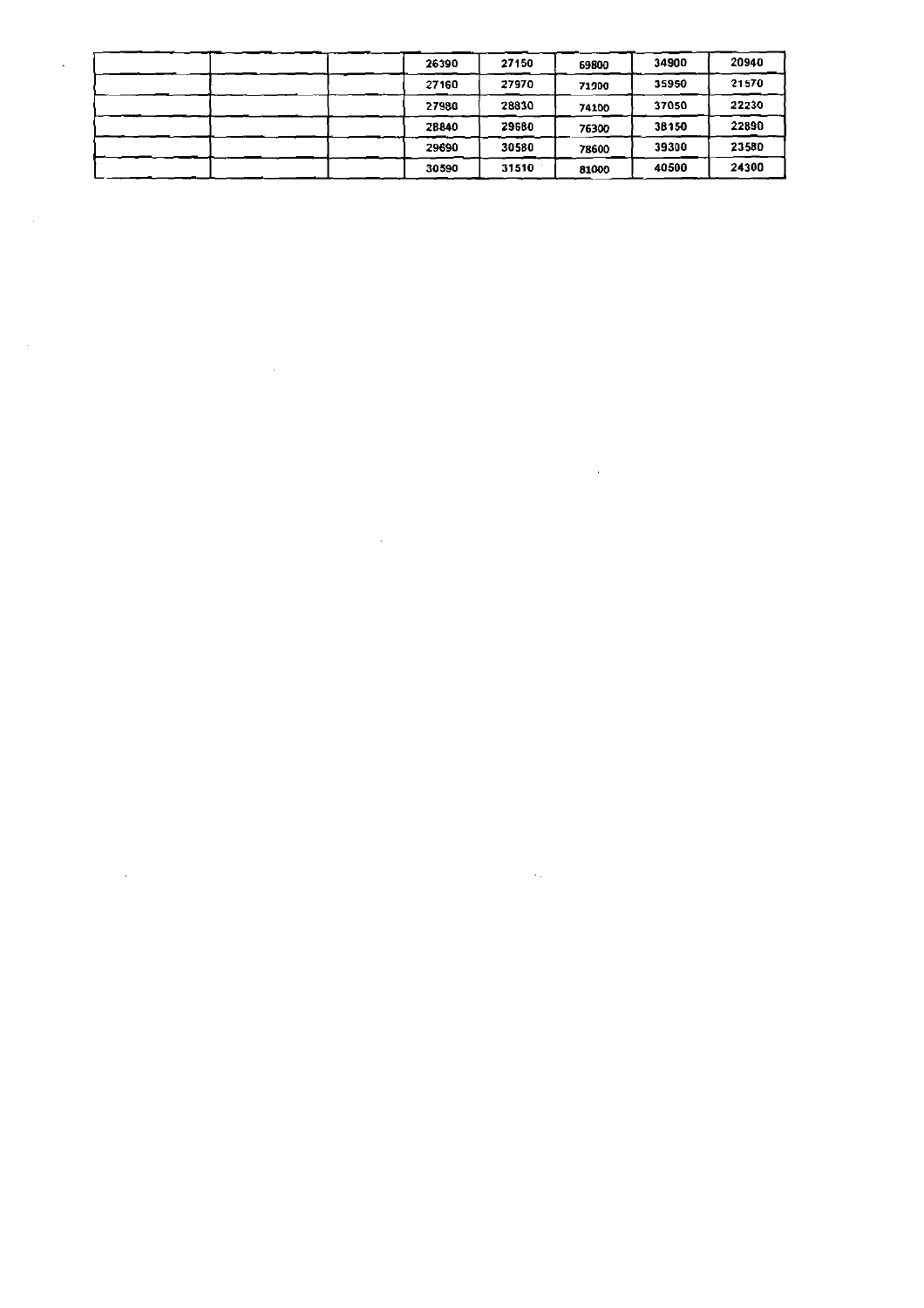|                                                                            |                               |                    | TABLE 09                         |                                     |                       |                            |                |
|----------------------------------------------------------------------------|-------------------------------|--------------------|----------------------------------|-------------------------------------|-----------------------|----------------------------|----------------|
| Scale of Pay / Pay in the Pay Band and Grade Pay at the time of Retirement |                               |                    | CONCORDANCE TABLE FOR PENSIONERS |                                     |                       |                            |                |
|                                                                            | <b>Period of Retirement</b>   |                    |                                  | <b>Scale of Pay</b>                 |                       |                            |                |
|                                                                            | Upto 31.12.1995               |                    |                                  | 1400-40-1800-EB-50-2300             |                       |                            |                |
|                                                                            |                               |                    |                                  |                                     |                       |                            |                |
| From 01.01.2006 to 31.12.2015                                              | From 01.01.1996 to 31.12.2005 |                    |                                  | 4500-125-7000<br>5200-20200 GP 2800 |                       |                            |                |
|                                                                            |                               |                    |                                  |                                     |                       |                            |                |
| Corresponding level w.e.f. 1.1.2016                                        |                               |                    |                                  | Level-5 (29200-92300)               |                       | Revised                    |                |
|                                                                            |                               |                    |                                  |                                     |                       | Pension                    | Revised        |
|                                                                            |                               | <b>Basic Pay</b>   |                                  | Pay range for pensioners            |                       | /Enhanced                  | Family         |
| <b>Basic Pay From</b>                                                      | <b>Basic Pay From</b>         | From<br>01.01.2006 |                                  | retired during 1.1.2006 to          |                       | Family                     | pension        |
| 01.01.1986 to                                                              | 01.01.1996 to                 | to                 |                                  | 31.12.2015                          | Notional Pay<br>as on | pension (if<br>applicable) | w.e.f.         |
| 31.12.1995                                                                 | 31.12.2005                    | 31.12.2015         | Minimum                          | Maximum                             | 01.01.2016            | w.e.f.                     | 1.1.2016       |
| 1400                                                                       | 4500                          | 11170              |                                  | 11360                               | 29200                 | 14600                      | 9000           |
| 1440                                                                       | 4500                          | 11170              |                                  | 11360                               | 29200                 | 14600                      | 9000           |
| 1480                                                                       | 4625                          | 11410              | 11370                            | 11710                               | 30100                 | 15050                      | 9030           |
| 1520                                                                       | 4750                          | 11640              | 11370                            | 11710                               | 30100                 | 15050                      | 9030           |
| 1560                                                                       | 4750                          | 11640              | 11370                            | 11710                               | 30100                 | 15050                      | 9030           |
| 1600                                                                       | 4875                          | 11870              | 11720                            | 12060                               | 31000                 | 15500                      | 9300           |
| 1640                                                                       | 5000                          | 12100              | 12070                            | 12410                               | 31900                 | 15950                      | 9570           |
| 1680                                                                       | 5125                          | 12340              | 12070                            | 12410                               | 31900                 | 15950                      | 9570           |
| 1720                                                                       | 5250                          | 12570              | 12420                            | 12800                               | 32900                 | 16450                      | 9870           |
| 1760                                                                       | 5375                          | 12800              | 12420                            | 12800                               | 32900                 | 16450                      | 9870           |
| 1800                                                                       | 5500                          | 13030              | 12810                            | 13190                               | 33900                 | 16950                      | 10170          |
| 1850                                                                       | 5625                          | 13270              | 13200                            | 13570                               |                       | 17450                      | 10470          |
|                                                                            | 5750                          | 13500              | 13200                            | 13570                               | 34900                 | 17450                      | 10470          |
| 1900                                                                       | 5875                          | 13730              | 13580                            | 13960                               | 35900                 | 17950                      | 10770          |
| 1950                                                                       | 6000                          | 13960              | 13580                            | 13960                               | 35900                 | 17950                      | 10770          |
| 2000                                                                       | 6125                          | 14200              | 13970                            | 14390                               | 37000                 | 18500                      | 11100          |
| 2050                                                                       | 6250                          | 14430              | 14400                            | 14820                               | 38100                 | 19050                      | 11430          |
| 2100                                                                       | 6375                          | 14660              | 14400                            | 14820                               | 38100                 | 19050                      | 11430          |
|                                                                            | 6500                          | 14890              | 14830                            | 15250                               | 39200                 | 19600                      | 11760          |
| 2150                                                                       | 6625                          | 15130              | 14830                            | 15250                               | 39200                 | 19600                      | 11760          |
| 2200                                                                       | 6750                          | 15360              | 15260                            | 15710                               | 40400                 | 20200                      | 12120          |
| 2250                                                                       | 6875                          | 15590              | 15260                            | 15710                               | 40400                 | 20200                      | 12120          |
| 2300                                                                       | 7000                          | 15820              | 15720                            | 16180                               | 41600                 | 20800                      | 12480          |
| 2350<br>2400                                                               | 7000<br>7000                  | 15820<br>15820     | 15720                            | 16180                               | 41600                 | 20800                      | 12480          |
| 2450                                                                       | 7000                          | 15820              | 15720                            | 16180                               | 41600                 | 20800                      | 12480          |
|                                                                            |                               |                    | 15720<br>16190                   | 16180<br>16650                      | 41600<br>42800        | 20800<br>21400             | 12480          |
|                                                                            |                               |                    | 16660                            | 17150                               | 44100                 | 22050                      | 12840<br>13230 |
|                                                                            |                               |                    | 17160                            | 17660                               | 45400                 | 22700                      | 13620          |
|                                                                            |                               |                    | 17670                            | 18210                               | 46800                 | 23400                      | 14040          |
|                                                                            |                               |                    | 18220                            | 18750                               | 48200                 | 24100                      | 14460          |
|                                                                            |                               |                    | 18760                            | 19290                               | 49600                 | 24800                      | 14880          |
|                                                                            |                               |                    | 19300                            | 19880                               | 51100                 | 25550                      | 15330          |
|                                                                            |                               |                    | 19890                            | 20460                               | 52600                 | 26300                      | 15780          |
|                                                                            |                               |                    | 20470                            | 21080                               | 54200                 | 27100                      | 16260          |
|                                                                            |                               |                    | 21090                            | 21710                               | 55800                 | 27900                      | 16740          |
|                                                                            |                               |                    | 21720                            | 22370                               | 57500                 | 287SO                      | 17250          |
|                                                                            |                               |                    | 22380                            | 23030                               | 59200                 | 29600                      | 17760          |
|                                                                            |                               |                    | 23040                            | 23730                               | 61000                 | 30500                      | 18300          |
|                                                                            |                               |                    | 23740                            | 24430                               | 62800                 | 31400                      | 18840          |
|                                                                            |                               |                    | 24440                            | 25170                               | 64700                 | 32350                      | 19410          |
|                                                                            |                               |                    | 25180                            | 25910                               | 66600                 | 33300                      | 19980          |
|                                                                            |                               |                    | 25920                            | 26690                               | 68600                 | 34300                      | 20580          |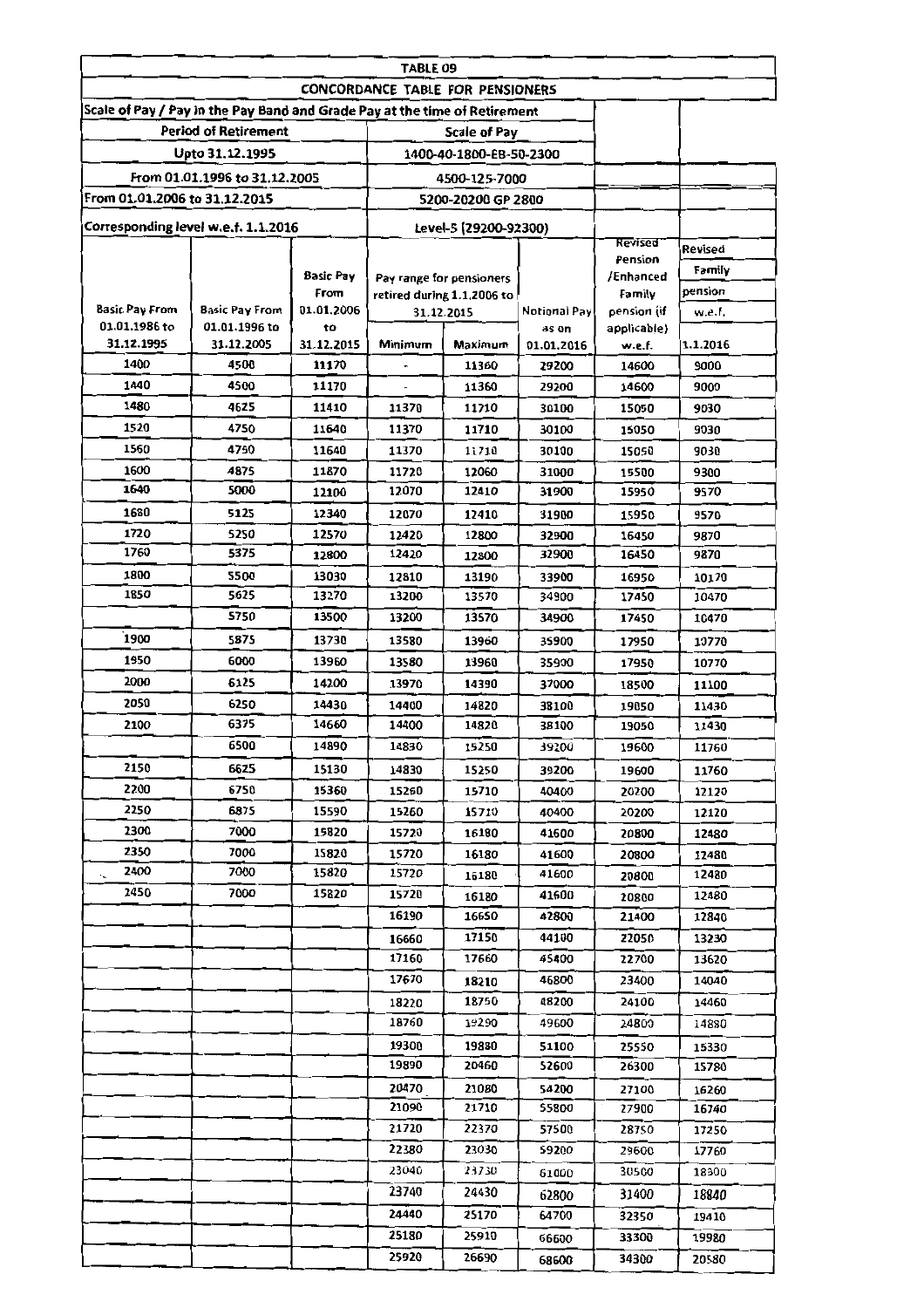| 26700 | 27500 | 70700 | 35350 | 21210 |
|-------|-------|-------|-------|-------|
| 27510 | 28320 | 72800 | 36400 | 21840 |
| 28330 | 29180 | 75000 | 37500 | 22500 |
| 29190 | 30070 | 77300 | 38650 | 23190 |
| 30080 | 30970 | 79600 | 39800 | 23880 |
| 30980 | 31900 | 82000 | 41000 | 24600 |
| 31910 | 32870 | 84500 | 42250 | 25350 |
| 32880 | 33850 | 87000 | 43500 | 26100 |
| 33860 | 34860 | 89600 | 44800 | 26880 |
| 34870 | 35910 | 92300 | 46150 | 27690 |

 $\hat{\boldsymbol{\beta}}$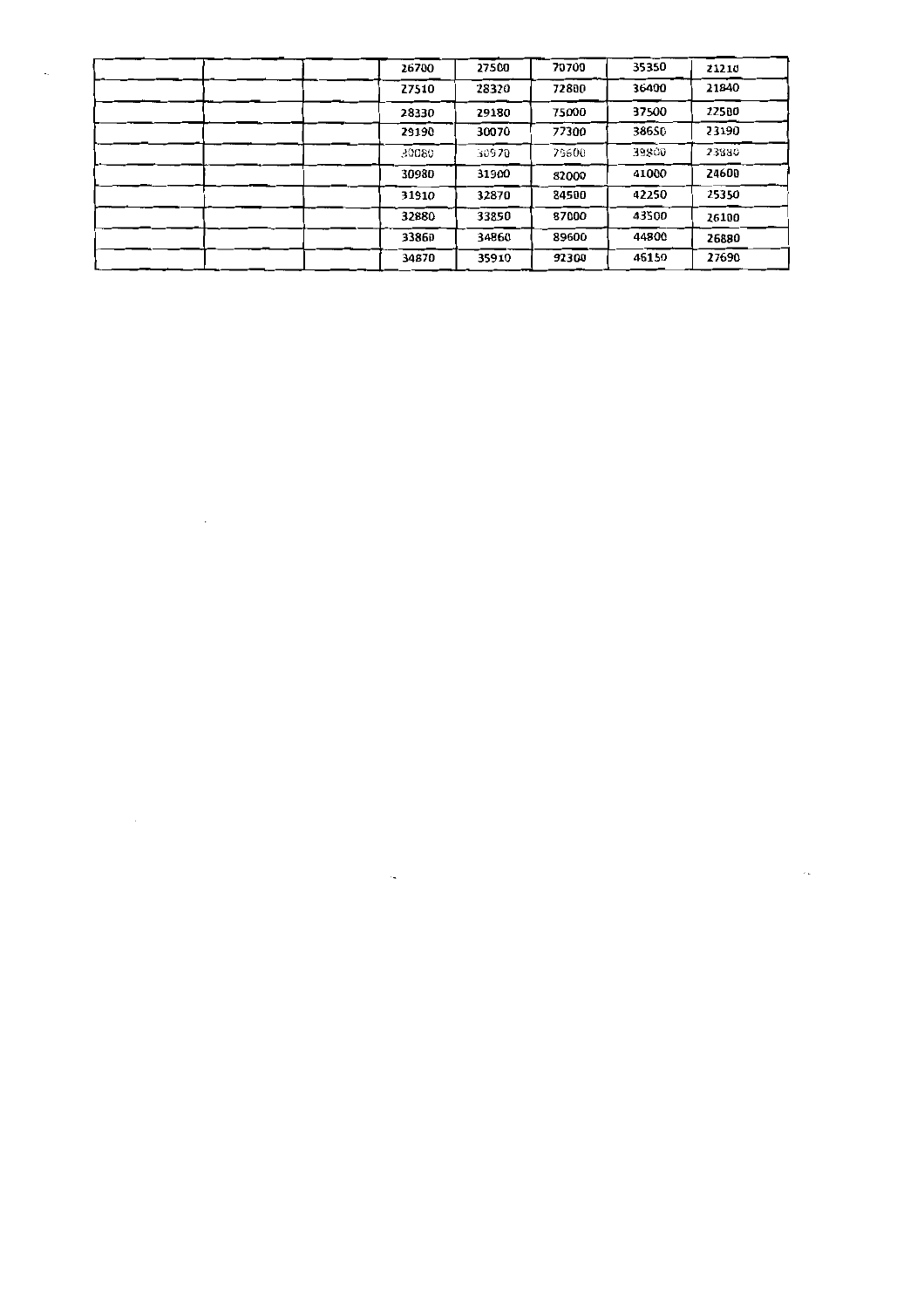|                                                                            | TABLE 08                      |                          |                                         |                                                        |                     |                       |          |  |  |  |  |
|----------------------------------------------------------------------------|-------------------------------|--------------------------|-----------------------------------------|--------------------------------------------------------|---------------------|-----------------------|----------|--|--|--|--|
|                                                                            |                               |                          | <b>CONCORDANCE TABLE FOR PENSIONERS</b> |                                                        |                     |                       |          |  |  |  |  |
| Scale of Pay / Pay in the Pay Band and Grade Pay at the time of Retirement |                               |                          |                                         |                                                        |                     |                       |          |  |  |  |  |
|                                                                            | <b>Period of Retirement</b>   |                          |                                         | <b>Scale of Pay</b>                                    |                     |                       |          |  |  |  |  |
|                                                                            | Upto 31.12.1995               |                          |                                         | 1200-30-1560-40-2040                                   |                     |                       |          |  |  |  |  |
|                                                                            | From 01.01.1996 to 31.12.200S |                          |                                         | 4000-100-6000                                          |                     |                       |          |  |  |  |  |
| From 01.01.2006 to 31.12.2015                                              |                               |                          |                                         | 5200-20200 GP 2400                                     |                     |                       |          |  |  |  |  |
| Corresponding level w.e.f. 1.1.2016                                        |                               |                          |                                         | Level-4 (25500-81100)                                  |                     |                       |          |  |  |  |  |
|                                                                            |                               |                          |                                         |                                                        |                     | Pension               | Revised  |  |  |  |  |
|                                                                            |                               |                          |                                         |                                                        |                     | /Enhanced             | Family   |  |  |  |  |
|                                                                            |                               | <b>Basic Pay</b><br>From |                                         | Pay range for pensioners<br>retired during 1.1.2006 to |                     | Family<br>pension (if | pension  |  |  |  |  |
| <b>Basic Pay From</b>                                                      | <b>Basic Pay From</b>         | 01.01.2006               |                                         | 31.12.2015                                             | <b>Notional Pay</b> | applicable)           | w.e.f.   |  |  |  |  |
| 01.01.1986 to                                                              | 01.01.1996 to                 | to                       |                                         |                                                        | as on               | w.e.f.                |          |  |  |  |  |
| 31.12.1995                                                                 | 31.12.2005                    | 31.12.2015               | Minimum                                 | Maximum                                                | 01.01.2016          | 1.1.2016              | 1.1.2016 |  |  |  |  |
| 1200                                                                       | 4000                          | 9840                     |                                         | 9920                                                   | 25500               | 12750                 | 9000     |  |  |  |  |
| 1230                                                                       | 4000                          | 9840                     |                                         | 9920                                                   | 25500               | 12750                 | 9000     |  |  |  |  |
| 1260                                                                       | 4000                          | 9840                     |                                         | 9920                                                   | 25500               | 12750                 | 9000     |  |  |  |  |
| 1290                                                                       | 4100                          | 10030                    | 9930                                    | 10230                                                  | 26300               | 13150                 | 9000     |  |  |  |  |
| 1320                                                                       | 4100                          | 10030                    | 9930                                    | 10230                                                  | 26300               | 13150                 | 9000     |  |  |  |  |
| 1350                                                                       | 4200                          | 10220                    | 9930                                    | 10230                                                  | 26300               | 13150                 | 9000     |  |  |  |  |
| 1380                                                                       | 4300                          | 10400                    | 10240                                   | 10540                                                  | 27100               | 13550                 | 9000     |  |  |  |  |
| 1410                                                                       | 4400                          | 10590                    | 10550                                   | 10850                                                  | 27900               | 13950                 | 9000     |  |  |  |  |
| 1440                                                                       | 4400                          | 10590                    | 10550                                   | 10850                                                  | 27900               | 13950                 | 9000     |  |  |  |  |
| 1470                                                                       | 4500                          | 10770                    | 10550                                   | 10850                                                  | 27900               | 13950                 | 9000     |  |  |  |  |
| 1500                                                                       | 4600                          | 10960                    | 10860                                   | 11160                                                  | 28700               | 14350                 | 9000     |  |  |  |  |
| 1530                                                                       | 4700                          | 11150                    | 10860                                   | 11160                                                  | 28700               | 14350                 | 9000     |  |  |  |  |
| 1560                                                                       | 4800                          | 11330                    | 11170                                   | 11510                                                  | 29600               | 14800                 | 9000     |  |  |  |  |
| 1600                                                                       | 4900                          | 11520                    | 11520                                   | 11860                                                  | 30500               | 15250                 | 9150     |  |  |  |  |
| 1640                                                                       | 5000                          | 11700                    | 11520                                   | 11860                                                  | 30500               | 15250                 | 9150     |  |  |  |  |
|                                                                            | 5100                          | 11890                    | 11870                                   | 12210                                                  | 31400               | 15700                 | 9420     |  |  |  |  |
| 1680                                                                       | 5200                          | 12080                    | 11870                                   | 12210                                                  | 31400               | 15700                 | 9420     |  |  |  |  |
| 1720                                                                       | 5300                          | 12260                    | 12220                                   | 12560                                                  | 32300               | 16150                 | 9690     |  |  |  |  |
| 1760                                                                       | 5400                          | 12450                    | 12220                                   | 12560                                                  | 32300               | 16150                 | 9690     |  |  |  |  |
| 1800                                                                       | 5500                          | 12630                    | 12570                                   | 12950                                                  | 33300               | 16650                 | 9990     |  |  |  |  |
| 1840                                                                       | 5600                          | 12820                    | 12570                                   | 12950                                                  | 33300               | 16650                 | 9990     |  |  |  |  |
|                                                                            | 5700                          | 13010                    | 12960                                   | 13340                                                  | 34300               | 17150                 | 10290    |  |  |  |  |
| 1880                                                                       | 5800                          | 13190                    | 12960                                   | 13340                                                  | 34300               | 17150                 | 10290    |  |  |  |  |
| 1920                                                                       | 5900                          | 13380                    | 13350                                   | 13730                                                  | 35300               | 17650                 | 10590    |  |  |  |  |
| 1960                                                                       | 6000                          | 13560                    | 13350                                   | 13730                                                  | 35300               | 17650                 | 10590    |  |  |  |  |
| 2000                                                                       | 6000                          | 13560                    | 13350                                   | 13730                                                  | 35300               | 17650                 | 10590    |  |  |  |  |
| 2040                                                                       | 6000                          | 13560                    | $-13350$                                | 13730                                                  | 35300               | 17650                 | 10590    |  |  |  |  |
| 2080                                                                       | 6000                          | 13560                    | 13350                                   | 13730                                                  | 35300               | 17650                 | 10590    |  |  |  |  |
| 2120                                                                       | 6000                          | 13560                    | 13350                                   | 13730                                                  | 35300               | 17650                 | 10590    |  |  |  |  |
| 2160                                                                       | 6000                          | 13560                    | 13350                                   | 13730                                                  | 35300               | 17650                 | 10590    |  |  |  |  |
|                                                                            | 6100                          | 13750                    | 13740                                   | 14160                                                  | 36400               | 18200                 | 10920    |  |  |  |  |
|                                                                            | 6200                          | 13940                    | 13740                                   | 14160                                                  | 36400               | 18200                 | 10920    |  |  |  |  |
|                                                                            | 6300                          | 14120                    | 13740                                   | 14160                                                  | 36400               | 18200                 | 10920    |  |  |  |  |
|                                                                            |                               |                          | 14170                                   | 14590                                                  | 37500               | 18750                 | 11250    |  |  |  |  |
|                                                                            |                               |                          | 14600                                   | 15010                                                  | 38600               | 19300                 | 11580    |  |  |  |  |
|                                                                            |                               |                          | 15020                                   | 15480                                                  | 39800               | 19900                 | 11940    |  |  |  |  |
|                                                                            |                               |                          | 15490                                   | 15950                                                  | 41000               | 20500                 | 12300    |  |  |  |  |
|                                                                            |                               |                          | 15960                                   | 16420                                                  | 42200               | 21100                 | 12660    |  |  |  |  |
|                                                                            |                               |                          | 16430                                   | 16920                                                  | 43500               | 21750                 | 13050    |  |  |  |  |
|                                                                            |                               |                          | 16930                                   | 17430                                                  | 44800               | 22400                 |          |  |  |  |  |
|                                                                            |                               |                          | 17440                                   | 17930                                                  |                     |                       | 13440    |  |  |  |  |
|                                                                            |                               |                          |                                         |                                                        | 46100               | 23050                 | 13830    |  |  |  |  |
|                                                                            |                               |                          | 17940                                   | 18480                                                  | 47500               | 23750                 | 14250    |  |  |  |  |
|                                                                            |                               |                          | 18490                                   | 19020                                                  | 48900               | 24450                 | 14670    |  |  |  |  |
|                                                                            |                               |                          | 19030                                   | 19610                                                  | 50400               | 25200                 | 15120    |  |  |  |  |
|                                                                            |                               |                          | 19620                                   | 20190                                                  | 51900               | 25950                 | 15570    |  |  |  |  |

 $\ddot{\phantom{a}}$  .

 $\mathcal{L}^{\text{max}}$ 

 $\sim$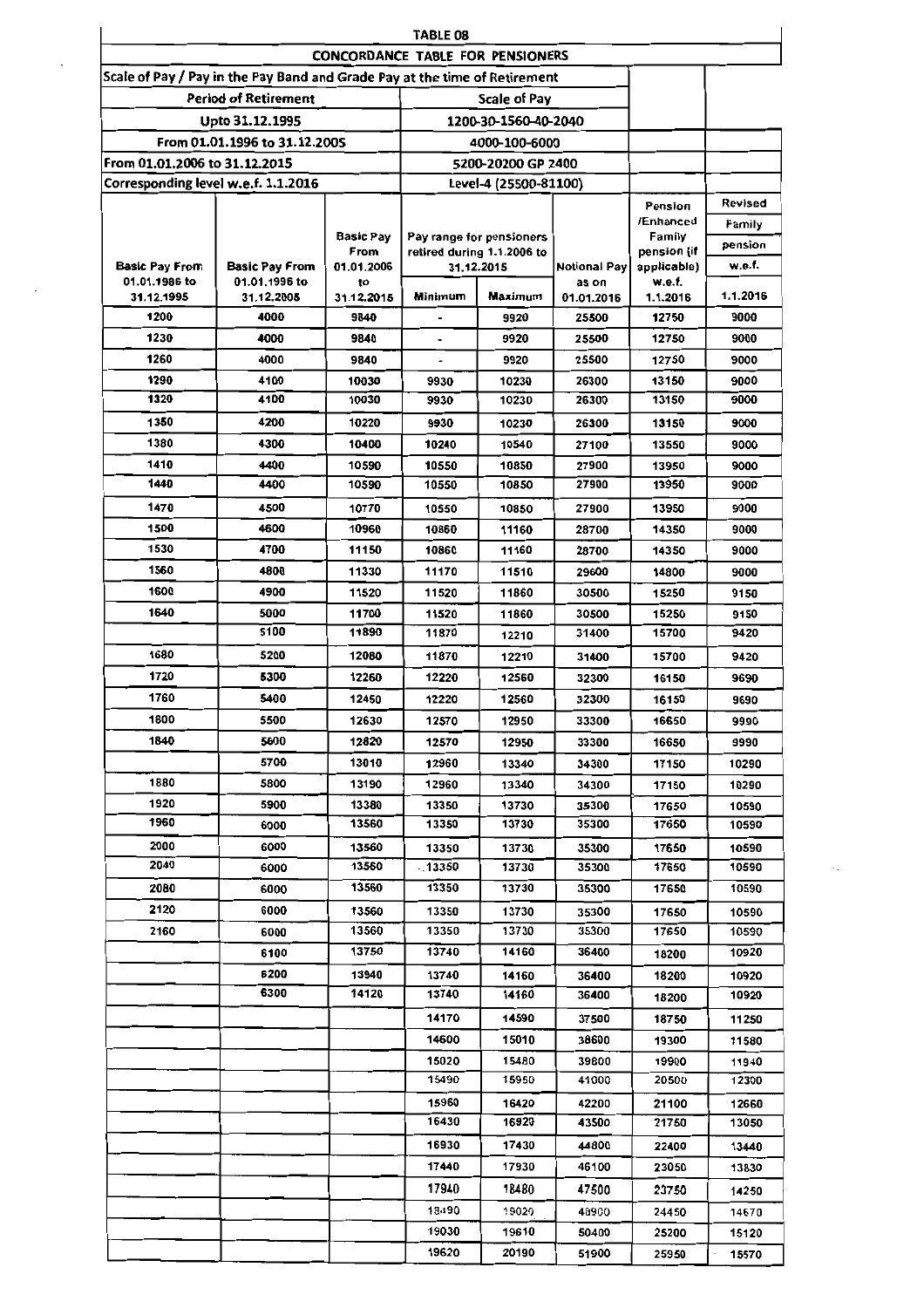| 20200 | 20810 | 53500 | 26750 | 16050 |
|-------|-------|-------|-------|-------|
| 20820 | 21430 | 55100 | 27550 | 16530 |
| 21440 | 22100 | 56800 | 28400 | 17040 |
| 22110 | 22760 | 58500 | 29250 | 17550 |
| 22770 | 23460 | 60300 | 30150 | 18090 |
| 23470 | 24160 | 62100 | 31050 | 18630 |
| 24170 | 24900 | 64000 | 32000 | 19200 |
| 24910 | 25640 | 65900 | 32950 | 19770 |
| 25650 | 26420 | 67900 | 33950 | 20370 |
| 26430 | 27190 | 69900 | 34950 | 20970 |
| 27200 | 28010 | 72000 | 36000 | 21600 |
| 28020 | 28870 | 74200 | 37100 | 22260 |
| 28880 | 29720 | 76400 | 38200 | 22920 |
| 29730 | 30620 | 78700 | 39350 | 23610 |
| 30630 | 31550 | 81100 | 40550 | 24330 |

 $\mathcal{L}_{\text{max}}$  and  $\mathcal{L}_{\text{max}}$  . The  $\mathcal{L}_{\text{max}}$ 

 $\label{eq:1}$ 

 $\mathcal{L}^{\text{max}}$  and  $\mathcal{L}^{\text{max}}$ 

 $\label{eq:2} \frac{1}{\sqrt{2}}\left(\frac{1}{\sqrt{2}}\right)^{2} \left(\frac{1}{\sqrt{2}}\right)^{2} \left(\frac{1}{\sqrt{2}}\right)^{2} \left(\frac{1}{\sqrt{2}}\right)^{2} \left(\frac{1}{\sqrt{2}}\right)^{2} \left(\frac{1}{\sqrt{2}}\right)^{2} \left(\frac{1}{\sqrt{2}}\right)^{2} \left(\frac{1}{\sqrt{2}}\right)^{2} \left(\frac{1}{\sqrt{2}}\right)^{2} \left(\frac{1}{\sqrt{2}}\right)^{2} \left(\frac{1}{\sqrt{2}}\right)^{2} \left(\frac{$ 

 $\label{eq:1} \frac{1}{\sqrt{2}}\sum_{i=1}^n\frac{1}{\sqrt{2\pi\left(\frac{1}{2}\right)^2}}\left(\frac{1}{2}\right)^2\left(\frac{1}{2}\right)^2\left(\frac{1}{2}\right)^2.$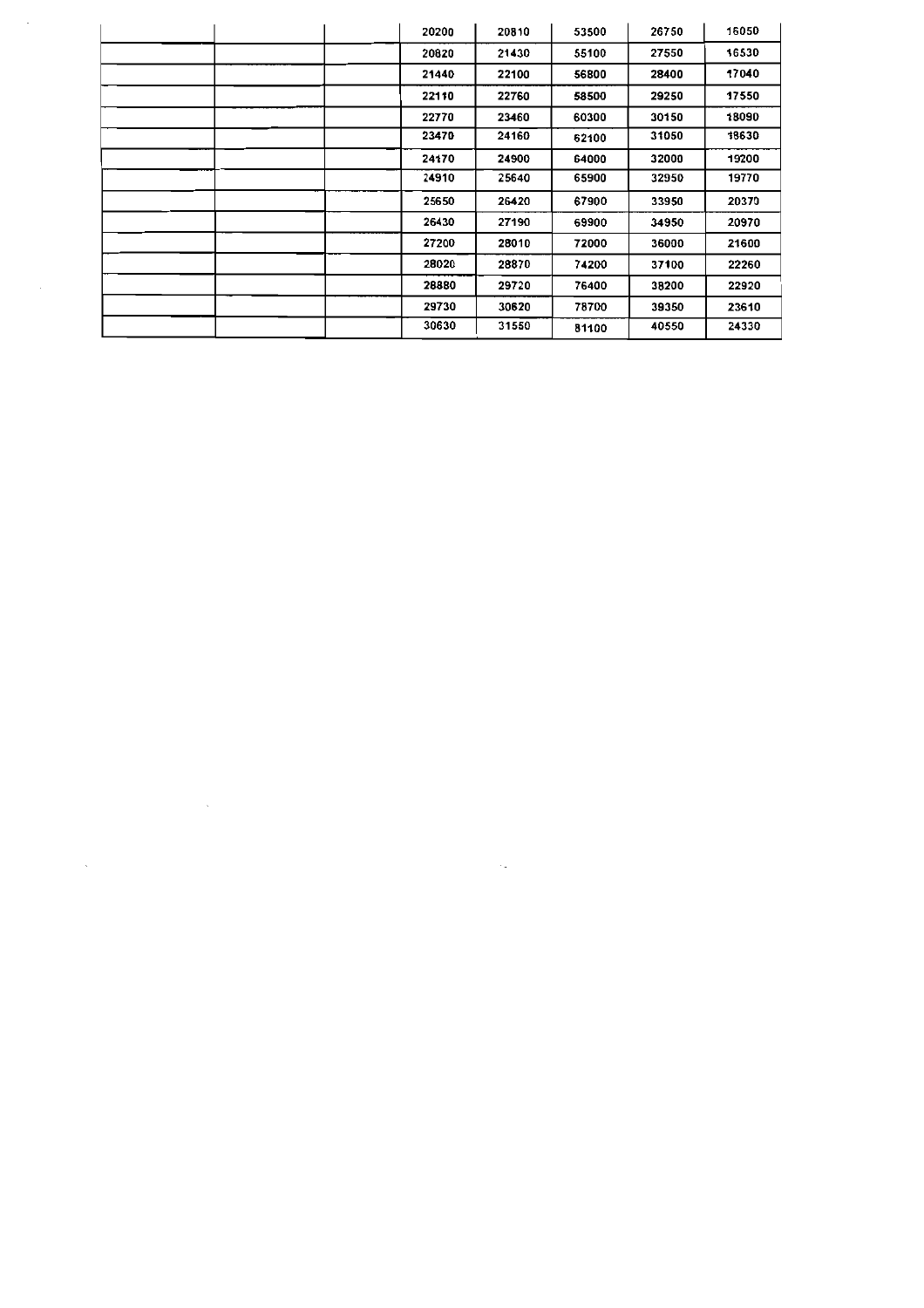|                               |                                                                            |                                         | <b>CONCORDANCE TABLE FOR PENSIONERS</b> | TABLE 10                        |           |                    |                |
|-------------------------------|----------------------------------------------------------------------------|-----------------------------------------|-----------------------------------------|---------------------------------|-----------|--------------------|----------------|
|                               | Scale of Pay / Pay in the Pay Band and Grade Pay at the time of Retirement |                                         |                                         |                                 |           |                    |                |
|                               | <b>Period of Retirement</b>                                                |                                         |                                         | Scale of Pay                    |           |                    |                |
|                               |                                                                            |                                         |                                         | 1400-40-1600-50-2300-EB-60-2600 |           |                    |                |
|                               | Upto 31.12.1995                                                            |                                         |                                         | 1600-50-2300-EB-60-2660         |           |                    |                |
|                               | From 01.01.1996 to 31.12.2005                                              |                                         |                                         | 5000-150-8000                   |           |                    |                |
| From 01.01.2006 to 31.12.2015 |                                                                            |                                         |                                         | 9300-34800 GP 4200              |           |                    |                |
|                               | Corresponding level w.e.f. 1.1.2016                                        |                                         |                                         | Level-6 (35400-112400)          |           |                    |                |
|                               |                                                                            | $Bas$ <sub><i>E</i></sub> $Pay$<br>From |                                         | Pay range for                   |           | Revised<br>Pension | <b>Revised</b> |
|                               |                                                                            | 01.01.200                               | pensioners retired                      |                                 | Notional  | /Enhanced          | Family         |
|                               | <b>Basic Pay From</b>                                                      | 6 <sub>to</sub>                         |                                         | during 1,1.2006 to              | Pay as on | Family             | pension        |
| <b>Basic Pay Up</b>           | 01.01.1996 to                                                              | 31.12.201                               |                                         | 31.12.2015                      | 01.01.201 | pension (if        | w.e.f.         |
| to 31.12.1995                 | 31.12.2005                                                                 | 5                                       |                                         | Minimum Maximum                 | 6         | applicable)        | 1.1.2016       |
| 1400                          | 5000                                                                       | 13500                                   |                                         | 13770                           | 35400     | 17700              | 10620          |
| 1440                          | 5000                                                                       | 13500                                   | 13780                                   | 13770                           | 35400     | 17700              | 10620          |
| 1480                          | 5000                                                                       | 13500                                   | 13780                                   | 13770                           | 35400     | 17700              | 10620          |
| 1520                          | 5150                                                                       | 13780                                   | 13780                                   | 14200                           | 36500     | 18250              | 10950          |
| 1560                          | 5150                                                                       | 13780                                   | 13780                                   | 14200                           | 36500     | 18250              | 10950          |
| 1600                          | 5150                                                                       | 13780                                   | 13780                                   | 14200                           | 36500     | 18250              | 10950          |
| 1650                          | 5300                                                                       | 14060                                   | 13780                                   | 14200                           | 36500     | 18250              | 10950          |
| 1700                          | 5300                                                                       | 14060                                   | 13780                                   | 14200                           | 36500     | 18250              | 10950          |
| 1750                          | 5450                                                                       | 14340                                   | 14210                                   | 14630                           | 37600     | 18800              | 11280          |
| 1800                          | 5600                                                                       | 14620                                   | 14210                                   | 14630                           | 37600     | 18800              | 11280          |
| 1850                          | 5750                                                                       | 14900                                   | 14640                                   | 15050                           | 38700     | 19350              | 11610          |
| 1900                          | 5900                                                                       | 15180                                   | 15060                                   | 15520                           | 39900     | 19950              | 11970          |
| 1950                          | 6050                                                                       | 15460                                   | 15060                                   | 15520                           | 39900     | 19950              | 11970          |
| 2000                          | 6200                                                                       | 15740                                   | 15530                                   | 15990                           | 41100     | 20550              | 12330          |
| 2050                          | 6350                                                                       | 16020                                   | 16000                                   | 16450                           | 42300     | 21150              | 12690          |
| 2100                          | 6500                                                                       | 16290                                   | 16000                                   | 16450                           | 42300     | 21150              | 12690          |
| 2150                          | 6650                                                                       | 16570                                   | 16460                                   | 16960                           | 43600     | 21800              | 13080          |
| 2200                          | 6800                                                                       | 16850                                   | 16460                                   | 16960                           | 43600     | 21800              | 13080          |
| 2250                          | 6950                                                                       | 17130                                   | 16970                                   | 17470                           | 44900     | 22450              | 13470          |
| 2300                          | 7100                                                                       | 17410                                   | 16970                                   | 17470                           | 44900     | 22450              | 13470          |
| 2360                          | 7250                                                                       | 17690                                   | 17480                                   | 17970                           | 46200     | 23100              | 13860          |
| 2420                          | 7400                                                                       | 17970                                   | 17480                                   | 17970                           | 46200     | 23100              | 13860          |
| 2480                          | 7550                                                                       | 18250                                   | 17980                                   | 18520                           | 47600     | 23800              | 14280          |
| 2540                          | 7700                                                                       | 18530                                   | 18530                                   | 19060                           | 49000     | 24500              | 14700          |
| 2600                          | 7850                                                                       | 18810                                   | 18530                                   | 19060                           | 49000     | 24500              | 14700          |
| 2660                          | 8000                                                                       | 19080                                   | 19070                                   | 19640                           | 50500     | 25250              | 15150          |
| 2720                          | 8000                                                                       | 19080                                   | 19070                                   | 19640                           | 50500     | 25250              | 15150          |
| 2780                          | 8000                                                                       | 19080                                   | 19070                                   | 19640                           | 50500     | 25250              | 15150          |
| 2840                          | 8000                                                                       | 19080                                   | 19070                                   | 19640                           | 50500     | 25250              | 15150          |
|                               | 8150                                                                       | 19360                                   | 19070                                   | 19640                           | 50500     | 25250              | 15150          |
|                               | 8300                                                                       | 19640                                   | 19070                                   | 19640                           | 50500     | 25250              | 15150          |
|                               | 8450                                                                       | 19920                                   | 19650                                   | 20230                           | 52000     | 26000              | 15600          |
|                               |                                                                            |                                         | 20240                                   | 20850                           | 53600     | 26800              | 16080          |
|                               |                                                                            |                                         | 20860                                   | 21470                           | 55200     | 27600              | 16560          |
|                               |                                                                            |                                         | 21480                                   | 22140                           | 56900     | 28450              | 17070          |
|                               |                                                                            |                                         | 22150                                   | 22800                           | 58600     | 29300              | 17580          |
|                               |                                                                            |                                         | 22810                                   | 23500                           | 60400     | 30200              | 18120          |
|                               |                                                                            |                                         | 23510                                   | 24200                           | 62200     | 31100              | 18660          |
|                               |                                                                            |                                         | 24210                                   | 24940                           | 64100     | 32050              | 19230          |
|                               |                                                                            |                                         | 24950                                   | 25680                           | 66000     | 33000              | 19800          |
|                               |                                                                            |                                         | 25690                                   | 26450                           | 68000     | 34000              | 20400          |
|                               |                                                                            |                                         | 26460                                   | 27230                           | 70000     | 35000              | 21000          |
|                               |                                                                            |                                         | 27240                                   | 28050                           | 72100     | 36050              | 21630          |
|                               |                                                                            |                                         | 28060                                   | 28910                           | 74300     | 37150              | 22290          |
|                               |                                                                            |                                         | 28920                                   | 29760                           | 76500     | 38250              | 22950          |

 $\mathcal{L}^{\text{max}}_{\text{max}}$ 

 $\sim$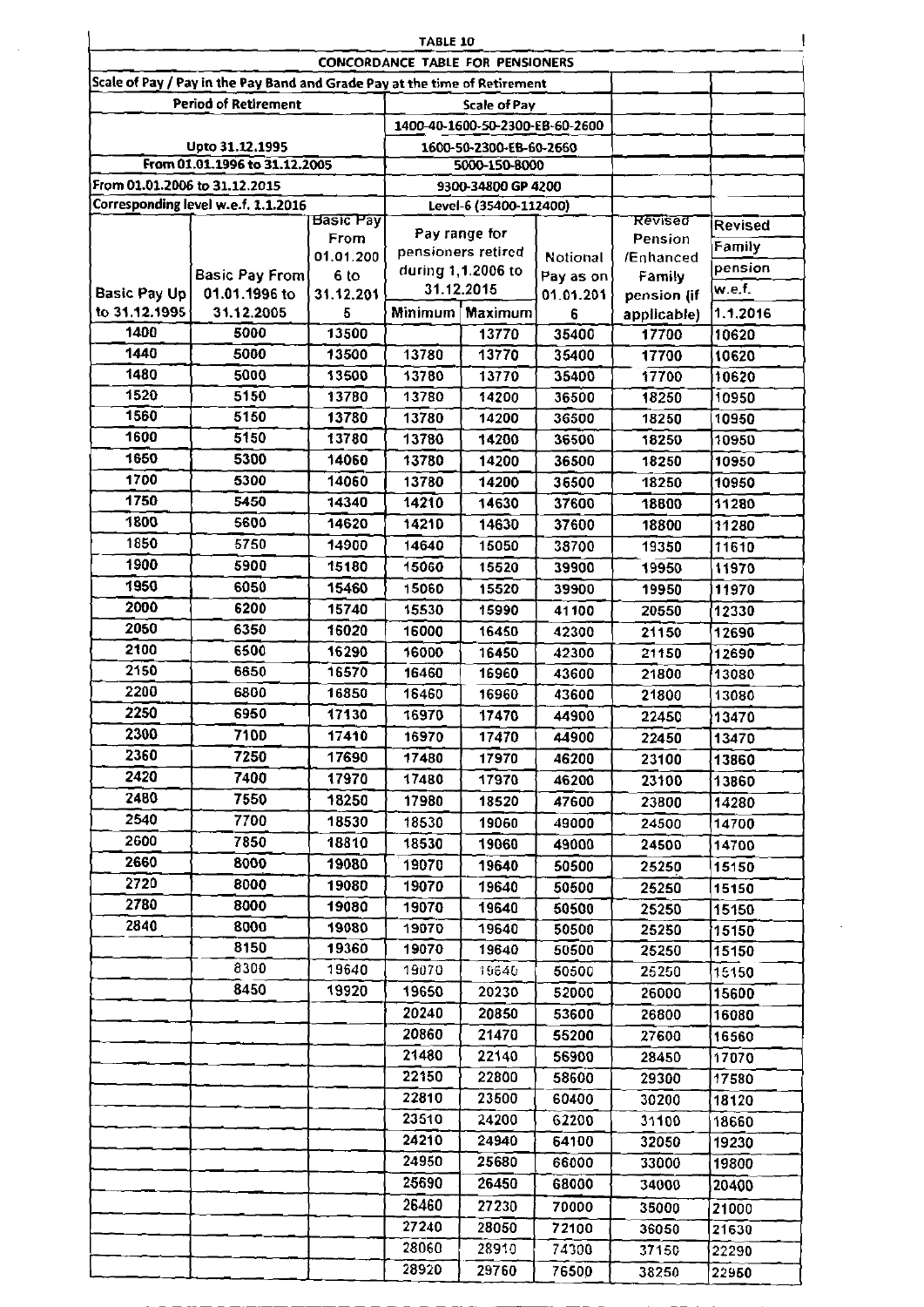| 29770 | 30660 | 78800  | 39400 | 23640 |
|-------|-------|--------|-------|-------|
| 30670 | 31590 | 81200  | 40600 | 24360 |
| 31600 | 32520 | 83600  | 41800 | 25080 |
| 32530 | 33500 | 86100  | 43050 | 25830 |
| 33510 | 34510 | 88700  | 44350 | 26610 |
| 34520 | 35560 | 91400  | 45700 | 27420 |
| 35570 | 36610 | 94100  | 47050 | 28230 |
| 36620 | 37700 | 96900  | 48450 | 29070 |
| 37710 | 38830 | 99800  | 49900 | 29940 |
| 38840 | 40000 | 102800 | 51400 | 30840 |
| 40010 | 41200 | 105900 | 52950 | 31770 |
| 41210 | 42450 | 109100 | 54550 | 32730 |
| 42460 | 43730 | 112400 | 56200 | 33720 |

 $\bar{\mathcal{A}}_k$ 

 $\cdot$ 

 $\sim$ 

 $\mathcal{L}^{(1)}$  .

 $\ddot{\phi}$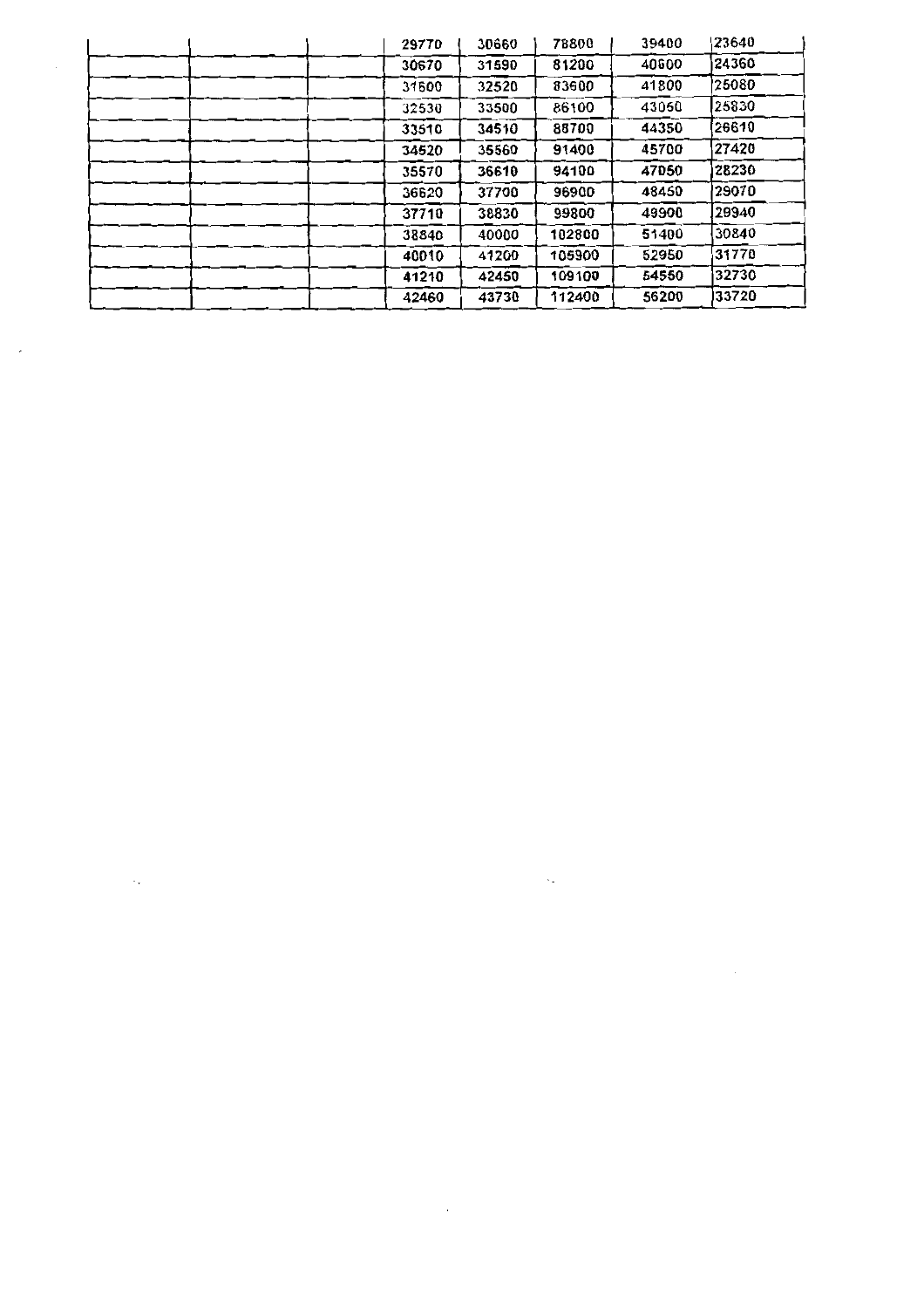|                   |                                                                            |               |                                                        | TABLE 11                 |                                         |                                            |                   |
|-------------------|----------------------------------------------------------------------------|---------------|--------------------------------------------------------|--------------------------|-----------------------------------------|--------------------------------------------|-------------------|
|                   |                                                                            |               |                                                        |                          | <b>CONCORDANCE TABLE FOR PENSIONERS</b> |                                            |                   |
|                   | Scale of Pay / Pay in the Pay Band and Grade Pay at the time of Retirement |               |                                                        |                          |                                         |                                            |                   |
|                   | <b>Period of Retirement</b>                                                |               |                                                        | <b>Scale of Pay</b>      |                                         |                                            |                   |
|                   | Upto 31.12.1995                                                            |               |                                                        | 1600-50-2300-60-2660     |                                         |                                            |                   |
|                   | From 01.01.1996 to 31.12.2005                                              |               |                                                        | 5150-150-8300            |                                         |                                            |                   |
|                   | From 01.01.2006 to 31.12.201S                                              |               |                                                        | 9300-34800 GP 4210       |                                         |                                            |                   |
|                   | Corresponding level w.e.f. 1.1.2016                                        |               |                                                        | Level-6 A (35500-112600) |                                         |                                            |                   |
| Basic Pay<br>Upto |                                                                            |               |                                                        |                          |                                         |                                            | Revised           |
|                   |                                                                            | Basic Pay     |                                                        |                          |                                         | <b>Revised Pension</b><br>/Enhanced Family |                   |
|                   | <b>Basic Pay From</b>                                                      | From          | Pay range for pensioners<br>retired during 1,1.2006 to |                          | Notional Pav                            | pension (if                                | Family            |
|                   | 01.01.1996 to                                                              | 01.01.2006 to | 31.12.2015                                             |                          | as on                                   | applicable) w.e.f.                         | pension<br>w.e.r. |
| 31.12.1995        | 31.12.2005                                                                 | 31.12.2015    | <b>MANUTARY</b>                                        | <b>Wid All Hill II</b>   | 01.01.2016                              | 1.1.2016                                   | 1.1.2010          |
|                   | 5150                                                                       | 13790         | $\overline{\phantom{a}}$                               | 13810                    | 35500                                   | 17750                                      | 10650             |
|                   | 5300                                                                       | 14070         | 13820                                                  | 14240                    | 36600                                   | 18300                                      | 10980             |
|                   | 5450                                                                       | 14350         | 14250                                                  | 14660                    | 37700                                   | 18850                                      | 11310             |
|                   | 5600                                                                       | 14630         | 14250                                                  | 14660                    | 37700                                   | 18850                                      | 11310             |
|                   | 5750                                                                       | 14910         | 14670                                                  | 15090                    | 38800                                   | 19400                                      | 11640             |
|                   | 5900                                                                       | 15190         | 15100                                                  | 15560                    | 40000                                   | 20000                                      | 12000             |
|                   | 6050                                                                       | 15470         | 15100                                                  | 15560                    | 40000                                   | 20000                                      | 12000             |
|                   | 6200                                                                       | 15750         | 15570                                                  | 16030                    | 41200                                   | 20600                                      | 12360             |
|                   | 6350                                                                       | 16030         | 15570                                                  | 16030                    | 41200                                   | 20600                                      | 12360             |
|                   | 6500                                                                       | 16300         | 16040                                                  | 16490                    | 42400                                   | 21200                                      | 12720             |
|                   | 6650                                                                       | 16580         | 16500                                                  | 17000                    | 43700                                   | 21850                                      | 13110             |
|                   | 6800                                                                       | 16860         | 16500                                                  | 17000                    | 43700                                   | 21850                                      | 13110             |
|                   | 6950                                                                       | 17140         | 17010                                                  | 17500                    | 45000                                   | 22500                                      | 13500             |
|                   | 7100                                                                       | 17420         | 17010                                                  | 17500                    | 45000                                   | 22500                                      | 13500             |
|                   | 7250                                                                       | 17700         | 17510                                                  | 18050                    | 46400                                   | 23200                                      | 13920             |
|                   | 7400                                                                       | 17980         | 17510                                                  | 18050                    | 46400                                   | 23200                                      | 13920             |
|                   | 7550                                                                       | 18260         | 18060                                                  | 18590                    | 47800                                   | 23900                                      | 14340             |
|                   | 7700                                                                       | 18540         | 18060                                                  | 18590                    | 47800                                   | 23900                                      | 14340             |
|                   | 7850                                                                       | 18820         | 18600                                                  | 19140                    | 49200                                   | 24600                                      | 14760             |
|                   | 8000                                                                       | 19090         | 18600                                                  | 19140                    | 49200                                   | 24600                                      | 14760             |
|                   | 8150                                                                       | 19370         | 19150                                                  | 19720                    | 50700                                   | 25350                                      | 15210             |
|                   | 8300                                                                       | 19650         | 19150                                                  | 19720                    | 50700                                   | 25350                                      | 15210             |
|                   |                                                                            |               | 19730                                                  | 20310                    | 52200                                   | 26100                                      | 15660             |
|                   |                                                                            |               | 20320                                                  | 20930                    | 53800                                   | 26900                                      | 16140             |
|                   |                                                                            |               | 20940                                                  | 21550                    | 55400                                   | 27700                                      | 16620             |
|                   |                                                                            |               | 21560                                                  | 22210                    |                                         | 28550                                      | 17130             |
|                   |                                                                            |               | 22220                                                  | 22870                    | 57100                                   |                                            |                   |
|                   |                                                                            |               | 22880                                                  |                          | 58800                                   | 29400                                      | 17640             |
|                   |                                                                            |               |                                                        | 23570                    | 60600                                   | 30300                                      | 18180             |
|                   |                                                                            |               | 23580                                                  | 24280                    | 62400                                   | 31200                                      | 18720             |
|                   |                                                                            |               | 24290                                                  | 25010                    | 64300                                   | 32150                                      | 19290             |
|                   |                                                                            |               | 25020<br>25760                                         | 25750                    | 66200                                   | 33100                                      | 19860             |
|                   |                                                                            |               |                                                        | 26530                    | 68200                                   | 34100                                      | 20460             |
|                   |                                                                            |               | 26540                                                  | 27310                    | 70200                                   | 35100                                      | 21060             |
|                   |                                                                            |               | 27320                                                  | 28130<br>28980           | 72300                                   | 36150                                      | 21690             |
|                   |                                                                            |               | 28140                                                  |                          | 74500                                   | 37250                                      | 22350             |
|                   |                                                                            |               | 28990<br>29850                                         | 29840<br>30730           | 76700                                   | 38350<br>39500                             | 23010             |
|                   |                                                                            |               | 30740                                                  | 31670                    | 79000<br>81400                          | 40700                                      | 23700<br>24420    |
|                   |                                                                            |               | 31680                                                  | 32600                    | 83800                                   | 41900                                      | 25140             |
|                   |                                                                            |               | 32610                                                  | 33570                    | 86300                                   | 43150                                      | 25890             |
|                   |                                                                            |               | 33580<br>34600                                         | 34590                    | 88900                                   | 44450                                      | 26670             |
|                   |                                                                            |               | 35650                                                  | 35640<br>36690           | 91600<br>94300                          | 45800<br>47150                             | 27480             |
|                   |                                                                            |               | 36700                                                  | 37780                    | 97100                                   | 48550                                      | 28290<br>29130    |
|                   |                                                                            |               | 37790                                                  | 18916                    | 100000                                  | 50000                                      | 30000             |
|                   |                                                                            |               | 38920                                                  | 40070                    | 103000                                  | \$1500                                     | 30900             |
|                   |                                                                            |               | 40080<br>41290                                         | 41280                    | 106100                                  | 53050                                      | 31830             |
|                   |                                                                            |               | 42530                                                  | 42520<br>43810           | 109300<br>112600                        | 54650<br>56300                             | 32790<br>33780    |
|                   |                                                                            |               |                                                        |                          |                                         |                                            |                   |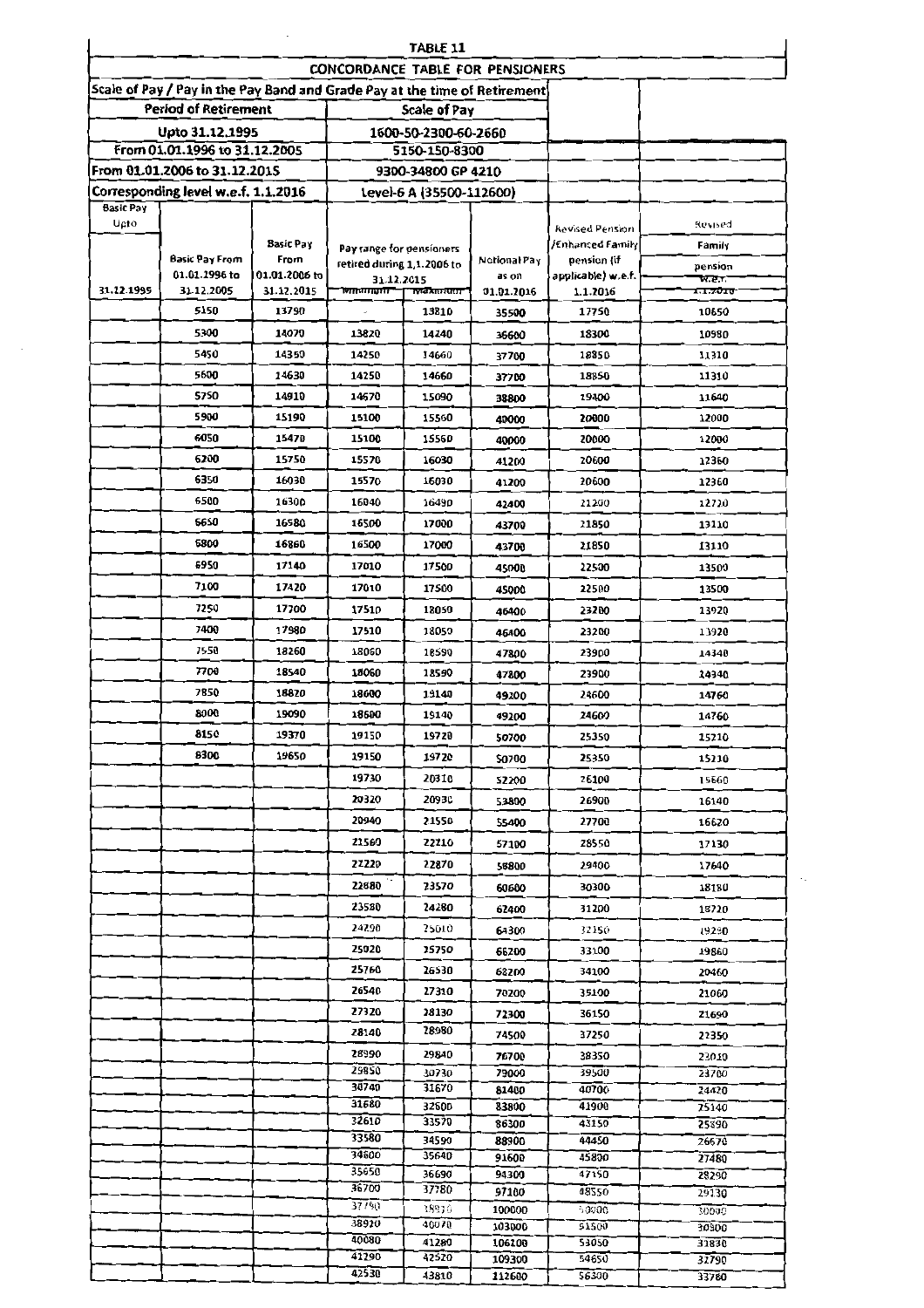|                 |                                                                            |                             |                                                        | TABLE 12                             | <b>CONCORDANCE TABLE FOR PENSIONERS</b> |                                                    |                |
|-----------------|----------------------------------------------------------------------------|-----------------------------|--------------------------------------------------------|--------------------------------------|-----------------------------------------|----------------------------------------------------|----------------|
|                 | Scale of Pay / Pay in the Pay Band and Grade Pay at the time of Retirement |                             |                                                        |                                      |                                         |                                                    |                |
|                 | <b>Period of Retirement</b>                                                |                             |                                                        | <b>Scale of Pay</b>                  |                                         |                                                    |                |
|                 |                                                                            |                             |                                                        | 1340-60-2600-EB-75-2900              |                                         |                                                    |                |
|                 |                                                                            |                             |                                                        | 1640-60-2600-EB-75-2900              |                                         |                                                    |                |
|                 | Upto 31.12.1995                                                            |                             |                                                        |                                      |                                         |                                                    |                |
|                 | From 01.01.1996 to 31.12.2005<br>From 01.01.2006 to 31.12.2015             |                             |                                                        | 5500-175-9000<br>93000-34800 GP 4220 |                                         |                                                    |                |
|                 |                                                                            |                             |                                                        |                                      |                                         |                                                    |                |
|                 | Corresponding level w.e.f. 1.1.2016                                        |                             |                                                        | Level-6 B (35600-112800)             |                                         |                                                    |                |
|                 |                                                                            |                             |                                                        |                                      |                                         |                                                    | Revised        |
| Basic Pay Up to | <b>Basic Pay From</b>                                                      | <b>Basic Pay From</b>       | Pay range for pensioners<br>retired during 1.1.2006 to |                                      | Notional Pay                            | <b>Revised Pension</b><br>/Enhanced Family pension | Family         |
| 31.12.1995      | 01.01.1996 to<br>31.12.2005                                                | 01.01.2006 to<br>31.12.2015 | 31.12.2015                                             |                                      | es on                                   | (if applicable) w.e.f.                             | pension        |
|                 |                                                                            |                             |                                                        |                                      | 01.01.2016                              | 1.1.2016                                           | w.e.f.         |
|                 |                                                                            |                             | Minimum                                                | Məximum                              |                                         |                                                    | 1.1.2016       |
|                 |                                                                            |                             |                                                        |                                      | 35600                                   | 17800                                              | 10680          |
|                 |                                                                            |                             | 13860                                                  | 14280                                | 36700                                   | 18350                                              | 11010          |
| 1340            | 5500                                                                       | 14450                       | 14290                                                  | 14700                                | 37800                                   | 18900                                              | 11340          |
| 1400            | 5500<br>5500                                                               | 14450<br>14450              | 14290                                                  | 14700                                | 37800                                   | 18900                                              | 11340          |
| 1460<br>1520    | 5675                                                                       | 14780                       | 14290<br>14710                                         | 14700                                | 37800                                   | 18900                                              | 11340          |
| 1580            | 5675                                                                       | 14780                       | 14710                                                  | 15130<br>15130                       | 38900<br>38900                          | 19450<br>19450                                     | 11670<br>11670 |
| 1640            | 5675                                                                       | 14780                       | 14710                                                  | 15130                                | 38900                                   | 19450                                              | 11670          |
| 1700            | 5850                                                                       | 15110                       | 14710                                                  | 15130                                | 38900                                   | 19450                                              | 11670          |
| 1760            | 5850                                                                       | 15110                       | 14710                                                  | 15130                                | 38900                                   | 19450                                              | 11670          |
| 1820            | 5850                                                                       | 15110                       | 14710                                                  | 15130                                | 38900                                   | 19450                                              | 11670          |
| 1880            | 6025                                                                       | 15430                       | 15140                                                  | 15600                                | 40100                                   | 20050                                              | 12030          |
| 1940            | 6025                                                                       | 15430                       | 15140                                                  | 15600                                | 40100                                   | 20050                                              | 12030          |
| 2000            | 6200                                                                       | 15760                       | 15610                                                  | 16070                                | 41300                                   | 20650                                              | 12390          |
| 2060            | 6375                                                                       | 16080                       | 16080                                                  | 16530                                | 42500                                   | 21250                                              | 12750          |
| 2120            | 6550                                                                       | 16410                       | 16080                                                  | 16530                                | 42500                                   | 21250                                              | 12750          |
| 2180            | 6725                                                                       | 16730                       | 16540                                                  | 17040                                | 43800                                   | 21900                                              | 13140          |
| 2240<br>2300    | 6900<br>7075                                                               | 17060<br>17380              | 17050                                                  | 17540                                | 45100                                   | 22550                                              | 13530          |
| 2360            | 7250                                                                       | 17710                       | 17656<br>17550                                         | 17540<br>18090                       | 45100                                   | 22550                                              | 13530          |
| 2420            | 7425                                                                       | 18040                       | 17550                                                  | 18090                                | 46500                                   | 23250                                              | 13950          |
| 2480            | 7600                                                                       | 18360                       | 18100                                                  | 18630                                | 46500<br>47900                          | 23250<br>23950                                     | 13950          |
| 2540            | 7775                                                                       | 18690                       | 18640                                                  | 19180                                | 49300                                   | 24650                                              | 14370<br>14790 |
| 2600            | 7950                                                                       | 19010                       | 18640                                                  | 19180                                | 49300                                   | 24650                                              | 14790          |
| 2675            | 8125                                                                       | 19340                       | 19190                                                  | 19760                                | 50800                                   | 25400                                              | 15240          |
| 2750            | 8300                                                                       | 19660                       | 19190                                                  | 19760                                | 50800                                   | 25400                                              | 15240          |
|                 | 8475                                                                       | 19990                       | 19770                                                  | 20350                                | 52300                                   | 26150                                              | 15690          |
| 2825            | 8650                                                                       | 20310                       | 19770                                                  | 20350                                | 52300                                   | 26150                                              | 15690          |
| 2900            | 8825                                                                       | 20640                       | 20360                                                  | 20970                                | 53900                                   | 26950                                              | 16170          |
|                 |                                                                            |                             | 20980                                                  | 21590                                | 55500                                   | 27750                                              | 16650          |
|                 |                                                                            |                             | 21600                                                  | 22250                                | 57200                                   | 28600                                              | 17160          |
|                 |                                                                            |                             | 22260                                                  | 22910                                | 58900                                   | 29450                                              | 17670          |
|                 |                                                                            |                             | 22920<br>23620                                         | 23610<br>24310                       | 60700                                   | 30350                                              | 18210          |
|                 |                                                                            |                             | 24320                                                  | 25050                                | 62500<br>64400                          | 31250<br>32200                                     | 18750<br>19320 |
|                 |                                                                            |                             | 25060                                                  | 25790                                | 66300                                   | 33150                                              | 19890          |
|                 |                                                                            |                             | 25800                                                  | 26570                                | 68300                                   | 34150                                              | 20490          |
|                 |                                                                            |                             | 26580                                                  | 27350                                | 70300                                   | 35150                                              | 21090          |
|                 |                                                                            |                             | 27360                                                  | 28170                                | 72400                                   | 36200                                              | 21720          |
|                 |                                                                            |                             | 28180                                                  | 29020                                | 74600                                   | 37300                                              | 22380          |
|                 |                                                                            |                             | 29030                                                  | 29880                                | 76800                                   | 38400                                              | 23040          |
|                 |                                                                            |                             | 29890                                                  | 30770                                | 79100                                   | 39550                                              | 23730          |
|                 |                                                                            |                             | 30780                                                  | 31710                                | 81500                                   | 40750                                              | 24450          |
|                 |                                                                            |                             | 33770                                                  | 32640                                | 83900                                   | 41950                                              | 25170          |
|                 |                                                                            |                             | 32650                                                  | 33610                                | 86400                                   | 43200                                              | 25920          |
|                 |                                                                            |                             | 33620                                                  | 34630                                | 89000                                   | 44500                                              | 26700          |
|                 |                                                                            |                             | 34640                                                  | 35680                                | 91700                                   | 45850                                              | 27510          |
|                 |                                                                            |                             | 35690<br>36780                                         | 36770<br>37850                       | 94500                                   | 47250                                              | 28350          |
|                 |                                                                            |                             | 37860                                                  | 38980                                | 97300<br>100200                         | 48650<br>50100                                     | 29190          |
|                 |                                                                            |                             | 38990                                                  | 40150                                | 103200                                  | 51600                                              | 30060<br>30960 |
|                 |                                                                            |                             | 40160                                                  | 41360                                | 106300                                  | 53150                                              | 31890          |
|                 |                                                                            |                             | 41370                                                  | 42600                                | 109500                                  | 54750                                              | 32850          |
|                 |                                                                            |                             | 42610                                                  | 43890                                | 112800                                  | 56400                                              | 33840          |
|                 |                                                                            |                             | 43900                                                  | 42600                                | 109500                                  | 54750                                              | 32850          |
|                 |                                                                            |                             | 42610                                                  | 43890                                | 112800                                  | 56400                                              | 33840          |
|                 |                                                                            |                             |                                                        |                                      |                                         |                                                    |                |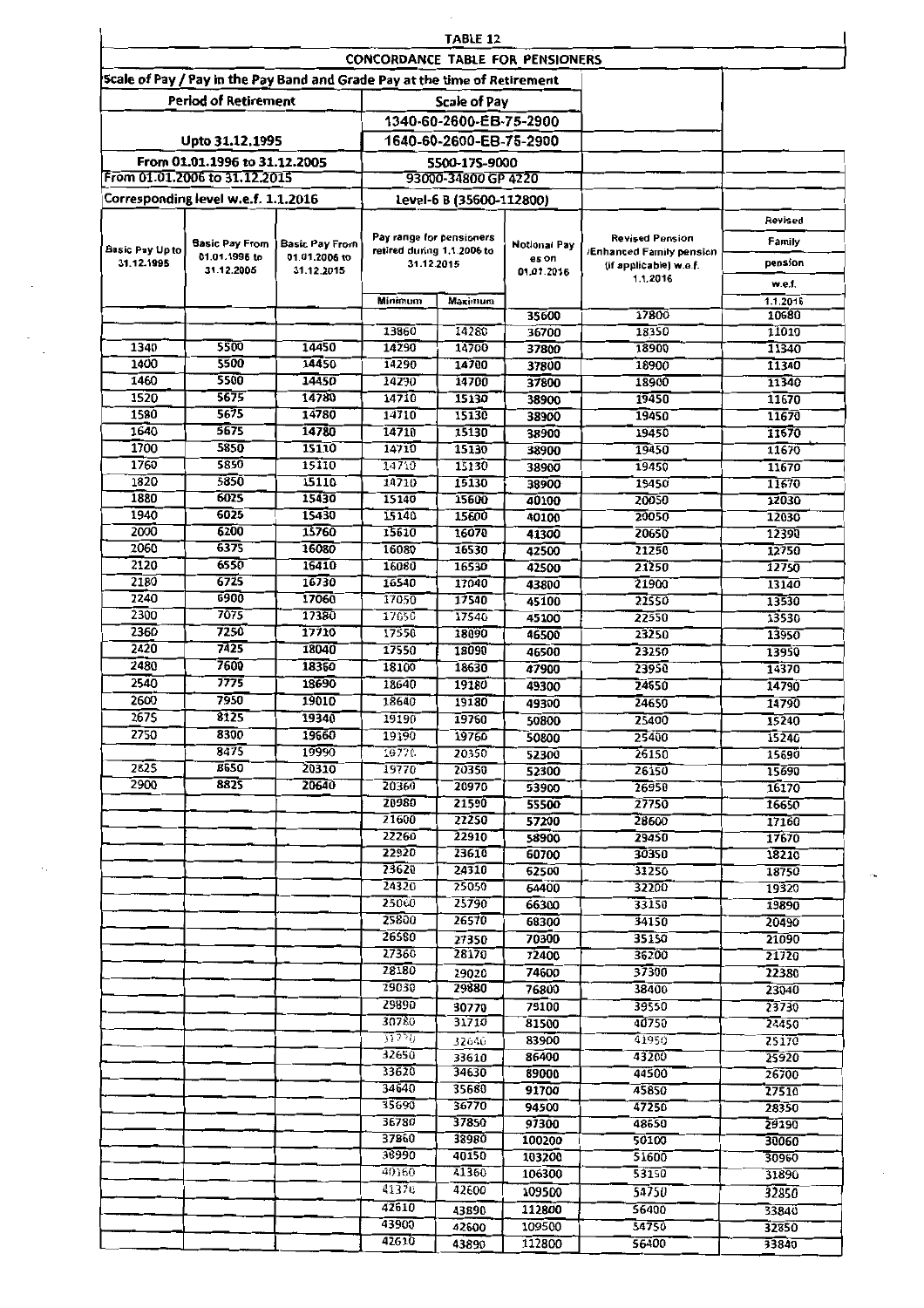|                                     |                                                |                                                                            |         | TABLE 13                                 |                                                   |                                   |                   |
|-------------------------------------|------------------------------------------------|----------------------------------------------------------------------------|---------|------------------------------------------|---------------------------------------------------|-----------------------------------|-------------------|
|                                     |                                                |                                                                            |         | CONCORDANCE TABLE FOR PENSIONERS         |                                                   |                                   |                   |
|                                     |                                                | Scale of Pay / Pay in the Pay Band and Grade Pay at the time of Retirement |         |                                          |                                                   |                                   |                   |
|                                     | <b>Period of Retirement</b><br>Upto 31.12.1995 |                                                                            |         | Scale of Pay<br>1640-60-2600 EB -75-2900 |                                                   |                                   |                   |
|                                     | From 01.01.1996 to 31.12.2005                  |                                                                            |         | 5600-175-9100                            |                                                   |                                   |                   |
| From 01.01.2006 to 31.12.2015       |                                                |                                                                            |         | 9300-34800 + GP 4240                     |                                                   |                                   |                   |
| Corresponding level w.e.f. 1.1.2016 |                                                |                                                                            |         | LEVEL 6C (35700-113100)                  |                                                   |                                   |                   |
|                                     |                                                |                                                                            |         |                                          |                                                   |                                   | Revised           |
|                                     | Basic Pay                                      | Basic Pay From                                                             |         | Pay range for pensioners.                |                                                   | Revised Pension                   | Family            |
| Basic Pay up to<br>31.12.2005       | From<br>01.01.1996 to                          | 01.01.2006 to                                                              |         | retired during 1,1.2006 to<br>31.12.2015 | <sup>8</sup> Notional Pay as<br>$-$ on 01.01.2016 | ← /Enhanced Family<br>pension (if |                   |
|                                     | 31,12,2005                                     | 31.12.2015                                                                 |         |                                          |                                                   | applicable) w.e.f.<br>1.1.2016    | pension<br>w.e.f. |
|                                     |                                                |                                                                            | Minimum | Maximum                                  |                                                   |                                   | 1.1.2016          |
|                                     |                                                |                                                                            |         | 13890                                    | 35700                                             | 17850                             | 10710             |
|                                     |                                                |                                                                            |         | 14310                                    | 36800                                             | 18400                             | 11040             |
|                                     | 5600                                           | 14660                                                                      | 14320   | 14740                                    | 37900                                             | 18950                             | 11370             |
|                                     | 5775                                           | 14990                                                                      | 14750   | 15170                                    | 39000                                             | 19500                             | 11700             |
|                                     | 5950                                           | 15310                                                                      | 15180   | 15640                                    | 40200                                             | 20100                             | 12060             |
|                                     | 6125                                           | 15640                                                                      | 15180   | 15640                                    | 40200                                             | 20100                             | 12060             |
|                                     | 6300                                           | 15960                                                                      | 15650   | 16570                                    | 41400                                             | 20700                             | 12420             |
|                                     | 6475                                           | 16290                                                                      | 経たりい    | 170SG                                    | 42600                                             | 21300                             | 12780             |
|                                     | 6650                                           | 16610                                                                      | 17090   | 17580                                    | 43900                                             | 21950                             | 13170             |
|                                     | 6825                                           | 16940                                                                      | 17090   | 17580                                    | 43900                                             | 21950                             | 13170             |
|                                     | 7000                                           | 17260                                                                      | 17590   | 18670                                    | 45200                                             | 22600                             | 13560             |
|                                     | 7175                                           | 17590                                                                      | 18680   | 19220                                    | 46600                                             | 23300                             | 13980             |
|                                     | 7350                                           | 17920                                                                      | 18680   | 19220                                    | 46600                                             | 23300                             | 13980             |
|                                     | 7525                                           | 18240                                                                      | 19230   | 20380                                    | 48000                                             | 24000                             | 1440D             |
|                                     | 7700                                           | 18570                                                                      | 1923c   | 20380                                    | 48000                                             | 24000                             | 144D0             |
|                                     | 7875                                           | 18890                                                                      | 20390   | 21630                                    | 49400                                             | 24700                             | 14820             |
|                                     | 8050                                           | 19220                                                                      | 20390   | 21630                                    | 49400                                             | 24700                             | 14820             |
|                                     | 8225                                           | 19540                                                                      | 21640   | 22950                                    | 50900                                             | 25450                             | 15270             |
|                                     | 8400                                           | 19870                                                                      | 22960   | 23650                                    | 52400                                             | 26200                             | 15720             |
|                                     | 8575                                           | 20190                                                                      | 22960   | 23650                                    | 52400                                             | 26200                             | 15720             |
|                                     | 8750                                           | 20520                                                                      | 23660   | 25090                                    | 54000                                             | 27600                             | 16200             |
|                                     | 8925                                           | 20840                                                                      | 23660   | 25090                                    | 54000                                             | 27000                             | 16200             |
|                                     | 9100                                           | 21170                                                                      | 25100   | 26610                                    | 55600                                             | 27800                             | 16680             |
|                                     |                                                |                                                                            | 26620   | 27430                                    | 57300                                             | 28650                             | 17190             |
|                                     |                                                |                                                                            | 27440   | 28240                                    | 59000                                             | 29500                             | 17700             |
|                                     |                                                |                                                                            | 28250   | 29100                                    | 60800                                             | 30400                             | 10240             |
|                                     |                                                |                                                                            | 29110   | 29960                                    | 62600                                             | 31300                             | 18780             |
|                                     |                                                |                                                                            | 1 J W 1 | 30659                                    | 64500                                             | 52250                             | 19350             |
|                                     |                                                |                                                                            | 30060   | 31780                                    | 66400                                             | 33200                             | 19920             |
|                                     |                                                |                                                                            | 31790   | 32760                                    | 68400                                             | 34200                             | 20520             |
|                                     |                                                |                                                                            | 32770   | 33730                                    | 70500                                             | 35250                             | 21150             |
|                                     |                                                |                                                                            | 33740   | 34740                                    | 72600                                             | 36300                             | 21780             |
|                                     |                                                | ↘                                                                          | 34750   | 35790                                    | 74800                                             | 37400                             | 22440             |
|                                     |                                                |                                                                            | 35600   | 36880                                    | 77000                                             | 38500                             | 23100             |
|                                     |                                                |                                                                            | 36890   | 37970                                    | 79300                                             | 39650                             | 23790             |
|                                     |                                                |                                                                            | 37980   | 39100                                    | 81700                                             | 40850                             | 24510             |
|                                     |                                                |                                                                            | 39110   | 40270                                    | 84200                                             | 42100                             | 25260             |
|                                     |                                                |                                                                            | 40230   | 41470                                    | 86700                                             | 43360                             | 26010             |
|                                     |                                                |                                                                            | 41480   | 42720                                    | 89300                                             | 44650                             | 26790             |
|                                     |                                                |                                                                            | 42730   | 44000                                    | 92000                                             | 46000                             | 27600             |
|                                     |                                                |                                                                            |         |                                          | 94800                                             | 47400                             | 28440             |
|                                     |                                                |                                                                            |         |                                          | 97600                                             | 45800                             | 29280             |
|                                     |                                                |                                                                            |         |                                          | 100500                                            | 50250                             | 30150             |
|                                     |                                                |                                                                            |         |                                          | <b>TOPEON</b>                                     | 51750                             | 31050             |

 $\frac{1}{2} \int_{0}^{2} \frac{1}{\sqrt{2}} \left( \frac{1}{2} \left( \frac{1}{2} \left( \frac{1}{2} \left( \frac{1}{2} \left( \frac{1}{2} \left( \frac{1}{2} \left( \frac{1}{2} \left( \frac{1}{2} \left( \frac{1}{2} \left( \frac{1}{2} \left( \frac{1}{2} \left( \frac{1}{2} \right) \right) - \frac{1}{2} \left( \frac{1}{2} \left( \frac{1}{2} \left( \frac{1}{2} \left( \frac{1}{2} \right) \right) - \frac{1}{2} \left( \frac{1$ 

. . . . .

 $\ddot{\phantom{a}}$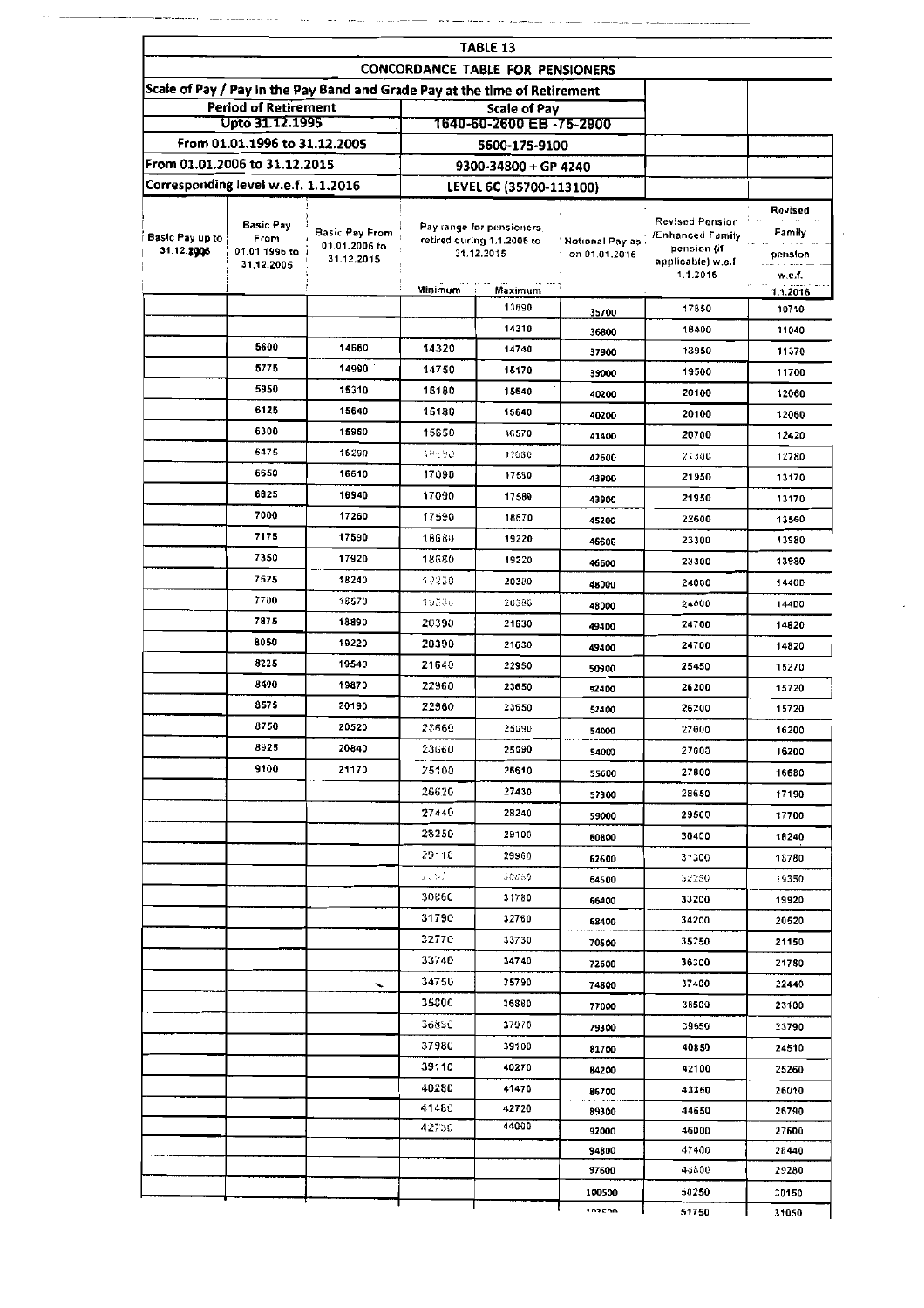|                                     |                                                                            |                                  | TABLE 14                                               |                         |                     |                      |                |
|-------------------------------------|----------------------------------------------------------------------------|----------------------------------|--------------------------------------------------------|-------------------------|---------------------|----------------------|----------------|
|                                     |                                                                            | CONCORDANCE TABLE FOR PENSIONERS |                                                        |                         |                     |                      |                |
|                                     | Scale of Pay / Pay in the Pay Band and Grade Pay at the time of Retirement |                                  |                                                        |                         |                     |                      |                |
|                                     | <b>Period of Retirement</b>                                                |                                  |                                                        | <b>Scale of Pay</b>     |                     |                      |                |
|                                     | Upto 31.12.1995                                                            |                                  |                                                        | 1760-60-2600-EB-75-3200 |                     |                      |                |
|                                     | From 01.01.1996 to 31.12.2005                                              |                                  |                                                        | 5700-200-10100          |                     |                      |                |
| From 01.01.2006 to 31.12.2015       |                                                                            |                                  |                                                        | 9300-34800 GP 4260      |                     |                      |                |
| Corresponding level w.e.f. 1.1.2016 |                                                                            |                                  |                                                        | Level-6 D(35800-113200) |                     |                      |                |
|                                     |                                                                            |                                  |                                                        |                         |                     | Revised              | Revised        |
| Basic Pay upto                      | <b>Basic Pay From</b>                                                      | <b>Basic Pay From</b>            | Pay range for pensioners<br>retired during 1,1.2006 to |                         | Notional Pay        | Pension<br>/Enhanced | Family         |
| 31.12.1995                          | 01.01.1996 to 31.12.2005                                                   | 01.01.2006 to<br>31.12.2015      |                                                        | 31.12.2015              | as on<br>01.01.2015 | Family pension .     | pension        |
|                                     |                                                                            |                                  |                                                        |                         |                     | (il applicable)      | w.e.f.         |
|                                     |                                                                            |                                  | Minimum                                                | Maximum                 |                     | . w.e.f. 1.1.2016    | 1.1.2016       |
|                                     |                                                                            |                                  |                                                        | 13930                   | 35800               | 17900                | 10740          |
|                                     |                                                                            |                                  |                                                        | 14350                   | 36900               | 18450                | 11070          |
|                                     |                                                                            |                                  |                                                        | 14780                   | 38000               | 19000                | 11400          |
| 1760                                | 5700                                                                       | 14870                            | 14790                                                  | 15210                   | 39100               | 19550                | 11730          |
| 1820                                | 5700                                                                       | 14870                            | 15220                                                  | 15210                   | 39100               | 19550                | 11730          |
| 1880                                | 5900                                                                       | 15240                            | 15220                                                  | 15680                   | 40300               | 20150                | 12090          |
| 1940                                | 5900                                                                       | 15240                            | 15220                                                  | 15680                   | 40300               | 20150                | 12090          |
| 2000                                | 6100                                                                       | 15610                            | 15220                                                  | 15680                   | 40300               | 20150                | 12090          |
| 2060                                | 6300                                                                       | 15980                            | 15690                                                  | 16140                   | 41500               | 20750                | 12450          |
| 2120                                | 6500                                                                       | 16350                            | 16150                                                  | 16140                   | 42700               | 21350                | 12810          |
| 2180                                | 6700                                                                       | 16730                            | 16150                                                  | 17120                   | 44000               | 22000                | 13200          |
| 2240                                | 6900                                                                       | 17100                            | 16150                                                  | 17120                   | 44000               | 22000                | 13200          |
| 2300                                | 7100                                                                       | 17470                            | 17130                                                  | 17620                   | 45300               | 22650                | 13590          |
| 2360                                | 7300                                                                       | 17840                            | 17630                                                  | 18170                   | 46700               | 23350                | 14010          |
| 2420                                | 7500                                                                       | 18210                            | 18180                                                  |                         |                     |                      |                |
| 2480                                | 7500                                                                       |                                  |                                                        | 18710                   | 48100               | 24050                | 14430          |
|                                     |                                                                            | 18210                            | 18720                                                  | 18710                   | 48100               | 24050                | 14430          |
| 2540                                | 7700                                                                       | 18590                            | 18720                                                  | 18710                   | 48100               | 24050                | 14430          |
| 2600                                | 7900                                                                       | 18960                            | 18720                                                  | 19260                   | 49500               | 24750                | 14850          |
| 2675                                | 8100                                                                       | 19330                            | 19270                                                  | 19840                   | 51000               | 25500                | 15300          |
| 2750                                | 8300                                                                       | 19700                            | 19270                                                  | 19840                   | 51000               | 25500                | 15300          |
|                                     | 8500                                                                       | 20070                            | 19850                                                  | 20420                   | 52500               | 26250                | 15750          |
| 2825                                | 8700                                                                       | 20450                            | 20430                                                  | 21050                   | 54100               | 27050                | 16230          |
| 2900                                | 8900                                                                       | 20820                            | 20430                                                  | 21050                   | 54100               | 27050                | 16230          |
| 2975                                | 9100                                                                       | 21190                            | 21060                                                  | 21670                   | 55700               | 27850                | 16710          |
| 3050                                | 9300                                                                       | 21560                            | 21060                                                  | 21670                   | 55700               | 27850                | 16710          |
| 3125                                | 9500                                                                       | 21930                            | 21680                                                  | 22330                   | 57400               | 28700                | 17220          |
| 3200                                | 9700                                                                       | 22310                            | 21680                                                  | 22330                   | 57400               | 28700                | 17220          |
|                                     |                                                                            |                                  | 22340                                                  | 22990                   | 59100               | 29550                | 17730          |
|                                     |                                                                            |                                  | 23000                                                  | 23690                   | 60900               | 30450                | 18270          |
|                                     |                                                                            |                                  | 23700<br>24400                                         | 24390<br>25130          | 62700<br>64600      | 31350<br>32300       | 18810<br>19380 |
|                                     |                                                                            |                                  | 25140                                                  | 25870                   | 66500               | 33250                | 19950          |
|                                     |                                                                            |                                  | 25880                                                  | 26650                   | 68500               | 34250                | 20550          |
|                                     |                                                                            |                                  | 26660                                                  | 27470                   | 70600               | 35300                | 21180          |
|                                     |                                                                            |                                  | 27480                                                  | 28280                   | 72700               | 36350                | 21810          |
|                                     |                                                                            |                                  | 28290<br>29150                                         | 29140<br>30000          | 74900               | 37450                | 22470          |
|                                     |                                                                            |                                  | 30010                                                  | 30890                   | 77100<br>79400      | 38550<br>39700       | 23130<br>23820 |
|                                     |                                                                            |                                  | 30900                                                  | 31820                   | 81800               | 40900                | 24540          |
|                                     |                                                                            |                                  | 31830                                                  | 32800                   | 84300               | 42150                | 25290          |
|                                     |                                                                            |                                  | 32810                                                  | 33770                   | 86800               | 43400                | 26040          |
|                                     |                                                                            |                                  | 33780<br>34790                                         | 34780                   | 89400               | 44700                | 26820          |
|                                     |                                                                            |                                  | 35840                                                  | 35830<br>36920          | 92100<br>94900      | 46050<br>47450       | 27630<br>28470 |
|                                     |                                                                            |                                  | 36930                                                  | 38010                   | 97700               | 48850                | 29310          |
|                                     |                                                                            |                                  | 38020                                                  | 39140                   | 100600              | 50300                | 30180          |
|                                     |                                                                            |                                  | 39150                                                  | 40310                   | 103600              | 51800                | 31080          |
|                                     |                                                                            |                                  | 40320                                                  | 41510                   | 106700              | 53350                | 32010          |
|                                     |                                                                            |                                  | 41520<br>42770                                         | 42760<br>44040          | 109900              | 54950                | 32970          |
|                                     |                                                                            |                                  |                                                        |                         | 113200              | 56600                | 33960          |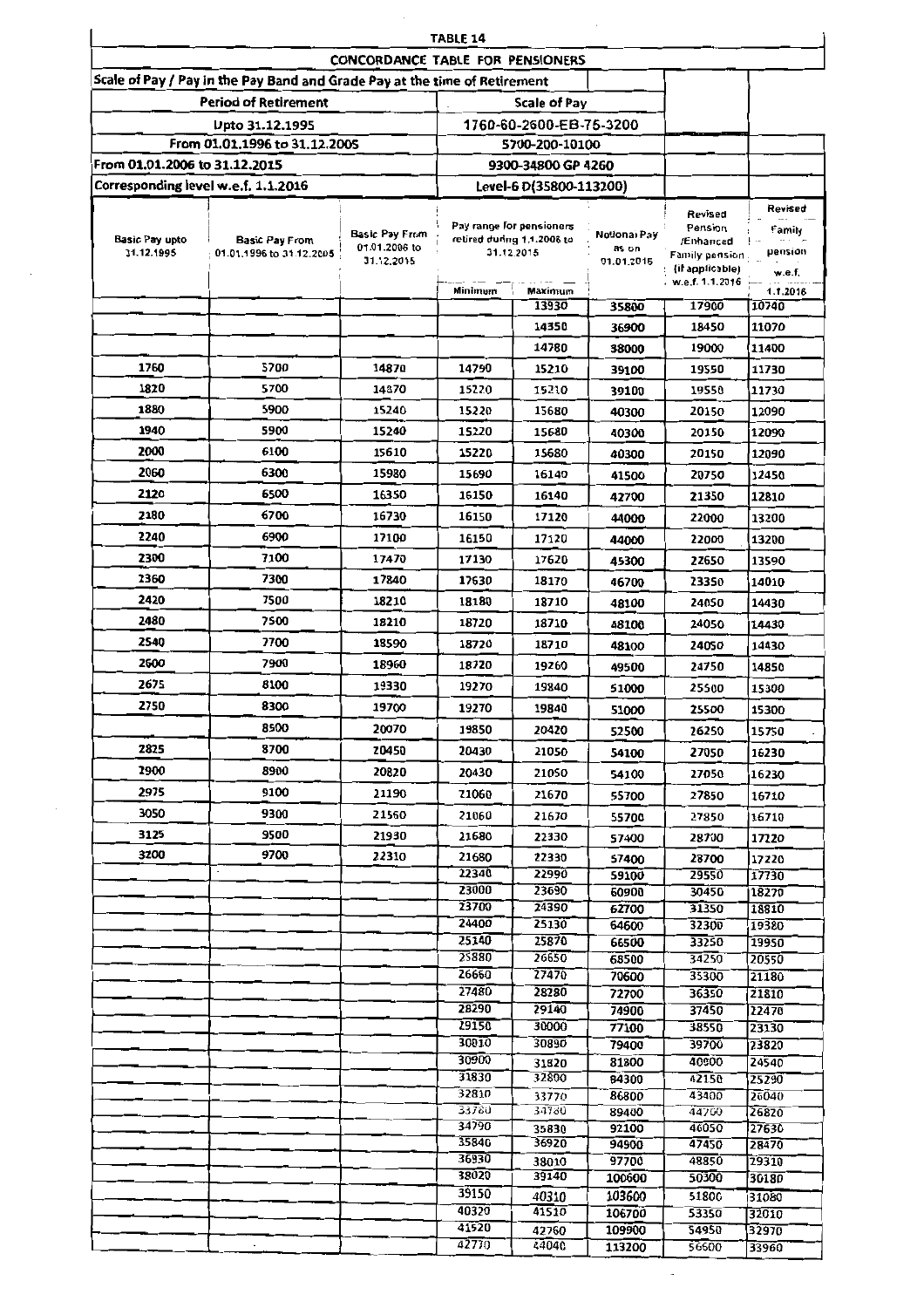|                                     | TABLE 15                                                                   |                                                      |                                      |                                                                      |                                     |                                                                                 |                              |  |  |  |  |
|-------------------------------------|----------------------------------------------------------------------------|------------------------------------------------------|--------------------------------------|----------------------------------------------------------------------|-------------------------------------|---------------------------------------------------------------------------------|------------------------------|--|--|--|--|
|                                     |                                                                            |                                                      |                                      | <b>CONCORDANCE TABLE FOR PENSIONERS</b>                              |                                     |                                                                                 |                              |  |  |  |  |
|                                     | Scale of Pay / Pay in the Pay Band and Grade Pay at the time of Retirement |                                                      |                                      |                                                                      |                                     |                                                                                 |                              |  |  |  |  |
|                                     | <b>Period of Retirement</b>                                                |                                                      |                                      | <b>Scale of Pay</b>                                                  |                                     |                                                                                 |                              |  |  |  |  |
|                                     | Upto 31.12.1995                                                            |                                                      |                                      | 2000-60-2300-EB-75-3200                                              |                                     |                                                                                 |                              |  |  |  |  |
|                                     | From 01.01.1996 to 31.12.2005                                              |                                                      |                                      | 6500-200-10500                                                       |                                     |                                                                                 |                              |  |  |  |  |
|                                     | From 01.01.2006 to 31.12.2015                                              |                                                      |                                      | 9300-34800 GP 4280                                                   |                                     |                                                                                 |                              |  |  |  |  |
|                                     | Corresponding level w.e.f. 1.1.2016                                        |                                                      |                                      | Level-6 E(35900-113500)                                              |                                     |                                                                                 |                              |  |  |  |  |
| <b>Basic Pay upto</b><br>31.12.1995 | Basic Pay From +<br>01.01.1996 to<br>31.12.2005                            | <b>Basic Pay From</b><br>01.01.2006 to<br>31.12.2015 |                                      | Pay range for pensioners<br>retired during 1,1 2000 to<br>31.12.2015 | Notional Pay<br>as on<br>01.01.2016 | <b>Revised Pension</b><br>/Enhanced Family<br>pension (if<br>applicable) w.e.f. | Revised<br>Family<br>pension |  |  |  |  |
|                                     |                                                                            |                                                      |                                      |                                                                      |                                     | 1.1.2016                                                                        | w.e.f.                       |  |  |  |  |
|                                     |                                                                            |                                                      | Maximum<br>Minimum<br>13960<br>35900 |                                                                      | 17950                               | 1.1.2016<br>10770                                                               |                              |  |  |  |  |
|                                     |                                                                            |                                                      | 13970                                | 14390                                                                | 37000                               | 18500                                                                           | 11100                        |  |  |  |  |
|                                     |                                                                            |                                                      | 14400                                | 14820                                                                | 38100                               | 19050                                                                           | 11430                        |  |  |  |  |
|                                     |                                                                            |                                                      | 14830                                | 15250                                                                | 39200                               | 19600                                                                           | 11760                        |  |  |  |  |
|                                     |                                                                            |                                                      | 15260                                | 15710                                                                | 40400                               | 20200                                                                           | 12120                        |  |  |  |  |
|                                     |                                                                            |                                                      | 15720                                | 16180                                                                | 41600                               | 20800                                                                           | 12480                        |  |  |  |  |
| 2000                                | 6500                                                                       | 16370                                                | 16190                                | 16650                                                                | 42800                               | 21400                                                                           | 12840                        |  |  |  |  |
| 2060                                | 6500                                                                       | 16370                                                | 16190                                | 16650                                                                | 42800                               | 21400                                                                           | 12840                        |  |  |  |  |
| 2120                                | 6500                                                                       | 16370                                                | 16190                                | 16650                                                                | 42800                               | 21400                                                                           | 12840                        |  |  |  |  |
| 2180                                | 6700                                                                       | 16750                                                | 16660                                | 17150                                                                | 44100                               | 22050                                                                           | 13230                        |  |  |  |  |
| 2240                                | 6900                                                                       | 17120                                                | 16660                                | 17150                                                                | 44100                               | 22050                                                                           | 13230                        |  |  |  |  |
| 2300                                | 7100                                                                       | 17490                                                | 17160                                | 17660                                                                | 45400                               | 22700                                                                           | 13620                        |  |  |  |  |
| 2375                                | 7300                                                                       | 17860                                                | 17670                                | 18210                                                                | 46800                               | 23400                                                                           | 14040                        |  |  |  |  |
| 2450                                | 7500                                                                       | 18230                                                | 18220                                | 18750                                                                | 48200                               | 24100                                                                           | 14460                        |  |  |  |  |
| 2525                                | 7700                                                                       | 18610                                                | 18220                                | 18750                                                                | 48200                               | 24100                                                                           | 14460                        |  |  |  |  |
| 2600                                | 7900                                                                       | 18980                                                | 18760                                | 19290                                                                | 49600                               | 24800                                                                           | 14880                        |  |  |  |  |
| 2675                                | 8100                                                                       | 19350                                                | 19300                                | 19880                                                                | 51100                               | 25550                                                                           | 15330                        |  |  |  |  |
| 2750                                | 8300                                                                       | 19720                                                | 19300                                | 19880                                                                |                                     | 25550                                                                           |                              |  |  |  |  |
|                                     | 8500                                                                       | 20090                                                | 19890                                | 20460                                                                | 51100                               | 26300                                                                           | 15330                        |  |  |  |  |
| 2825                                | 8700                                                                       | 20470                                                | 20470                                | 21080                                                                | 52600                               | 27100                                                                           | 15780                        |  |  |  |  |
| 2900                                | 8900                                                                       | 20840                                                | 20470                                | 21080                                                                | 54200                               | 27100                                                                           | 16260                        |  |  |  |  |
| 2975                                | 9100                                                                       | 21210                                                | 21090                                | 21710                                                                | 54200                               | 27900                                                                           | 16260                        |  |  |  |  |
| 3050                                | 9300                                                                       | 21580                                                | 21090                                | 21710                                                                | 55800                               | 27900                                                                           | 16740                        |  |  |  |  |
| 3125                                | 9500                                                                       | 21950                                                | 21720                                | 22370                                                                | 55800<br>57500                      | 28750                                                                           | 16740                        |  |  |  |  |
| 3200                                | 9700                                                                       | 22330                                                | 21720                                | 22370                                                                |                                     | 28750                                                                           | 17250                        |  |  |  |  |
| 3275                                | 9900                                                                       | 22700                                                | 22380                                | 23030                                                                | 57500                               | 29600                                                                           | 17250                        |  |  |  |  |
| 3350                                | 10100                                                                      | 23070                                                | 23040                                | 23730                                                                | 59200                               |                                                                                 | 17760                        |  |  |  |  |
|                                     | 10300                                                                      | 23440                                                | 23040                                | 23730                                                                | 61000                               | 30500                                                                           | 18300                        |  |  |  |  |
| 3425                                | 10500                                                                      | 23810                                                | 23740                                | 24430                                                                | 61000                               | 30500                                                                           | 18300                        |  |  |  |  |
|                                     |                                                                            |                                                      |                                      |                                                                      | 62800                               | 31400                                                                           | 18840                        |  |  |  |  |
|                                     |                                                                            |                                                      |                                      | 25170                                                                | 64700                               | 32350                                                                           | 19410                        |  |  |  |  |
|                                     |                                                                            |                                                      |                                      | 25910<br>26690                                                       | 66600                               | 33300                                                                           | 19980                        |  |  |  |  |
|                                     |                                                                            |                                                      |                                      | 27500                                                                | 68600                               | 34300                                                                           | 20580                        |  |  |  |  |
|                                     |                                                                            |                                                      |                                      | 28320                                                                | 70700                               | 35350                                                                           | 21210                        |  |  |  |  |
|                                     |                                                                            |                                                      |                                      | 29180                                                                | 72800                               | 36400<br>37500                                                                  | 21840                        |  |  |  |  |
|                                     |                                                                            |                                                      |                                      | 30070                                                                | 75000                               |                                                                                 | 22500                        |  |  |  |  |
|                                     |                                                                            |                                                      |                                      | 30970                                                                | 77300                               | 38650                                                                           | 23190                        |  |  |  |  |
|                                     |                                                                            |                                                      |                                      | 31900                                                                | 79600<br>82000                      | 39800<br>41000                                                                  | 23880<br>24600               |  |  |  |  |
|                                     |                                                                            |                                                      |                                      | 32870                                                                | 84500                               | 42250                                                                           | 25350                        |  |  |  |  |
|                                     |                                                                            |                                                      |                                      | 33850                                                                | 87000                               | 43500                                                                           | 26100                        |  |  |  |  |
|                                     |                                                                            |                                                      |                                      | 34860<br>35910                                                       | 89600                               | 44800                                                                           | 26880                        |  |  |  |  |
|                                     |                                                                            |                                                      |                                      | 37000                                                                | 92300<br>95100                      | 46150<br>47550                                                                  | 27690<br>28530               |  |  |  |  |
|                                     |                                                                            |                                                      |                                      | 38130                                                                | 98000                               | 49000                                                                           | 29400                        |  |  |  |  |
|                                     |                                                                            |                                                      |                                      | 39260                                                                | 100900                              | 50450                                                                           | 30270                        |  |  |  |  |
|                                     |                                                                            |                                                      |                                      | 40420                                                                | 103900                              | 51950                                                                           | 31170                        |  |  |  |  |
|                                     |                                                                            |                                                      |                                      | 41630<br>42870                                                       | 107000<br>110200                    | 53500                                                                           | 32100                        |  |  |  |  |
|                                     |                                                                            |                                                      |                                      | 44160                                                                | 113500                              | 55100<br>56750                                                                  | 33060<br>34050               |  |  |  |  |
|                                     |                                                                            |                                                      |                                      |                                                                      |                                     |                                                                                 |                              |  |  |  |  |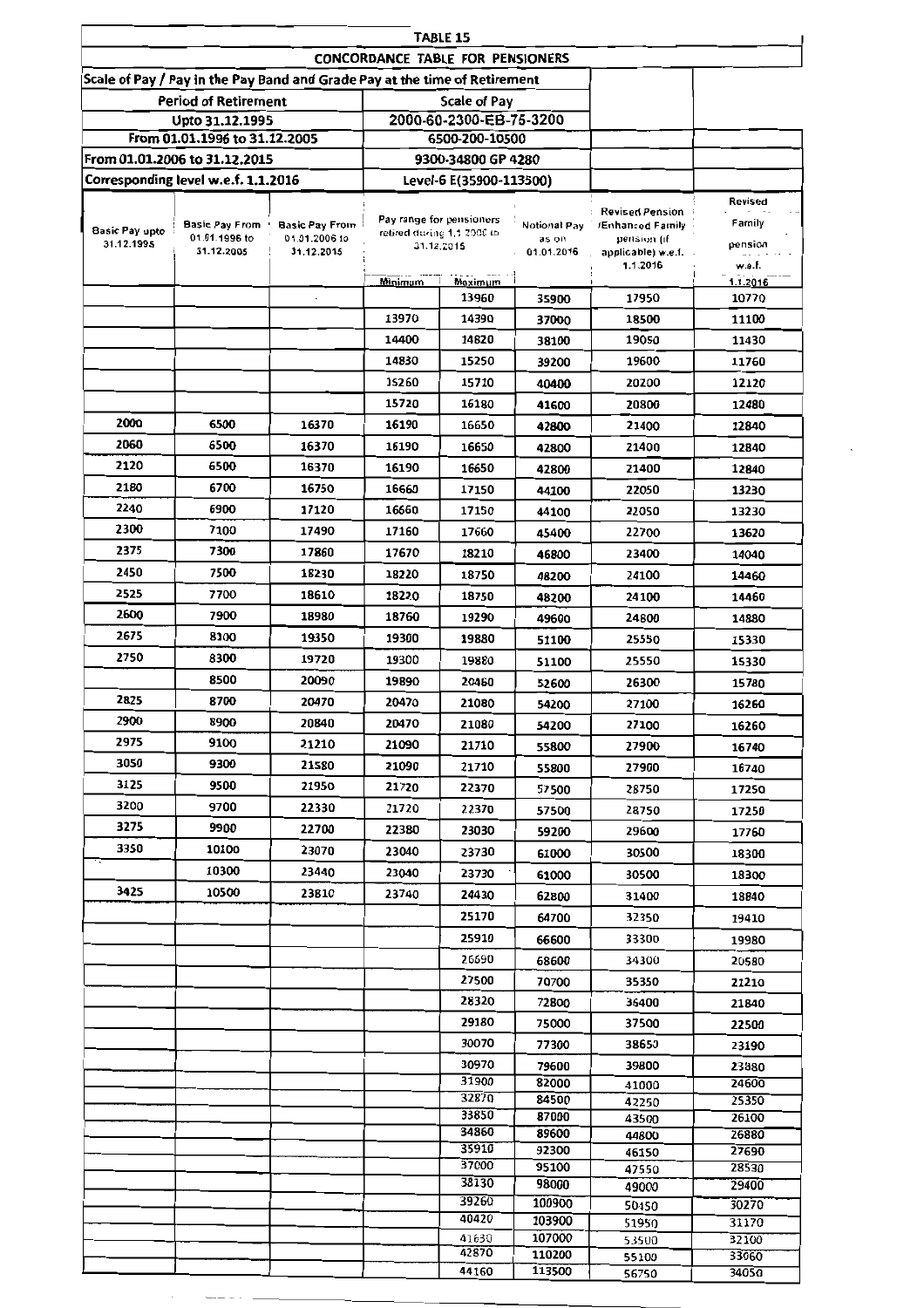| TABLE 16      |                                                                            |                             |                                  |                                  |                     |                       |          |  |  |  |
|---------------|----------------------------------------------------------------------------|-----------------------------|----------------------------------|----------------------------------|---------------------|-----------------------|----------|--|--|--|
|               |                                                                            |                             | CONCORDANCE TABLE FOR PENSIONERS |                                  |                     |                       |          |  |  |  |
|               | Scale of Pay / Pay in the Pay Band and Grade Pay at the time of Retirement |                             |                                  |                                  |                     |                       |          |  |  |  |
|               |                                                                            |                             |                                  | <b>Scale of Pay</b>              |                     |                       |          |  |  |  |
|               | <b>Period of Retirement</b>                                                |                             |                                  | 2000-60-2300-EB-75-3200-100-     |                     |                       |          |  |  |  |
|               | Upto 31.12.1995                                                            |                             |                                  | 3500                             |                     |                       |          |  |  |  |
|               | From 01.01.1996 to 31.12.2005                                              |                             |                                  | 6700-200-10700                   |                     |                       |          |  |  |  |
|               | From 01.01.2006 to 31.12.2015                                              |                             |                                  | 9300-34800 GP 4300               |                     |                       |          |  |  |  |
|               | Corresponding level w.e.f. 1.1.2016                                        |                             |                                  | Level-6 F(40800-129200)          |                     |                       |          |  |  |  |
|               |                                                                            |                             |                                  |                                  |                     | Revised<br>Pension    | Revised  |  |  |  |
| Basic Pay Up  | <b>Basic Pay From</b>                                                      | <b>Basic Pay From</b>       |                                  | Pay range for pensioners retired | Notional Pay        | /Enhanced             | Family   |  |  |  |
| to 31.12.1995 | 01.01.1996 to<br>31.12.2005                                                | 01.01.2006 to<br>31.12.2015 | during 1,1.2006 to 31.12.2015    |                                  | as on<br>01.01.2016 | Family<br>pension (if | peneion  |  |  |  |
|               |                                                                            |                             |                                  |                                  |                     | applicable)           | w.e.f.   |  |  |  |
|               |                                                                            |                             | Minimum                          | Maximum                          |                     | w.e.f. 1.1.2016       | 1.1.2016 |  |  |  |
|               |                                                                            |                             |                                  | 15870                            | 40800               | 20400                 | 12240    |  |  |  |
|               |                                                                            |                             | 15880                            | 16340                            | 42000               | 21000                 | 12600    |  |  |  |
| 2000          | 6700                                                                       | 16770                       | 16350                            | 16840                            | 43300               | 21650                 | 12990    |  |  |  |
| 2060          | 6700                                                                       | 16770                       | 16350                            | 16840                            | 43300               | 21650                 | 12990    |  |  |  |
| 2120          | 6700                                                                       | 16770                       | 16350                            | 16840                            | 43300               | 21650                 | 12990    |  |  |  |
| 2180          | 6900                                                                       | 17140                       | 16850                            | 17350                            | 44600               | 22300                 | 13380    |  |  |  |
| 2240          | 6900                                                                       | 17140                       | 16850                            | 17350                            | 44600               | 22300                 | 13380    |  |  |  |
| 2300          | 7100                                                                       | 17510                       | 17360                            | 17850                            | 45900               | 22950                 | 13770    |  |  |  |
| 2375          | 7300                                                                       | 17880                       | 17860                            | 18400                            | 47300               | 23650                 | 14190    |  |  |  |
| 2450          | 7500                                                                       | 18250                       | 17860                            | 18400                            | 47300               | 23650                 | 14190    |  |  |  |
| 2525          | 7700                                                                       | 18630                       | 18410                            | 18940                            | 48700               | 24350                 | 14610    |  |  |  |
| 2600          | 7900                                                                       | 19000                       | 18950                            | 19530                            | 50200               | 25100                 | 15060    |  |  |  |
| 2675          | 8100                                                                       | 19370                       | 18950                            | 19530                            | 50200               | 25100                 | 15060    |  |  |  |
| 2750          | 8300                                                                       | 19740                       | 19540<br>20110                   |                                  | 51700               | 25850                 | 15510    |  |  |  |
|               | 8500                                                                       | 20110                       | 19540                            | 20110                            |                     | 25850                 | 15510    |  |  |  |
| 2825          | 8700                                                                       | 20490                       | 20120<br>20730                   |                                  | 53300               | 26650                 | 15990    |  |  |  |
| 2900          | 8900                                                                       | 20860                       | 20740<br>21360                   |                                  | 54900               | 27450                 | 16470    |  |  |  |
| 2975          | 9100                                                                       | 21230                       | 20740                            | 21360                            | 54900               | 27450                 | 16470    |  |  |  |
| 3050          | 9300                                                                       | 21600                       | 21370                            | 21980                            | 56500               | 28250                 | 16950    |  |  |  |
| 3125          | 9500                                                                       | 21970                       | 21370                            | 21980                            | 56500               | 28250                 | 16950    |  |  |  |
| 3200          | 9700                                                                       | 22350                       | 21990                            | 22640                            | 58200               | 29100                 | 17460    |  |  |  |
|               | 9900                                                                       | 22720                       | 22650                            | 23300                            | 59900               | 29950                 | 17970    |  |  |  |
| 3300          | 10100                                                                      | 23090                       | 22650                            | 23300                            | 59900               | 29950                 | 17970    |  |  |  |
| 3400          | 10300                                                                      | 23460                       | 23310                            | 24000                            | 61700               | 30850                 | 18510    |  |  |  |
|               | 10500                                                                      | 23830                       | 23310                            | 24000                            | 61700               | 30850                 | 18510    |  |  |  |
| 3500          | 10700                                                                      | 24210                       | 24010                            | 24740                            | 63600               | 31800                 | 19080    |  |  |  |
| 3600          | 10700                                                                      | 24210                       | 24010                            | 24740                            | 63600               | 31800                 | 19080    |  |  |  |
| 3700          | 10700                                                                      | 24210                       | 24010                            | 24740                            | 63600               | 31800                 | 19080    |  |  |  |
|               |                                                                            |                             | 24750                            | 25480                            | 65500               | 32750                 | 19650    |  |  |  |
|               |                                                                            |                             | 25490                            | 26260                            | 67500               | 33750                 | 20250    |  |  |  |
|               |                                                                            |                             | 26270                            | 27040                            | 69500               | 34750                 | 20850    |  |  |  |
|               |                                                                            |                             | 27050                            | 27850                            | 71600               | 35800                 | 21480    |  |  |  |
|               |                                                                            |                             | 27860                            | 28670                            | 73700               | 36850                 | 22110    |  |  |  |
|               |                                                                            |                             | 28680                            | 29530                            | 75900               | 37950                 | 22770    |  |  |  |
|               |                                                                            |                             | 29540                            | 30420                            | 78200               | 39100                 | 23460    |  |  |  |
|               |                                                                            |                             | 30430                            | 31320                            | 80500               | 40250                 | 24150    |  |  |  |
|               |                                                                            |                             | 31330                            | 32250                            | 82900               | 41450                 | 24870    |  |  |  |
|               |                                                                            |                             | 32260                            | 33220                            |                     | 42700                 |          |  |  |  |
|               |                                                                            |                             | 33230                            | 34240                            | 85400               | 44000                 | 25620    |  |  |  |
|               |                                                                            |                             | 34250                            | 35250                            | 88000               |                       | 26400    |  |  |  |
|               |                                                                            |                             | 35260                            | 36300                            | 90600               | 45300                 | 27180    |  |  |  |
|               |                                                                            |                             |                                  |                                  | 93300               | 46650                 | 27990    |  |  |  |
|               |                                                                            |                             | 36310                            | 37390                            | 96100               | 48050                 | 28830    |  |  |  |
|               |                                                                            |                             | 37400                            | 38520                            | 99000               | 49500                 | 29700    |  |  |  |
|               |                                                                            |                             | 38530                            | 39680                            | 102000              | 51000                 | 30600    |  |  |  |
|               |                                                                            |                             | 39690                            | 40890                            | 105100              | 52550                 | 31530    |  |  |  |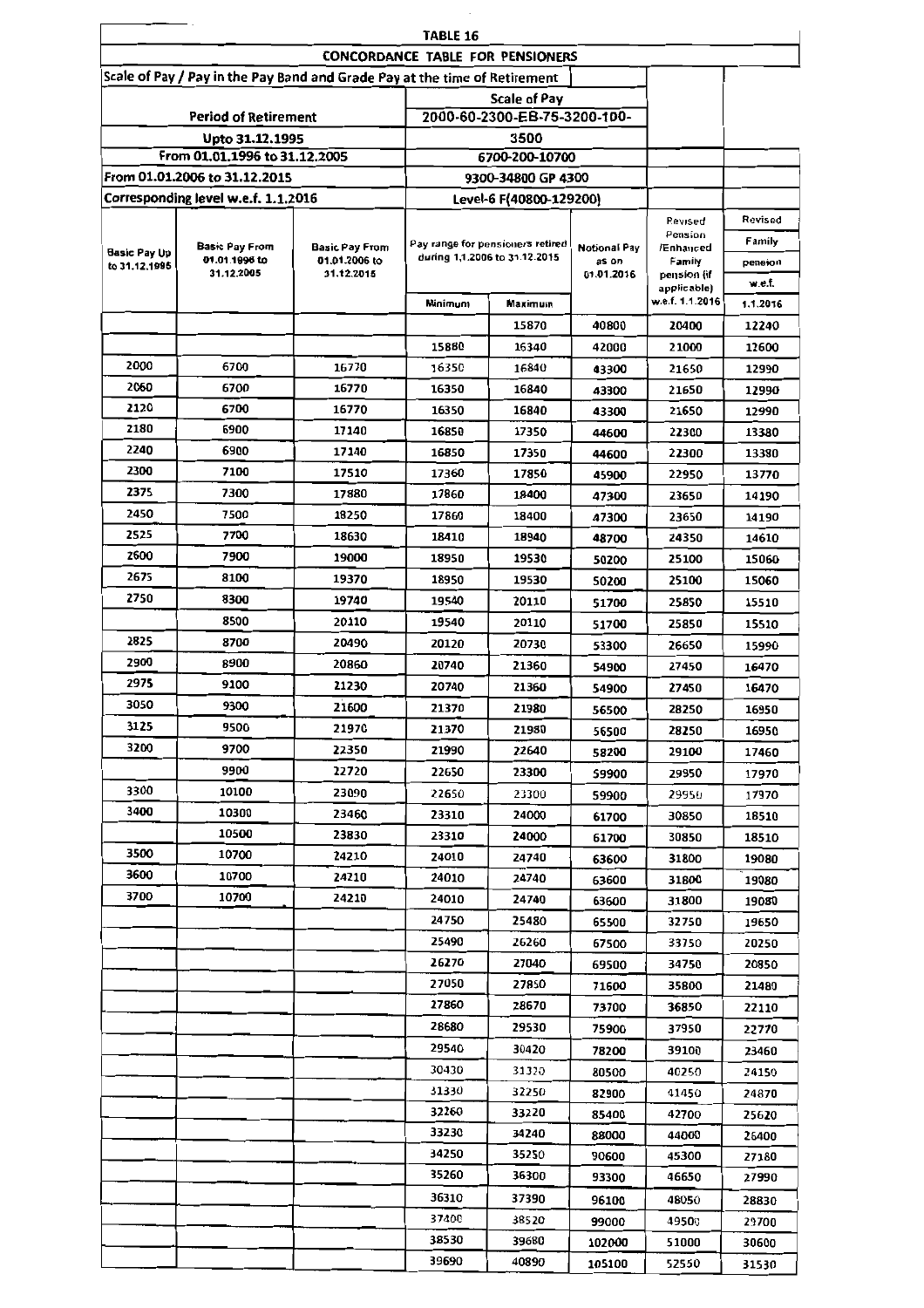| 40900 | 42140 | 108300 | 54150 | 32490 |
|-------|-------|--------|-------|-------|
| 42150 | 43380 | 111500 | 55750 | 33450 |
| 43390 | 44660 | 114800 | 57400 | 34440 |
| 44670 | 45990 | 118200 | 59100 | 35460 |
| 46000 | 47350 | 121700 | 60850 | 36510 |
| 47360 | 48790 | 125400 | 62700 | 37620 |
| 48800 | 50270 | 129200 | 64600 | 38760 |
|       |       |        |       |       |

 $\sim 0.001$ 

 $\mathcal{L}^{\text{max}}_{\text{max}}$ 

 $\mathcal{L}_{\text{max}}$  .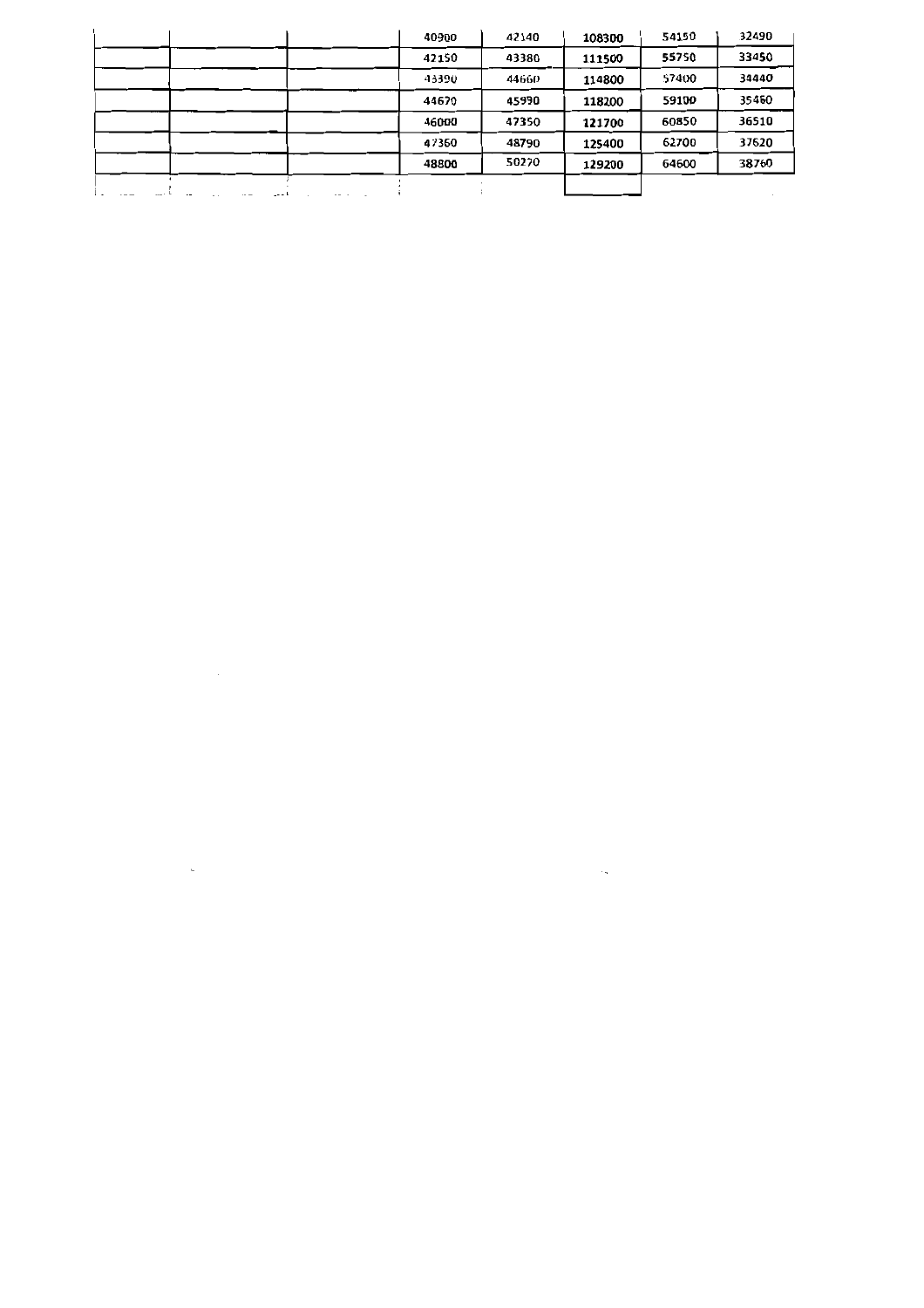|                                                                            |                               |                                        | TABLE 17                   |                         |                                  |                                |                |
|----------------------------------------------------------------------------|-------------------------------|----------------------------------------|----------------------------|-------------------------|----------------------------------|--------------------------------|----------------|
|                                                                            |                               | CONCORDANCE TABLE FOR PENSIONERS       |                            |                         |                                  |                                |                |
| Scale of Pay / Pay in the Pay Band and Grade Pay at the time of Retirement |                               |                                        |                            | <b>Scale of Pay</b>     |                                  |                                |                |
|                                                                            | <b>Period of Retirement</b>   |                                        |                            |                         |                                  |                                |                |
|                                                                            | Upto 31.12.1995               |                                        |                            |                         | 2000-60-2300-EB-75-3200-100-3500 |                                |                |
|                                                                            | From 01.01.1996 to 31.12.2005 |                                        |                            | 6700-200-10900          |                                  |                                |                |
| From 01.01.2006 to 31.12.2015                                              |                               |                                        |                            | 9300-34800 GP 4400      |                                  |                                |                |
| Corresponding level w.e.f. 1.1.2016                                        |                               |                                        |                            | Level-6 G(42300-134300) |                                  |                                | Revised        |
|                                                                            |                               |                                        | Pay range for pensioners   |                         |                                  | Revised<br>Pension             | Family         |
| Basic Pay Up to                                                            | <b>Basic Pay From</b>         | <b>Basic Pay From</b><br>01.01.2006 to | retired during 1,1.2006 to |                         | Notional Pay as on               | /Enhanced<br>Family            | pension        |
| 31.12.1995                                                                 | 01.01.1996 to<br>31.12.2005   | 31.12.2015                             | 31.12.2015                 |                         | 01.01.2016                       | pension (if                    | w.e.f.         |
|                                                                            |                               |                                        | Minîmum                    | Maximum                 |                                  | applicable)<br>w.e.f. 1.1.2016 | 1.1.2016       |
|                                                                            |                               |                                        |                            | 16450                   | 42300                            | 21150                          | 12690          |
|                                                                            | 6700                          | 16870                                  | 16460                      | 16960                   | 43600                            | 21800                          | 13080          |
|                                                                            | 6900                          | 17240                                  | 16970                      | 17470                   | 44900                            | 22450                          | 13470          |
|                                                                            | 7100                          | 17610                                  | 17480                      | 17970                   | 46200                            | 23100                          | 13860          |
|                                                                            | 7300                          | 17980                                  | 17980                      | 18520                   | 47600                            | 23800                          | 14280          |
|                                                                            | 7500                          | 18350                                  | 17980                      | 18520                   | 47600                            | 23800                          | 14280          |
|                                                                            | 7700                          | 18730                                  | 18530                      | 19060                   | 49000                            | 24500                          | 14700.         |
|                                                                            | 7900                          | 19100                                  | 19070                      | 19640                   | 50500                            | 25250                          | 15150          |
|                                                                            | 8100                          | 19470                                  | 19070                      | 19640                   | 50500                            | 25250                          | 15150          |
|                                                                            | 8300                          | 19840                                  | 19650                      | 20230                   | 52000                            | 26000                          | 15600          |
|                                                                            | 8500                          | 20210                                  | 19650                      | 20230                   | 52000                            | 26000                          | 15600          |
|                                                                            | 8700                          | 20590                                  | 20240                      | 20850                   | 53600                            | 26800                          | 16080          |
|                                                                            | 8900                          | 20960                                  | 20860                      | 21470                   | 55200                            | 27600                          | 16560          |
|                                                                            | 9100                          | 21330                                  | 20860                      | 21470                   | 55200                            | 27600                          | 16560          |
|                                                                            | 9300                          | 21700                                  | 21480                      | 22140                   | 56900                            | 28450                          | 17070          |
|                                                                            | 9500                          | 22070                                  | 21480                      | 22140                   | 56900                            | 28450                          | 17070          |
|                                                                            | 9700                          | 22450                                  | 22150                      | 22800                   | 58600                            | 29300                          | 17580          |
|                                                                            | 9900                          | 22820                                  | 22810                      | 23500                   | 60400                            | 30200                          | 18120          |
|                                                                            | 10100                         | 23190                                  | 22810                      | 23500                   | 60400                            | 30200                          | 18120          |
|                                                                            | 10300                         | 23560                                  | 23510                      | 24200                   | 62200                            | 31100                          | 18660          |
|                                                                            | 10500                         | 23930                                  | 23510                      | 24200                   | 62200                            | 31100                          | 18660          |
|                                                                            | 10700                         | 24310                                  | 24210                      | 24940                   | 64100                            | 32050                          | 19230          |
|                                                                            | 10900                         | 24680                                  | 24210                      | 24940                   | 64100                            | 32050                          | 19230          |
|                                                                            | 11100                         | 25050                                  | 24950                      | 25680                   | 66000                            | 33000                          | 19800          |
|                                                                            | 11300                         | 25420                                  | 24950                      | 25680                   | 66000                            | 33000                          | 19800          |
|                                                                            | 11500                         | 25790                                  | 25690                      | 26450                   | 68000                            | 34000                          | 20400          |
|                                                                            |                               |                                        | 26460<br>27240             | 27230<br>28050          | 70000<br>72100                   | 35000<br>36050                 | 21000<br>21630 |
|                                                                            |                               |                                        | 28060                      | 28910                   | 74300                            | 37150                          | 22290          |
|                                                                            |                               |                                        | 28920                      | 29760                   | 76500                            | 38250                          | 22950          |
|                                                                            |                               |                                        | 29770                      | 30660<br>31590          | 78800<br>81200                   | 39400                          | 23640          |
|                                                                            |                               |                                        | 30670<br>31600             | 32520                   | 83600                            | 40600<br>41800                 | 24360<br>25080 |
|                                                                            |                               |                                        | 32530                      | 33500                   | 86100                            | 43050                          | 25830          |
|                                                                            |                               |                                        | 33510                      | 34510                   | 88700                            | 44350                          | 26610          |
|                                                                            |                               |                                        | 34520<br>35570             | 35560<br>36610          | 91400<br>94100                   | 45700<br>47050                 | 27420<br>28230 |
|                                                                            |                               |                                        | 36620                      | 37700                   | 96900                            | 48450                          | 29070          |
|                                                                            |                               |                                        | 37710                      | 38830                   | 99800                            | 49900                          | 29940          |
|                                                                            |                               |                                        | 38840                      | 40000<br>41200          | 102800<br>105900                 | 51400                          | 30840          |
|                                                                            |                               |                                        | 40010<br>41210             | 42450                   | 109100                           | 52950<br>54550                 | 31770<br>32730 |
|                                                                            |                               |                                        | 42460                      | 43730                   | 112400                           | 56200                          | 33720          |
|                                                                            |                               |                                        | 43740                      | 45050<br>46420          | 115800<br>119300                 | 57900                          | 34740          |
|                                                                            |                               |                                        | 45060<br>46430             | 47820                   | 122900                           | 59650<br>61450                 | 35790<br>36870 |
|                                                                            |                               |                                        | 47830                      | 49260                   | 126600                           | 63300                          | 37980          |
|                                                                            |                               |                                        | 49270                      | 50730<br>52250          | 130400                           | 65200                          | 39120          |
|                                                                            |                               |                                        | 50740                      |                         | 134300                           | 67150                          | 40290          |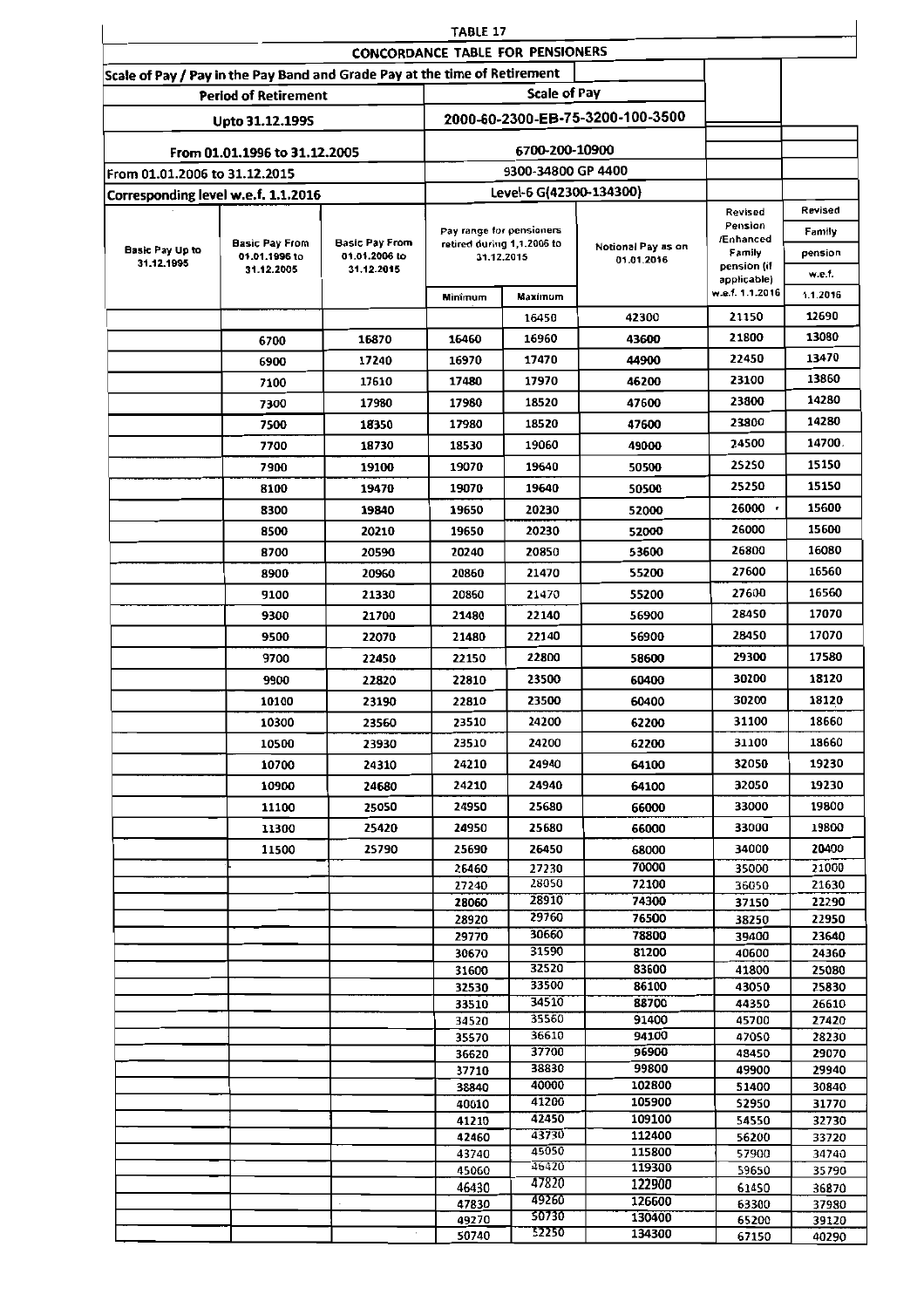|                               |                                                                            |                                         | TABLE 18                 |                                                 |              |                      |          |
|-------------------------------|----------------------------------------------------------------------------|-----------------------------------------|--------------------------|-------------------------------------------------|--------------|----------------------|----------|
|                               |                                                                            | <b>CONCORDANCE TABLE FOR PENSIONERS</b> |                          |                                                 |              |                      |          |
|                               | Scale of Pay / Pay in the Pay Band and Grade Pay at the time of Retirement |                                         |                          |                                                 |              |                      |          |
|                               | <b>Period of Retirement</b><br>Upto 31.12.1995                             |                                         |                          | <b>Scale of Pay</b><br>2125-75-2800-EB-100-3600 |              |                      |          |
|                               | From 01.01.1996 to 31.12.200S                                              |                                         |                          | 7450-225-11500                                  |              |                      |          |
| From 01.01.2006 to 31.12.2015 |                                                                            |                                         |                          | 9300-34800 GP 4600                              |              |                      |          |
|                               | Corresponding level w.e.f. 1.1.2016                                        |                                         |                          | Level-7(44900-142400)                           |              |                      |          |
|                               |                                                                            |                                         | Pay range for pensioners |                                                 |              | Revised              | Revised  |
| <b>Basic Pay Up to</b>        | <b>Basic Pay From</b>                                                      | <b>Basic Pay From</b>                   |                          | retired during 1,1.2006 to                      | Notional Pay | Pension<br>/Enhanced | Family   |
| 31.12.1995                    | 01.01.1996 to                                                              | 01.01.2006 to                           |                          | 31.12.2015                                      | as on        | Family               | pension  |
|                               | 31.12.2005                                                                 | 31.12.2015                              |                          |                                                 | 01.01.2016   | pension (if          | w.e.f.   |
|                               |                                                                            |                                         | Minimum                  | Maximum                                         |              | applicable)          | 1.1.2016 |
|                               |                                                                            |                                         |                          | 17470                                           | 44900        |                      |          |
|                               |                                                                            |                                         | 17480                    | 17970                                           | 46200        |                      |          |
| 2125                          | 7450                                                                       | 18460                                   | 17980                    | 18520                                           | 47600        | 23800                | 14280    |
| 2200                          | 7450                                                                       | 18460                                   | 17980                    | 18520                                           | 47600        | 23800                | 14280    |
| 2275                          | 7450                                                                       | 18460                                   | 18530                    | 19060                                           | 49000        | 24500                | 14700    |
| 2350                          | 7675                                                                       | 18880                                   | 18530                    | 19060                                           | 49000        | 24500                | 14700    |
| 2425                          | 7675                                                                       | 18880                                   | 18530                    | 19060                                           | 49000        | 24500                | 14700    |
| 2500                          | 7675                                                                       | 18880                                   | 18530                    | 19060                                           | 49000        | 24500                | 14700    |
| 2575                          | 7900                                                                       | 19300                                   | 19070                    | 19640                                           | 50500        | 25250                | 15150    |
| 2650                          | 8125                                                                       | 19720                                   | 19650                    | 20230                                           | 52000        | 26000                | 15600    |
| 2725                          | 8350                                                                       | 20140                                   | 19650                    | 20230                                           | 52000        | 26000                | 15600    |
| 2800                          | 8575                                                                       | 20550                                   | 20240                    | 20850                                           | 53600        | 26800                | 16080    |
| 2900                          | 8800                                                                       | 20970                                   | 20860<br>21470           |                                                 | 55200        | 27600                | 16560    |
|                               | 9025                                                                       | 21390                                   | 20860<br>21470           |                                                 | 55200        | 27600                | 16560    |
| 3000                          | 9250                                                                       | 21810                                   | 21480<br>22140           |                                                 | 56900        | 28450                | 17070    |
| 3100                          | 9475                                                                       | 22230                                   | 22150                    | 22800                                           | 58600        | 29300                | 17580    |
| 3200                          | 9700                                                                       | 22650                                   | 22150                    | 22800                                           | 58600        | 29300                | 17580    |
|                               | 9925                                                                       | 23070                                   | 22810                    | 23500                                           | 60400        | 30200                | 18120    |
| 3300                          | 10150                                                                      | 23480                                   | 22810                    | 23500                                           | 60400        | 30200                | 18120    |
| 3400                          | 10375                                                                      | 23900                                   | 23510                    | 24200                                           | 62200        | 31100                | 18660    |
| 3500                          | 10600                                                                      | 24320                                   | 24210                    | 24940                                           | 64100        | 32050                | 19230    |
| 3600                          | 10825                                                                      | 24740                                   | 24210                    | 24940                                           | 64100        | 32050                | 19230    |
| 3700                          | 11050                                                                      | 25160                                   | 24950                    | 25680                                           | 66000        | 33000                | 19800    |
| 3800                          | 11050                                                                      | 25160                                   | 24950                    | 25680                                           | 66000        | 33000                | 19800    |
| 3900                          | 11275                                                                      | 25580                                   | 24950                    | 25680                                           | 66000        | 33000                | 19800    |
|                               |                                                                            |                                         | 25690                    | 26450                                           | 68000        | 34000                | 20400    |
|                               |                                                                            |                                         | 26460                    | 27230                                           | 70000        | 35000                | 21000    |
|                               |                                                                            |                                         | 27240                    | 28050                                           | 72100        | 36050                | 21630    |
|                               |                                                                            |                                         | 28060                    | 28910                                           | 74300        | 37150                | 22290    |
|                               |                                                                            |                                         | 28920                    | 29760                                           | 76500        | 38250                | 22950    |
|                               |                                                                            |                                         | 29770                    | 30660                                           | 78800        | 39400                | 23640    |
|                               |                                                                            |                                         | 30670                    | 31590                                           | 81200        | 40600                | 24360    |
|                               |                                                                            |                                         | 31600                    | 32520                                           | 83600        | 41800                | 25080    |
|                               |                                                                            |                                         | 32530                    | 33500                                           | 86100        | 43050                | 25830    |
|                               |                                                                            |                                         | 33510                    | 34510                                           | 88700        | 44350                | 26610    |
|                               |                                                                            |                                         | 34520                    | 35560                                           | 91400        | 45700                | 27420    |
|                               |                                                                            |                                         | 35570                    | 36610                                           | 94100        | 47050                | 28230    |
|                               |                                                                            |                                         | 36620                    | 37700                                           | 96900        | 48450                | 29070    |
|                               |                                                                            |                                         | 37710                    | 38830                                           | 99800        | 49900                | 29940    |
|                               |                                                                            |                                         | 38840                    | 40000                                           | 102800       | 51400                | 30840    |
|                               |                                                                            |                                         | 40010                    | 41200                                           | 105900       | 52950                | 31770    |
|                               |                                                                            |                                         | 41210                    | 42450                                           | 109100       | 54550                | 32730    |
|                               |                                                                            |                                         | 42460                    | 43730                                           | 112400       | 56200                | 33720    |
|                               |                                                                            |                                         | 43740                    | 45050                                           | 115800       | 57900                | 34740    |
|                               |                                                                            |                                         | 45060                    | 46420                                           | 119300       | 59650                | 35790    |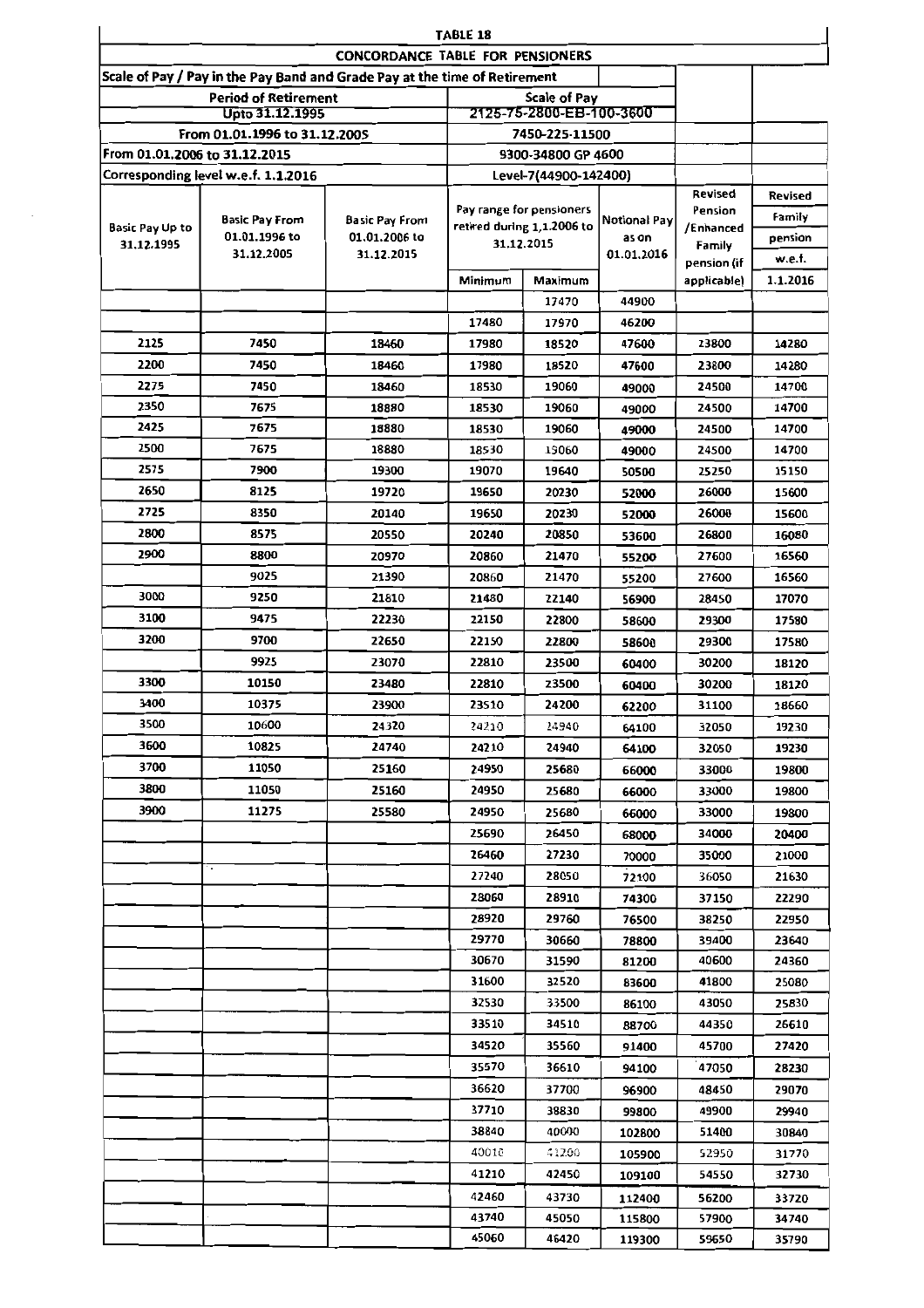| 46430 | 47820 | 122900 | 61450 | 36870 |
|-------|-------|--------|-------|-------|
| 47830 | 49260 | 126600 | 63300 | 37980 |
| 49270 | 50730 | 130400 | 65200 | 39120 |
| 50740 | 52250 | 134300 | 67150 | 40290 |
| 52260 | 53810 | 138300 | 69150 | 41490 |
| 53820 | 55400 | 142400 | 71200 | 42720 |

 $\ddot{\phantom{a}}$ 

 $\mathbf{x}^{(i)}$  .

 $\sim 10^6$ 

 $\cdot$  ,

 $\ddot{\phantom{0}}$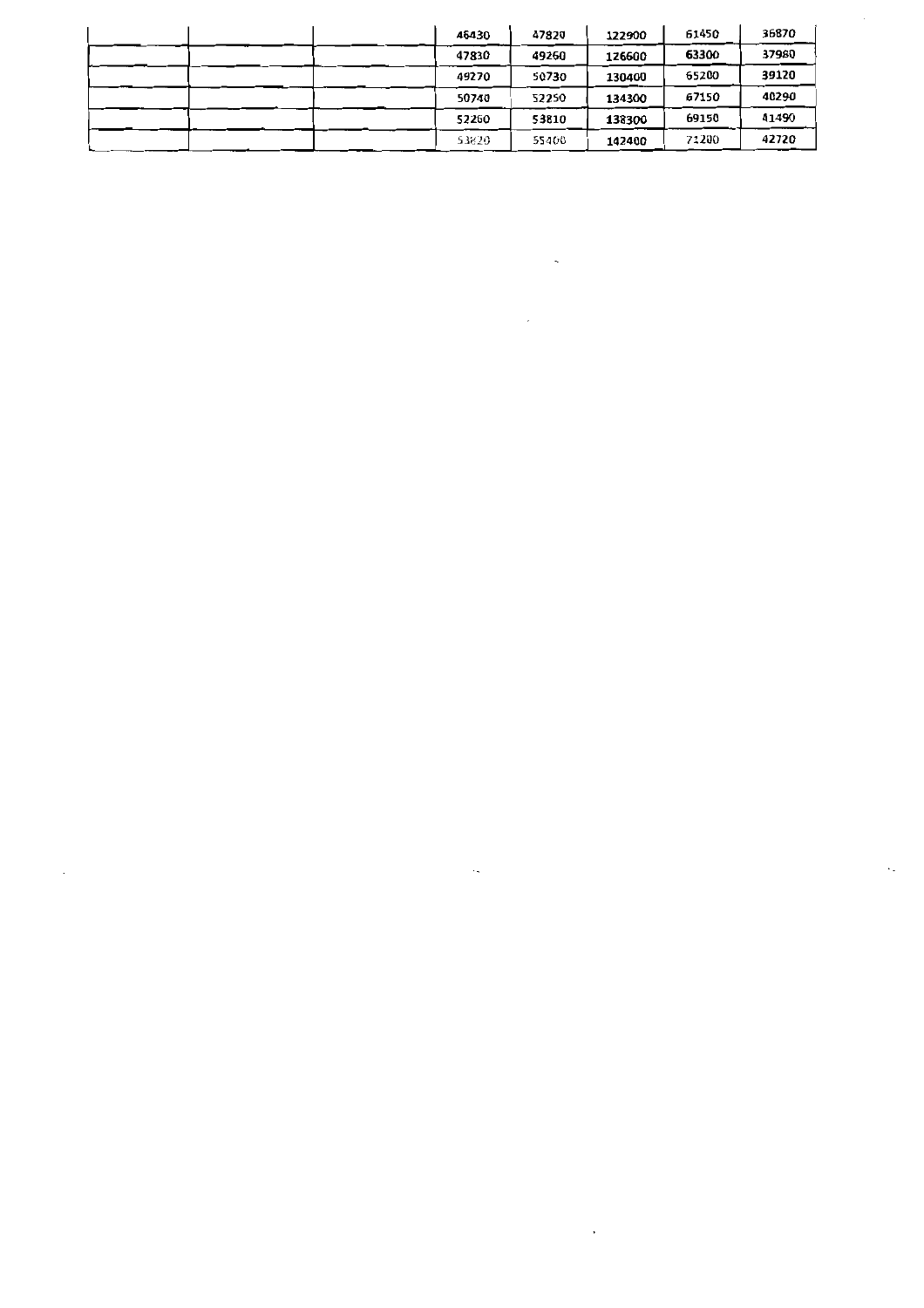|                                     | <b>TABLE 19</b>                 |                  |                                           |                                                                            |                                            |                            |                       |  |  |  |
|-------------------------------------|---------------------------------|------------------|-------------------------------------------|----------------------------------------------------------------------------|--------------------------------------------|----------------------------|-----------------------|--|--|--|
|                                     |                                 |                  |                                           | <b>CONCORDANCE TABLE FOR PENSIONERS</b>                                    |                                            |                            |                       |  |  |  |
|                                     |                                 |                  |                                           | Scale of Pay / Pay in the Pay Band and Grade Pay at the time of Retirement |                                            |                            |                       |  |  |  |
|                                     | <b>Period of Retirement</b>     |                  |                                           | <b>Scale of Pay</b><br>2125-75-2800-EB-100-3600                            |                                            |                            |                       |  |  |  |
|                                     |                                 |                  |                                           | 2200-75-2800-EB-100-3800                                                   |                                            |                            |                       |  |  |  |
|                                     | Upto 31.12.1995                 |                  |                                           | 2200-75-2800-EB-100-4000                                                   |                                            |                            |                       |  |  |  |
|                                     | From 01.01.1996 to 31.12.2005   |                  |                                           | 7500-250-12000                                                             |                                            |                            |                       |  |  |  |
| From 01.01.2006 to 31.12.2015       |                                 |                  |                                           | 9300-34800 GP 4800                                                         |                                            |                            |                       |  |  |  |
| Corresponding level w.e.f. 1.1.2016 |                                 |                  |                                           | Level-8(47600-151100)                                                      |                                            |                            |                       |  |  |  |
|                                     |                                 | <b>Basic Pay</b> |                                           | Pay range for pensioners retired                                           |                                            | <b>Revised Pension</b>     |                       |  |  |  |
| Basic Pay up to                     | Basic Pay From<br>01.01.1996 to | From             |                                           | during 1.1.2006 to 31.12.2015                                              | <b>Notional Pay</b>                        | /Enhanced Family           | <b>Revised Family</b> |  |  |  |
| 31.12.1995                          | 31.12.2005                      | 01.01.2006<br>to | as on<br>Minimum<br>Maximum<br>01.01.2016 |                                                                            | pension (if applicable)<br>w.e.f. 1.1.2016 | pension w.e.f.<br>1.1.2016 |                       |  |  |  |
|                                     |                                 |                  |                                           | 18520                                                                      | 47600                                      | 23800                      | 14280                 |  |  |  |
| 2125                                |                                 |                  |                                           |                                                                            |                                            |                            |                       |  |  |  |
|                                     |                                 |                  |                                           |                                                                            |                                            |                            |                       |  |  |  |
| 2200                                |                                 |                  |                                           |                                                                            |                                            |                            |                       |  |  |  |
| 2275                                | 7500                            | 18750            | 18530                                     | 19060                                                                      | 49000                                      | 24500                      | 14700                 |  |  |  |
| 2350                                |                                 |                  |                                           |                                                                            |                                            |                            |                       |  |  |  |
| 2425                                |                                 |                  |                                           |                                                                            |                                            |                            |                       |  |  |  |
| 2500<br>2575                        | 7750                            | 19220            | 19070                                     | 19640                                                                      | 50500                                      | 25250                      | 15150                 |  |  |  |
| 2650                                |                                 |                  |                                           |                                                                            |                                            |                            |                       |  |  |  |
| 2725                                | 8000<br>8250                    | 19680            | 19650                                     | 20230                                                                      | 52000                                      | 26000                      | 15600                 |  |  |  |
| 2800                                | 8500                            | 20150<br>20610   | 19560                                     | 20230                                                                      | 52000                                      | 26000                      | 15600                 |  |  |  |
| 2900                                | 8750                            | 21080            | 20240<br>20860                            | 20850<br>21470                                                             | 53600<br>55200                             | 26800                      | 16080                 |  |  |  |
| 3000                                | 9250                            | 22010            | 21480                                     | 22140                                                                      | 27600<br>28450                             | 16560                      |                       |  |  |  |
| 3100                                | 9500                            | 22470            | 22150                                     | 22800                                                                      | 29300                                      | 17070                      |                       |  |  |  |
| 3200                                | 9750                            | 22940            | 22810                                     | 58600<br>23500<br>60400                                                    |                                            | 30200                      | 17580<br>18120        |  |  |  |
| 3300                                | 10000                           | 23400            | 22810                                     | 23500                                                                      | 60400                                      | 30200                      | 18120                 |  |  |  |
| 3400                                | 10250                           | 23870            | 23510                                     | 24200                                                                      | 62200                                      | 31100                      | 18660                 |  |  |  |
|                                     | 10500                           | 24330            | 24210                                     | 24940                                                                      | 64100                                      | 32050                      | 19230                 |  |  |  |
| 3500                                |                                 |                  |                                           |                                                                            |                                            |                            |                       |  |  |  |
| 3600                                | 10750                           | 24800            | 24210                                     | 24940                                                                      | 64100                                      | 32050                      | 19230                 |  |  |  |
| 3700                                |                                 |                  |                                           |                                                                            |                                            |                            |                       |  |  |  |
| 3800                                | 11000                           | 25260            | 24950                                     | 25680                                                                      | 66000                                      | 33000                      | 19800                 |  |  |  |
| 3900                                | 11250                           | 25730            | 25690                                     | 26450                                                                      | 68000                                      | 34000                      | 20400                 |  |  |  |
| 4000                                | 11500                           | 26190            | 25690                                     | 26450                                                                      | 68000                                      | 34000                      | 20400                 |  |  |  |
|                                     | 11750                           | 26660            | 26460                                     | 27230                                                                      | 70000                                      | 35000                      | 21000                 |  |  |  |
|                                     | 12000                           | 27120            | 26460                                     | 27230                                                                      | 70000                                      | 35000                      | 21000                 |  |  |  |
|                                     | 12250                           | 27590            | 27240                                     | 28050                                                                      | 72100                                      | 36050                      | 21630                 |  |  |  |
|                                     | 12500                           | 28050            | 28060                                     | 28910                                                                      | 74300                                      | 37150                      | 22290                 |  |  |  |
|                                     | 12750                           | 28520            | 28060                                     | 28910                                                                      | 74300                                      | 37150                      | 22290                 |  |  |  |
|                                     |                                 |                  | 28920                                     | 29760                                                                      | 76500                                      | 38250                      | 22950                 |  |  |  |
|                                     |                                 |                  | 29770                                     | 30660                                                                      | 78800                                      | 39400                      | 23640                 |  |  |  |
|                                     |                                 |                  | 30670                                     | 31590                                                                      | 81200                                      | 40600                      | 24360                 |  |  |  |
|                                     |                                 |                  | 31600<br>32530                            | 32520                                                                      | 83600                                      | 41800                      | 25080                 |  |  |  |
|                                     |                                 |                  |                                           | 33500                                                                      | 86100                                      | 43050                      | 25830                 |  |  |  |
|                                     |                                 |                  | 33510                                     | 34510                                                                      | 88700                                      | 44350                      | 26610                 |  |  |  |
|                                     |                                 |                  | 34520<br>35570                            | 35560<br>36610                                                             | 91400                                      | 45700                      | 27420                 |  |  |  |
|                                     |                                 |                  | 36620                                     | 37700                                                                      | 94100<br>96900                             | 47050                      | 28230                 |  |  |  |
|                                     |                                 |                  | 37710                                     | 38830                                                                      | 99800                                      | 48450<br>49900             | 29070                 |  |  |  |
|                                     |                                 |                  | 38840                                     | 40000                                                                      | 102800                                     | 51400                      | 29940                 |  |  |  |
|                                     |                                 |                  | 40010                                     | 41200                                                                      | 105900                                     | 52950                      | 30840                 |  |  |  |
|                                     |                                 |                  | 41210                                     | 42450                                                                      | 109100                                     |                            | 31770                 |  |  |  |
|                                     |                                 |                  | 42460                                     | 43730                                                                      | 112400                                     | 54550<br>56200             | 32730                 |  |  |  |
|                                     |                                 |                  | 43740                                     | 45050                                                                      | 115800                                     | 57900                      | 33720<br>34740        |  |  |  |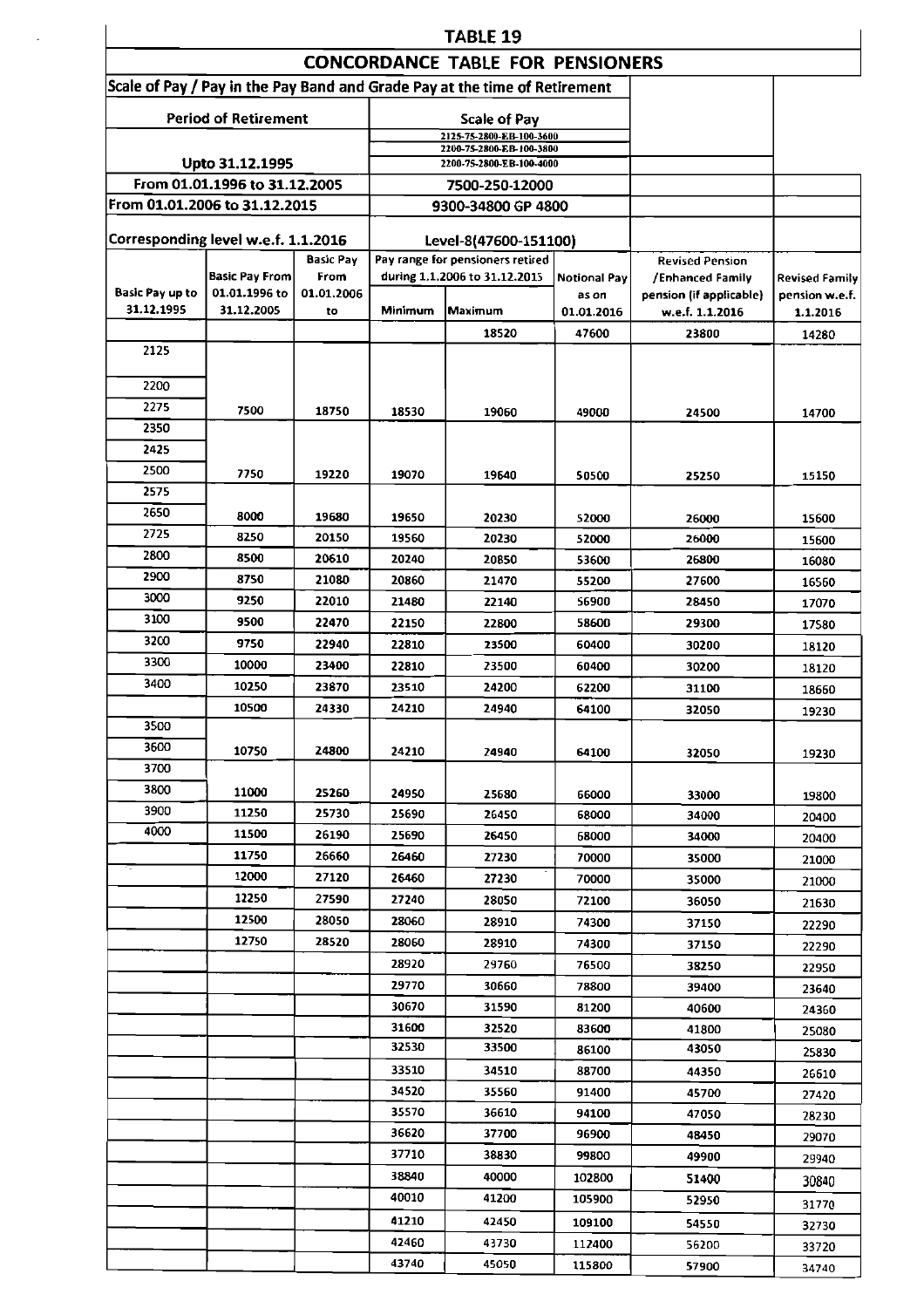| 45060 | 46420 | 119300 | 59650 | 35790 |
|-------|-------|--------|-------|-------|
| 46430 | 47820 | 122900 | 61450 | 36870 |
| 47830 | 49260 | 126600 | 63300 | 37980 |
| 49270 | 50730 | 130400 | 65200 | 39120 |
| 50740 | 52250 | 134300 | 67150 | 40290 |
| 52260 | 53810 | 138300 | 69150 | 41490 |
| 53820 | 55400 | 142400 | 71200 | 42720 |
| 55410 | 57080 | 146700 | 73350 | 44010 |
| 57090 | 58790 | 151100 | 75550 | 45330 |

 $\cdot$  ,

 $\sim$ 

 $\ddot{\phantom{a}}$  .

 $\label{eq:2.1} \mathcal{L}_{\mathcal{A}}(\mathcal{A}) = \mathcal{L}_{\mathcal{A}}(\mathcal{A}) = \mathcal{L}_{\mathcal{A}}(\mathcal{A})$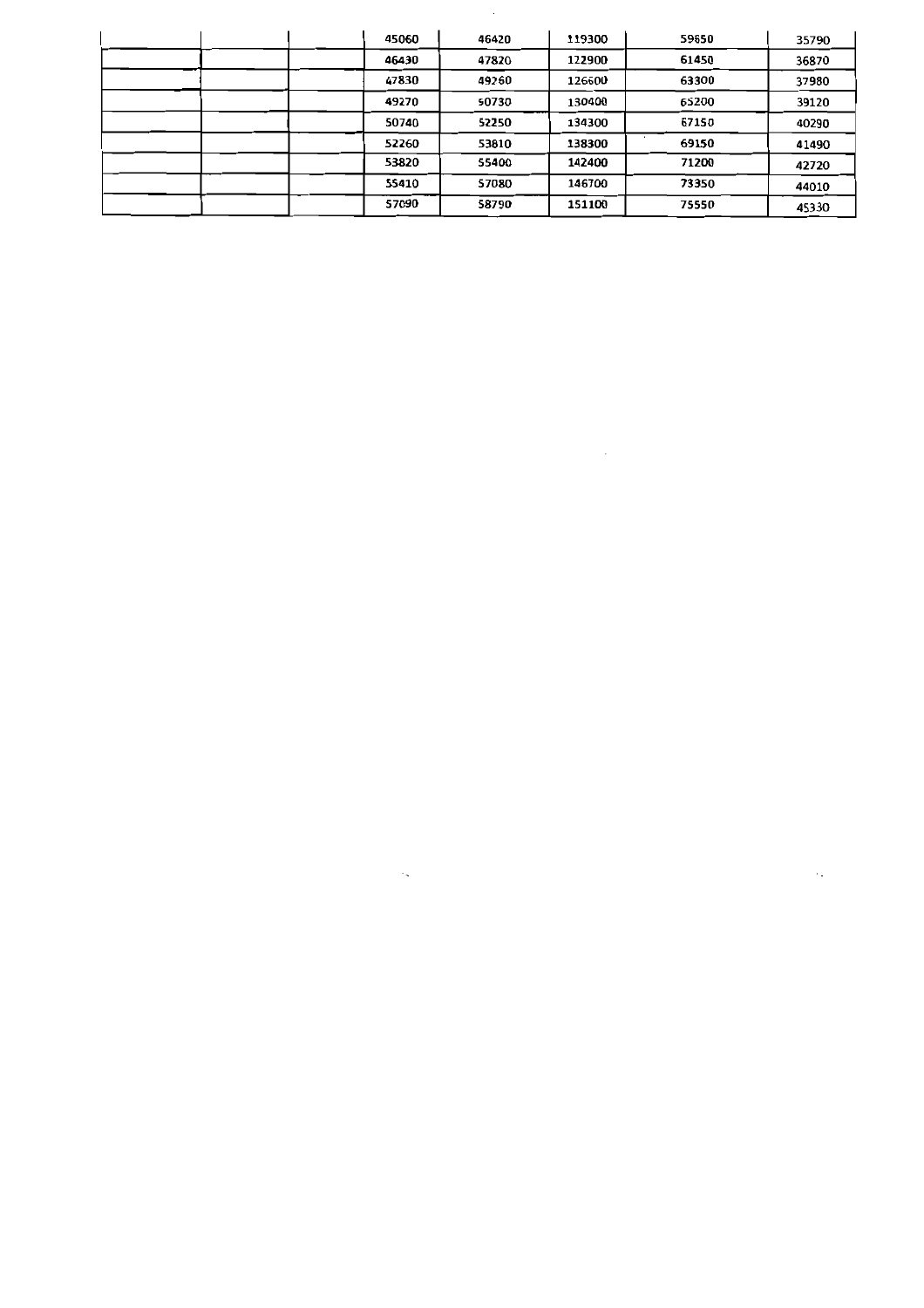|                                        |                                                                            |                                         | TABLE 20                 |                                                 |                      |                           |                            |
|----------------------------------------|----------------------------------------------------------------------------|-----------------------------------------|--------------------------|-------------------------------------------------|----------------------|---------------------------|----------------------------|
|                                        |                                                                            | <b>CONCORDANCE TABLE FOR PENSIONERS</b> |                          |                                                 |                      |                           |                            |
|                                        | Scale of Pay / Pay in the Pay Band and Grade Pay at the time of Retirement |                                         |                          |                                                 |                      |                           |                            |
|                                        |                                                                            |                                         |                          |                                                 |                      |                           |                            |
|                                        | <b>Period of Retirement</b>                                                |                                         |                          | <b>Scale of Pay</b><br>2200-75-2800-EB-100-3800 |                      |                           |                            |
|                                        | Upto 31.12.1995<br>From 01.01.1996 to 31.12.2005                           |                                         |                          | 8000-275-12950                                  |                      |                           |                            |
| From 01.01.2006 to 31.12.2015          |                                                                            |                                         |                          | 9300-34800 GP 5200                              |                      |                           |                            |
| Corresponding level w.e.f. 1.1.2016    |                                                                            |                                         |                          | Level-8 A (50700-160600)                        |                      |                           |                            |
|                                        |                                                                            |                                         | Pay range for pensioners |                                                 |                      |                           |                            |
|                                        |                                                                            |                                         |                          | retired during 1.1.2006 to                      |                      | <b>Revised</b><br>Pension |                            |
|                                        |                                                                            |                                         |                          | 31.12.2015                                      |                      | /Enhanced                 |                            |
|                                        |                                                                            |                                         |                          |                                                 |                      | Family                    |                            |
|                                        |                                                                            | <b>Basic Pay</b>                        |                          |                                                 |                      | pension (if               |                            |
| <b>Basic Pay From</b><br>01.01.1986 to | <b>Basic Pay From</b><br>01.01.1996 to                                     | From<br>01.01.2006 to                   |                          |                                                 | <b>Notional Payl</b> | applicable)               | Revised Family             |
| 31.12.1995                             | 31.12.2005                                                                 | 31.12.2015                              | Minimum                  | Maximum                                         | as on<br>01.01.2016  | w.e.f.<br>1.1.2016        | pension w.e.f.<br>1.1.2016 |
|                                        |                                                                            |                                         |                          | 19720                                           | 50700                | 25350                     | 15210                      |
|                                        | 8000                                                                       | 20030                                   | 19730                    | 20310                                           | 52200                | 26100                     | 15660                      |
|                                        | 8275                                                                       | 20600                                   | 20320                    | 20930                                           | 53800                | 26900                     | 16140                      |
|                                        | 8550                                                                       | 21110                                   | 20940                    | 21550                                           | 55400                | 27700                     | 16620                      |
|                                        | 8825                                                                       | 21620                                   | 21560                    | 22210                                           | 57100                | 28550                     |                            |
|                                        | 9100                                                                       | 22130                                   | 21560                    |                                                 |                      |                           | 17130                      |
|                                        | 9375                                                                       | 22640                                   | 22220                    | 22210<br>22870                                  | 57100<br>58800       | 28550                     | 17130                      |
|                                        | 9650                                                                       |                                         |                          |                                                 |                      | 29400                     | 17640                      |
|                                        | 9925                                                                       | 23150                                   | 22880                    | 23570                                           | 60600                | 30300                     | 18180                      |
|                                        |                                                                            | 23670                                   | 23580                    | 24280                                           | 62400                | 31200                     | 18720                      |
|                                        | 10200                                                                      | 24180                                   | 23580                    | 24280                                           | 62400                | 31200                     | 18720                      |
|                                        | 10475                                                                      | 24690                                   | 24290                    | 25010                                           | 64300                | 32150                     | 19290                      |
|                                        | 10750                                                                      | 25200                                   | 25020                    | 25750                                           | 66200                | 33100                     | 19860                      |
|                                        | 11025                                                                      | 25710                                   | 25020                    | 25750                                           | 66200                | 33100                     | 19860                      |
|                                        | 11300                                                                      | 26220                                   | 25760                    | 26530                                           | 68200                | 34100                     | 20460                      |
|                                        | 11575                                                                      | 26730                                   | 26540                    | 27310                                           | 70200                | 35100                     | 21060                      |
|                                        | 11850                                                                      | 27250                                   | 26540                    | 27310                                           | 70200                | 35100                     | 21060                      |
|                                        | 12125                                                                      | 27760                                   | 27320                    | 28130                                           | 72300                | 36150                     | 21690                      |
|                                        | 12400                                                                      | 28290                                   | 28140                    | 28980                                           | 74500                | 37250                     | 22350                      |
|                                        | 12675                                                                      | 28780                                   | 28140                    | 28980                                           | 74500                | 37250                     | 22350                      |
|                                        | 12950                                                                      | 29290                                   | 28990                    | 29840                                           | 76700                | 38350                     | 23010                      |
|                                        | 13225                                                                      | 29800                                   | 28990                    | 29840                                           | 76700                | 38350                     | 23010                      |
|                                        | 13500                                                                      | 30310                                   | 29850                    | 30730                                           | 79000                | 39500                     | 23700                      |
|                                        | 13775                                                                      | 30830                                   | 30740                    | 31670                                           | 81400                | 40700                     | 24420                      |
|                                        |                                                                            |                                         | 31680                    | 32600                                           | 83800                | 41900                     | 25140                      |
|                                        |                                                                            |                                         | 32610                    | 33570                                           | 86300                | 43150                     | 25890                      |
|                                        |                                                                            |                                         | 33580                    | 34590                                           | 88900                | 44450                     | 26670                      |
|                                        |                                                                            |                                         | 34600                    | 35640                                           | 91600                | 45800                     | 27480                      |
|                                        |                                                                            |                                         | 35650                    | 36690                                           | 94300                | 47150                     | 28290                      |
|                                        |                                                                            |                                         | 36700<br>37790           | 37780                                           | 97100                | 48550                     | 29130                      |
|                                        |                                                                            |                                         | 38920                    | 38910<br>40070                                  | 100000<br>103000     | 50000<br>51500            | 30000<br>30900             |
|                                        |                                                                            |                                         | 40080                    | 41280                                           | 106100               | 53050                     | 31830                      |
|                                        |                                                                            |                                         | 41290                    | 42520                                           | 109300               | 54650                     | 32790                      |
|                                        |                                                                            |                                         | 42530                    | 43810                                           | 112600               | 56300                     | 33780                      |
|                                        |                                                                            |                                         | 43820<br>45140           | 45130<br>46490                                  | 116000<br>119500     | 58000<br>59750            | 34800                      |
|                                        |                                                                            |                                         | 46500                    | 47890                                           | 123100               | 61550                     | 35850<br>36930             |
|                                        |                                                                            |                                         | 47900                    | 49330                                           | 126800               | 63400                     | 38040                      |
|                                        |                                                                            |                                         | 49340                    | 50810                                           | 130600               | 65300                     | 39180                      |
|                                        |                                                                            |                                         | 50820<br>52340           | 52330<br>53890                                  | 134500<br>138500     | 67250<br>69250            | 40350                      |
|                                        |                                                                            |                                         | 53900                    | 55520                                           | 142700               | 71350                     | 41550<br>42810             |
|                                        |                                                                            |                                         | 55530                    | 57190                                           | 147000               | 73500                     | 44100                      |
|                                        |                                                                            |                                         | 57200                    | 58910                                           | 151400               | 75700                     | 45420                      |
|                                        |                                                                            |                                         | 58920                    | 60660                                           | 155900               | 77950                     | 46770                      |
|                                        |                                                                            |                                         | 60670                    | 62490                                           | 160600               | 80300                     | 48180                      |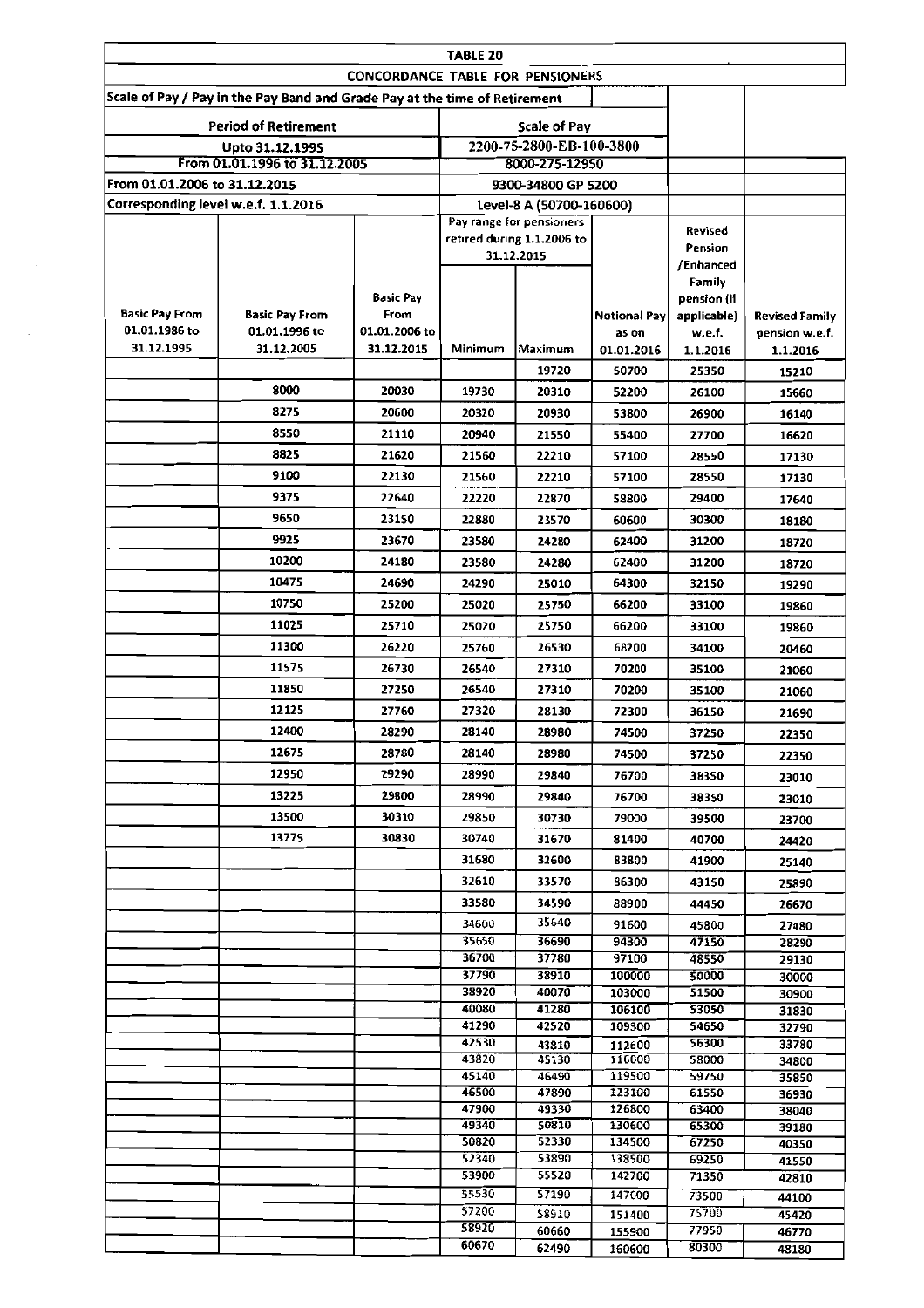|                               |                                                                            |                                  | <b>TABLE 21</b>                          |                          |                              |                            |          |
|-------------------------------|----------------------------------------------------------------------------|----------------------------------|------------------------------------------|--------------------------|------------------------------|----------------------------|----------|
|                               | Scale of Pay / Pay in the Pay Band and Grade Pay at the time of Retirement | CONCORDANCE TABLE FOR PENSIONERS |                                          |                          |                              |                            |          |
|                               |                                                                            |                                  |                                          |                          |                              |                            |          |
|                               | <b>Period of Retirement</b>                                                |                                  |                                          | Scale of Pay             |                              |                            |          |
|                               | Upto 31.12.1995                                                            |                                  |                                          | 2500-75-2800-EB-100-4000 |                              |                            |          |
|                               | From 01.01.1996 to 31.12.2005                                              |                                  |                                          | 8000-275-13500           |                              |                            |          |
| From 01.01.2006 to 31.12.2015 |                                                                            |                                  |                                          | 9300-34800 GP 5400       |                              |                            |          |
|                               | Corresponding level w.e.f. 1.1.2016                                        |                                  |                                          | Level-9 (52700-166700)   |                              |                            |          |
|                               |                                                                            |                                  |                                          |                          |                              | Revised                    | Revised  |
|                               |                                                                            |                                  |                                          |                          |                              | Pension<br>/Enhanced       | Familly  |
|                               |                                                                            |                                  | Pay range for pensioners                 |                          |                              | Familly                    | pension  |
| Basic Pay upto                | Basic Pay From 01.01.1996                                                  | Basic Pay From<br>01.01.2006 to  | retired during 1.1.2006 to<br>31.12.2015 |                          | <b>Notional Pay</b><br>as on | pension (if<br>applicable) | w.e.f.   |
| 31.12.1995                    | to 31.12.2005                                                              | 31.12.2015                       | Minimum                                  | Maximum                  | 01.01.2016                   | w.e.f. 1.1.2016            | 1.1.2016 |
| 2500                          | 8000                                                                       | 20280                            |                                          | 20500                    | 52700                        | 26350                      | 15810    |
| 2575                          | 8000                                                                       | 20280                            | 20510                                    | 20500                    | 52700                        | 26350                      | 15810    |
| 2650                          | 8000                                                                       | 20280                            | 20510                                    | 20500                    | 52700                        | 26350                      | 15810    |
| 2725                          | 8275                                                                       | 20800                            | 20510                                    | 21120                    | 54300                        | 27150                      | 16290    |
| 2800                          | 8550                                                                       | 21310                            | 21130                                    | 21750                    | 55900                        | 27950                      | 16770    |
| 2900                          | 8825                                                                       | 21820                            | 21760                                    | 22410                    | 57600                        | 28800                      | 17280    |
| 3000                          | 9100                                                                       | 22330                            | 21760                                    | 22410                    | 57600                        | 28800                      | 17280    |
| 3100                          | 9375                                                                       | 22840                            | 22420                                    | 23070                    | 59300                        | 29650                      | 17790    |
| 3200                          | 9650                                                                       | 23350                            | 23080                                    | 23770                    | 61100                        | 30550                      | 18330    |
| 3300                          | 10200                                                                      | 24380                            | 23780                                    | 24470                    | 62900                        | 31450                      | 18870    |
| 3400                          | 10475                                                                      | 24890                            | 24480                                    | 25210                    | 64800                        | 32400                      | 19440    |
| 3500                          | 10750                                                                      | 25400                            | 25230                                    | 25950                    | 66700                        | 33350                      | 20010    |
| 3600                          | 10750                                                                      | 25400                            | 25230                                    | 25950                    | 66700                        | 33350                      | 20010    |
| 3700                          | 11025                                                                      | 25910                            | 25230                                    | 25950                    | 66700                        | 33350                      | 20010    |
| 3800                          | 11025                                                                      | 25910                            | 25230                                    | 25950                    | 66700                        | 33350                      | 20010    |
| 3900                          | 11300                                                                      | 26420                            | 25960                                    | 26730                    | 68700                        | 34350                      | 20610    |
| 4000                          | 11300                                                                      | 26420                            | 25960                                    | 26730                    | 68700                        | 34350                      | 20610    |
| 4100                          | 11575                                                                      | 26930                            | 26740                                    | 27540                    | 70800                        | 35400                      | 21240    |
| 4200                          | 11850                                                                      | 27450                            | 26740                                    | 27540                    | 70800                        | 35400                      | 21240    |
| 4300                          | 11850                                                                      | 27450                            | 26740                                    | 27540                    | 70800                        | 35400                      | 21240    |
|                               | 12125                                                                      | 27960                            | 27550                                    | 28360                    | 72900                        | 36450                      | 21870    |
|                               | 12400                                                                      | 28470                            | 28370                                    | 29220                    | 75100                        | 37550                      | 22530    |
|                               | 12675                                                                      | 28980                            | 28370                                    | 29220                    | 75100                        | 37550                      |          |
|                               | 12950                                                                      | 29490                            | 29230                                    | 30110                    | 77400                        |                            | 22530    |
|                               | 13225                                                                      | 30000                            | 29230                                    | 30110                    | 77400                        | 38700                      | 23220    |
|                               | 13500                                                                      | 30510                            | 30120                                    | 31010                    | 79700                        | 38700                      | 23220    |
|                               | 13775                                                                      | 31030                            | 31020                                    |                          |                              | 39850                      | 23910    |
|                               | 14050                                                                      |                                  | 31020                                    | 31940                    | 82100                        | 41050                      | 24630    |
|                               | 14325                                                                      | 31540                            | 31950                                    | 31940                    | 82100                        | 41050                      | 24630    |
|                               |                                                                            | 32050                            | 32920                                    | 32910                    | 84600                        | 42300                      | 25380    |
|                               |                                                                            |                                  | 33900                                    | 33890                    | 87100                        | 43550                      | 26130    |
|                               |                                                                            |                                  |                                          | 34900                    | 89700                        | 44850                      | 26910    |
|                               |                                                                            |                                  | 34910                                    | 35950                    | 92400                        | 46200                      | 27720    |
|                               |                                                                            |                                  | 35960                                    | 37040                    | 95200                        | 47600                      | 28560    |
|                               |                                                                            |                                  | 37050                                    | 38170                    | 98100                        | 49050                      | 29430    |
|                               |                                                                            |                                  | 38180                                    | 39290                    | 101000                       | 50500                      | 30300    |
|                               |                                                                            |                                  | 39300                                    | 40460                    | 104000                       | 52000                      | 31200    |
|                               |                                                                            |                                  | 40470                                    | 41670                    | 107100                       | 53550                      | 32130    |
|                               |                                                                            |                                  | 41680                                    | 42910                    | 110300                       | 55150                      | 33090    |
|                               |                                                                            |                                  | 42920                                    | 44200                    | 113600                       | 56800                      | 34080    |
|                               |                                                                            |                                  | 44210                                    | 45520                    | 117000                       | 58500                      | 35100    |
|                               |                                                                            |                                  | 45530                                    | 46880                    | 120500                       | 60250                      | 36150    |
|                               |                                                                            |                                  | 46890                                    | 48480                    | 124100                       | 62050                      | 37230    |
|                               |                                                                            |                                  | 48490                                    | 49720                    | 127800                       | 63900                      | 38340    |
|                               |                                                                            |                                  | 49730                                    | 51200                    | 131600                       | 65800                      | 39480    |
|                               |                                                                            |                                  | 51210                                    | 52720                    | 135500                       | 67750                      | 40650    |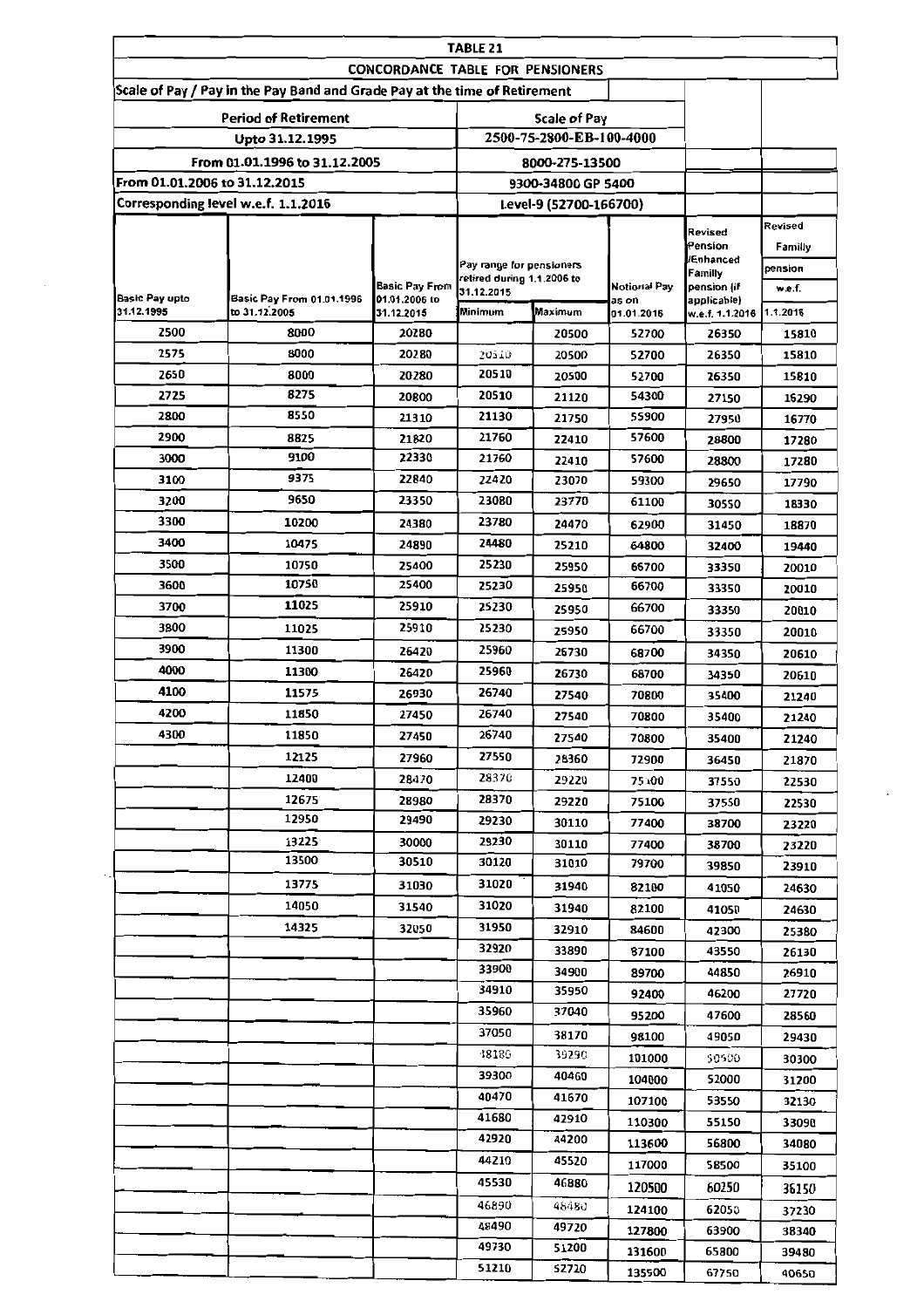| 52730 | 54310 | 139600 | 69800 | 41880 |
|-------|-------|--------|-------|-------|
| 54320 | 55950 | 143800 | 71900 | 43140 |
| 55960 | 57620 | 148100 | 74050 | 44430 |
| 57630 | 59330 | 152500 | 76250 | 45750 |
| 59340 | 61120 | 157100 | 78550 | 47130 |
| 61130 | 62950 | 161800 | 80900 | 48540 |
| 62960 | 64860 | 166700 | 83350 | 50010 |

 $\sim 10^{-1}$ 

 $\mathbb{Q}$ 

 $\sim$ 

 $\overline{\phantom{a}}$ 

 $\mathcal{L}^{\mathcal{L}}$ 

 $\sim$   $\sim$ 

 $\mathcal{L}^{\text{max}}_{\text{max}}$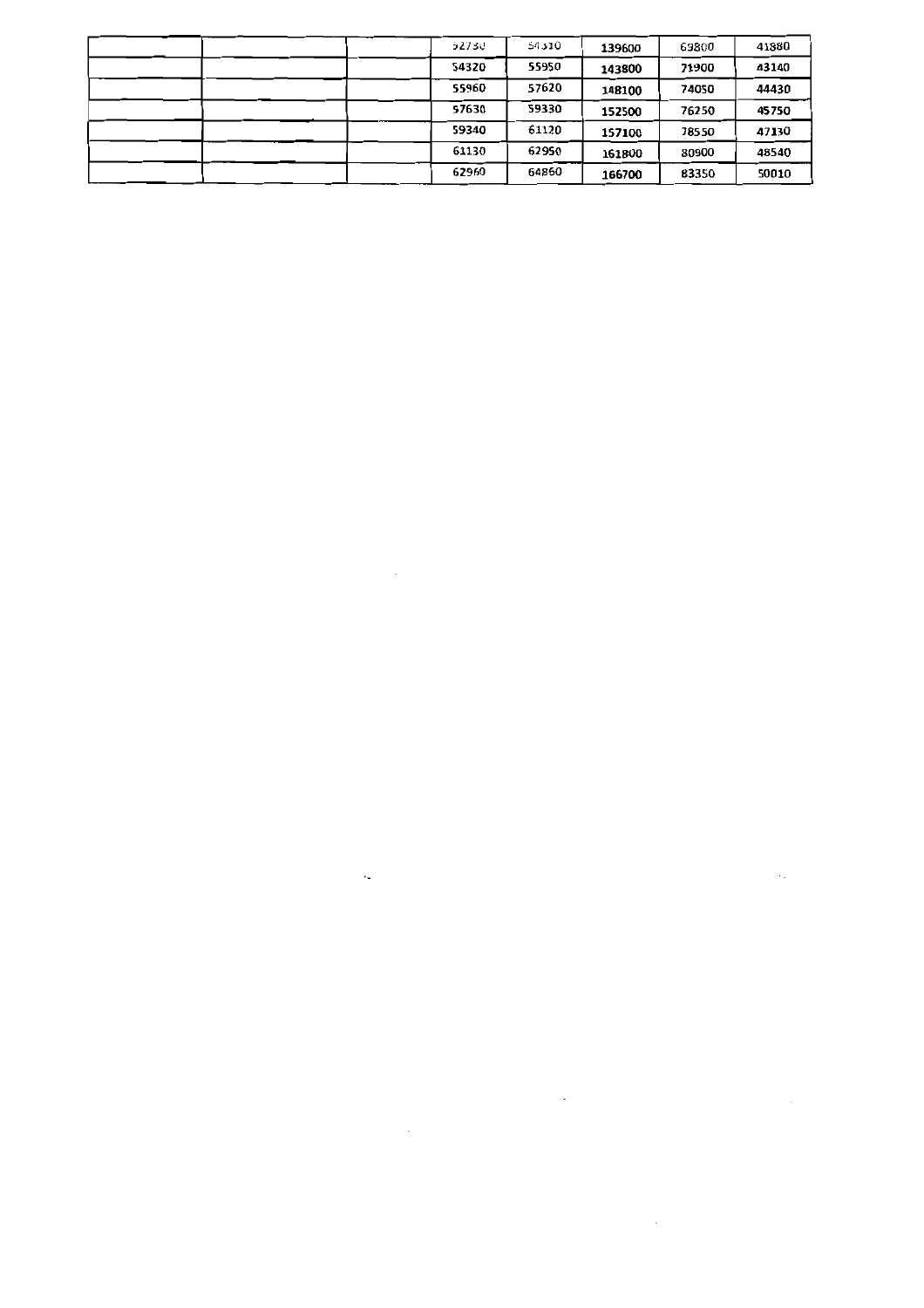|                       |                                                                            |                  | Table 22                                   | <b>CONCORDANCE TABLE FOR PENSIONERS</b> |             |              |          |
|-----------------------|----------------------------------------------------------------------------|------------------|--------------------------------------------|-----------------------------------------|-------------|--------------|----------|
|                       | Scale of Pay / Pay in the Pay Band and Grade Pay at the time of Retirement |                  |                                            |                                         |             |              |          |
|                       | Upto 31.12.1995                                                            |                  |                                            | 2500-75-2800-EB-100-4000                |             |              |          |
|                       | From 01.01.1996 to 31.12.2005                                              |                  |                                            | 9000-300-14100                          |             |              |          |
|                       | From 01.01.2006 to 31.12.2015                                              |                  |                                            | 15600-39100 GP 5600                     |             |              |          |
|                       | Corresponding level w.e.f. 1.1.2016                                        |                  |                                            |                                         |             |              |          |
|                       |                                                                            |                  |                                            | Level-10A(56600-179800)                 |             | Pension      | Revised  |
|                       |                                                                            |                  |                                            |                                         |             | /Enhanced    | Familly  |
|                       |                                                                            | <b>Basic Pay</b> | Pay range for pensioners                   |                                         |             | Familly      | pension  |
|                       | <b>Basic Pay From</b>                                                      | From             | retired during 1.1.2006 to<br>Notional Pay |                                         | pension (if | w.e.f.       |          |
| <b>Basic Pay upto</b> | 01.01.1996 to                                                              | 01.01.2006 to    | 31 12 2015<br>as on<br>Minimum<br>Maximum  |                                         |             | lapplicable) |          |
| 31.12.1995            | 31.12.2005                                                                 | 31.12.2015       |                                            |                                         | 01.01.2016  | w.e.f.       | 1.1.2016 |
|                       |                                                                            |                  |                                            | 22020                                   | 56600       | 28300        | 16980    |
|                       | 9000                                                                       | 22340            | 22030                                      | 22680                                   | 58300       | 29150        | 17490    |
|                       | 9300                                                                       | 22900            | 22690                                      | 23340                                   | 60000       | 30000        | 18000    |
|                       | 9600                                                                       | 23460            | 23350                                      | 24040                                   | 61800       | 30900        | 18540    |
|                       | 9900                                                                       | 24020            | 23350                                      | 24040                                   | 61800       | 30900        | 18540    |
|                       | 10200                                                                      | 24580            | 24050                                      | 24780                                   | 63700       | 31850        | 19110    |
|                       | 10500                                                                      | 25130            | 24790                                      | 25520                                   | 65600       | 32800        | 19680    |
|                       | 10800                                                                      | 25690            | 25530                                      | 26300                                   | 67600       | 33800        | 20280    |
|                       | 11100                                                                      | 26250            | 25530                                      | 26300                                   | 67600       | 33800        | 20280    |
|                       | 11400                                                                      | 26810            | 26310                                      | 27080                                   | 69600       | 34800        | 20880    |
|                       | 11700                                                                      | 27370            | 27090                                      | 27890                                   | 71700       | 35850        | 21510    |
|                       | 12000                                                                      | 27920            | 27090                                      | 27890                                   | 71700       | 35850        | 21510    |
|                       | 12300                                                                      | 27100            | 27800                                      | 28750                                   | 73900       | 36950        | 22170    |
|                       | 12600                                                                      | 28750            | 28760                                      | 29610                                   | 76100       | 38050        | 22830    |
|                       | 12900                                                                      | 29610            | 28760                                      | 29610                                   | 76100       | 38050        | 22830    |
|                       | 13200                                                                      | 29620            | 29620                                      | 30500                                   | 78400       | 39200        | 23520    |
|                       | 13500                                                                      | 30510            | 30510                                      | 31430                                   | 80800       | 40400        | 24240    |
|                       | 13800                                                                      | 31270            | 30510                                      | 31430                                   | 80800       | 40400        | 24240    |
|                       | 14100                                                                      | 31830            | 31440                                      | 32370                                   | 83200       | 41600        | 24960    |
|                       | 14400                                                                      | 32390            |                                            |                                         |             |              |          |
|                       |                                                                            |                  | 32380                                      | 33340                                   | 85700       | 42850        | 25710    |
|                       | 14700                                                                      | 32950            | 33350                                      | 33340                                   | 85700       | 42850        | 25710    |
|                       | 15000                                                                      | 33500            | 33350                                      | 34350                                   | 88300       | 44150        | 26490    |
|                       |                                                                            |                  | 34360                                      | 35360                                   | 90900       | 45450        | 27270    |
|                       |                                                                            |                  | 35370                                      | 36420                                   | 93600       | 46800        | 28080    |
|                       |                                                                            |                  | 36430                                      | 37500                                   | 96400       | 48200        | 28920    |
|                       |                                                                            |                  | 37510                                      | 38630                                   | 99300       | 49650        | 29790    |
|                       |                                                                            |                  | 38640                                      | 39800                                   | 102300      | 51150        | 30690    |
|                       |                                                                            |                  | 39810                                      | 41010                                   | 105400      | 52700        | 31620    |
|                       |                                                                            |                  | 41G20                                      | 42250                                   | 108600      | 54300        | 32580    |
|                       |                                                                            |                  | 42260                                      | 43540                                   | 111900      | 55950        | 33570    |
|                       |                                                                            |                  | 43550                                      | 44860                                   | 115300      | 57650        | 34590    |
|                       |                                                                            |                  | 44870                                      | 46220                                   | 118800      | 59400        | 35640    |
|                       |                                                                            |                  | 46230                                      | 47620                                   | 122400      | 61200        | 36720    |
|                       |                                                                            |                  | 47630                                      | 49060                                   | 126100      | 63050        | 37830    |
|                       |                                                                            |                  | 49070                                      | 50540                                   | 129900      | 64950        | 38970    |
|                       |                                                                            |                  | 50550                                      | 52060                                   | 133800      | 66900        | 40140    |
|                       |                                                                            |                  | 52070                                      | 53610                                   | 137800      | 68900        | 41340    |
|                       |                                                                            |                  | 53620                                      | 55210                                   | 141900      | 70950        | 42570    |
|                       |                                                                            |                  | 55220                                      | 56880                                   | 146200      | 73100        | 43860    |
|                       |                                                                            |                  | 56890                                      | 58590                                   | 150600      | 75300        | 45180    |
|                       |                                                                            |                  | 58600                                      | 60350                                   |             | 77550        | 46530    |
|                       |                                                                            |                  | 60360                                      | 62170                                   | 155100      |              |          |
|                       |                                                                            |                  |                                            |                                         | 159800      | 79900        | 47940    |
|                       |                                                                            |                  | 52180                                      | 64040                                   | 164600      | 82300        | 49380    |
|                       |                                                                            |                  | 64050                                      | 65950                                   | 169500      | 84750        | 50850    |
|                       |                                                                            |                  | 65960                                      | 67930                                   | 174600      | 87300        | 52380    |
|                       |                                                                            |                  | 67940                                      | 69960                                   | 179800      | 89900        | 53940    |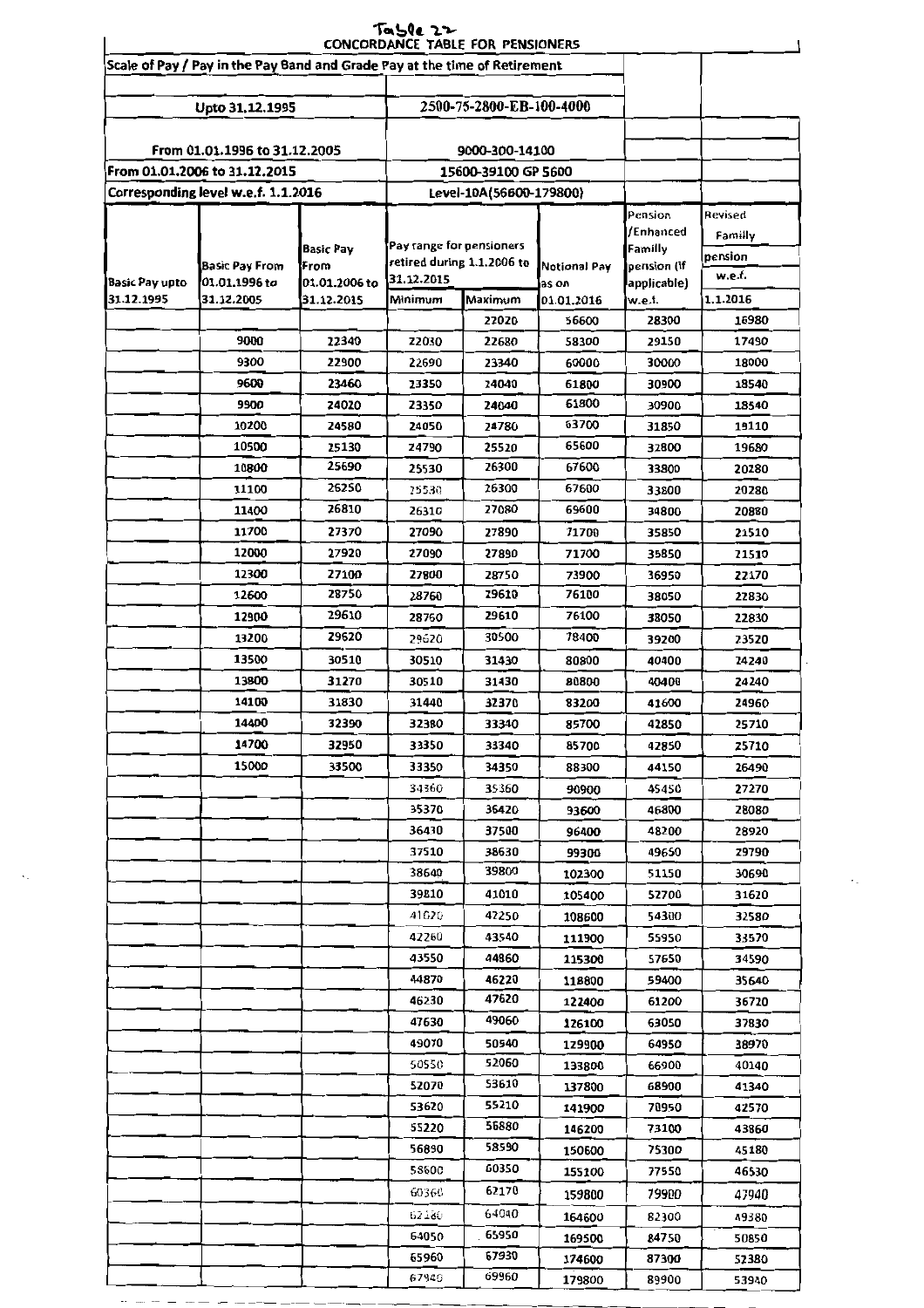|                                     |                                                                            |                                         | <b>IABLE 23</b>                                        |                         |                       |                                            |                               |
|-------------------------------------|----------------------------------------------------------------------------|-----------------------------------------|--------------------------------------------------------|-------------------------|-----------------------|--------------------------------------------|-------------------------------|
|                                     |                                                                            | <b>CONCORDANCE TABLE FOR PENSIONERS</b> |                                                        |                         |                       |                                            |                               |
|                                     | Scale of Pay / Pay in the Pay Band and Grade Pay at the time of Retirement |                                         |                                                        |                         |                       |                                            |                               |
|                                     | <b>Period of Retirement</b>                                                |                                         |                                                        | <b>Scale of Pav</b>     |                       |                                            |                               |
|                                     |                                                                            |                                         |                                                        | 3000-100-3500-125-4500  |                       |                                            |                               |
|                                     | Upto 31.12.1995                                                            |                                         |                                                        | 3000-100-3500-125-5000  |                       |                                            |                               |
|                                     | From 01.01.1996 to 31.12.2005                                              |                                         |                                                        | 10000-325-15200         |                       |                                            |                               |
| From 01.01.2006 to 31.12.2015       |                                                                            |                                         |                                                        | 15600-39100 GP 6600     |                       |                                            |                               |
| Corresponding level w.e.f. 1.1.2016 |                                                                            |                                         |                                                        | Level-11 (67700-208700) |                       |                                            |                               |
|                                     |                                                                            |                                         |                                                        |                         |                       |                                            |                               |
|                                     |                                                                            | <b>Basic Pay</b>                        | Pay range for pensioners<br>retired during 1.1.2006 to |                         |                       | Revised<br>Pension<br>/Enhanced<br>Familly | Revised<br>Familly<br>pension |
| <b>Basic Pay upto</b>               | Basic Pay From 01.01.1996                                                  | From<br>01.01.2006 to                   | 31.12.2015                                             |                         | Notional Pay<br>as on | pension (if<br>applicable)                 | w.e.f.                        |
| 31.12.1995                          | to 31.12.2005                                                              | 31.12.2015                              | Minimum                                                | Maximum                 | 01.01.2016            | w.e.f. 1.1.2016                            | 1.1.2016                      |
| 3000                                | 10000                                                                      | 25200                                   |                                                        | 26340                   | 67700                 | 33850                                      | 20310                         |
| 3100                                | 10000                                                                      | 25200                                   |                                                        | 26340                   | 67700                 | 13850                                      | 20310                         |
| 3200                                | 10000                                                                      | 25200                                   |                                                        | 26340                   | 67700                 | 33850                                      | 20310                         |
| 3300                                | 10325                                                                      | 25810                                   |                                                        | 26340                   | 67700                 | 33850                                      | 20310                         |
| 3400                                | 10325                                                                      | 25810                                   |                                                        | 26340                   | 67700                 | 33850                                      | 20310                         |
| 3500                                | 10650                                                                      | 26410                                   | 26350                                                  | 27120                   | 69700                 | 34850                                      | 20910                         |
|                                     |                                                                            |                                         |                                                        |                         |                       |                                            | 20910                         |
| 3625                                | 10975                                                                      | 27020                                   | 26350                                                  | 27120                   | 69700                 | 34850                                      |                               |
| 3750                                | 10975                                                                      | 27020                                   | 26350                                                  | 27120                   | 69700                 | 34850                                      | 20910                         |
| 3875                                | 11300                                                                      | 27620                                   | 27130                                                  | 27930                   | 71800                 | 35900                                      | 21540                         |
| 4000                                | 11300                                                                      | 27620                                   | 27130                                                  | 27930                   | 71800                 | 35900                                      | 21540                         |
| 4125                                | 11525                                                                      | 28230                                   | 27940                                                  | 28790                   | 74000                 | 37000                                      | 22200                         |
| 4250                                | 11950                                                                      | 28830                                   | 28800                                                  | 29640                   | 76200                 | 38100                                      | 22860                         |
| 4375                                | 11950                                                                      | 28830                                   | 28800                                                  | 29640                   | 76200                 | 38100                                      | 22860                         |
| 4500                                | 12275                                                                      | 29440                                   | 28800                                                  | 29640                   | 76200                 | 38100                                      | 22860                         |
|                                     |                                                                            |                                         |                                                        |                         |                       |                                            |                               |
| 4625                                | 12275                                                                      | 29440                                   | 28800                                                  | 29640                   | 76200                 | 38100                                      | 22860                         |
| 4750                                | 12600                                                                      | 30040                                   | 29650                                                  | 30540                   | 78500                 | 39250                                      | 23550                         |
| 4875                                | 12925                                                                      | 30650                                   | 30550                                                  | 31470                   | 80900                 | 40450                                      | 24270                         |
| 5000                                | 13250                                                                      | 31250                                   | 30550                                                  | 31470                   | 80900                 | 40450                                      | 24270                         |
| 5125                                | 13575                                                                      | 31850                                   | 31480                                                  | 32410                   | 83300                 | 41650                                      | 24990                         |
| 5250                                | 13900                                                                      | 32460                                   | 32420                                                  | 33380                   | 85800                 | 42900                                      | 25740                         |
| 5375                                | 14225                                                                      | 33060                                   | 32420                                                  | 33380                   | 85800                 | 42900                                      | 25740                         |
|                                     | 14550                                                                      | 33670                                   | 33390                                                  | 34390                   | 88400                 | 44200                                      | 26520                         |
|                                     |                                                                            |                                         |                                                        |                         |                       |                                            |                               |
|                                     | 14875                                                                      | 34270                                   | 33390                                                  | 34390                   | 88400                 | 44200                                      | 26520                         |
|                                     | 15200                                                                      | 34880                                   | 34400                                                  | 35440                   | 91100                 | 45550                                      | 27330                         |
|                                     | 15525                                                                      | 35480                                   | 35450                                                  | 36490                   | 93800                 | 46900                                      | 28140                         |
|                                     | 15850                                                                      | 36090                                   | 35450                                                  | 36490                   | 93800                 | 46900                                      | 28140                         |
|                                     | 16175                                                                      | 36690                                   | 36500                                                  | 37580                   | 96600                 | 43300                                      | 28980                         |
|                                     |                                                                            |                                         | 31590                                                  | 387 IU                  | 99500                 | 44150                                      | 79850                         |
|                                     |                                                                            |                                         | 38720                                                  | 39880                   | <b>102500</b>         | 51250                                      | 3075U                         |
|                                     |                                                                            |                                         | 39890<br>41090                                         | 41080<br>42330          | 105600<br>108800      | 52800<br>24400.                            | 31680<br>32640                |
|                                     |                                                                            |                                         | 4234U                                                  | 43610                   | 112100                | 20020                                      | 33630                         |
|                                     |                                                                            |                                         | 43620                                                  | 44940                   | 115500                | 57750                                      | 34650                         |
|                                     |                                                                            |                                         | 44950                                                  | 46300                   | 113000                | <b>28200</b>                               | 357URF                        |
|                                     |                                                                            |                                         | 49333<br>47710                                         | 477BJ<br>49140          | 177600<br>179300      | PI III)<br>93120                           | 30780<br>37890                |
|                                     |                                                                            |                                         | 49150                                                  | 50620                   | 130100                | <b>P2020</b>                               | 39030                         |
|                                     |                                                                            |                                         | 20930                                                  | 27140                   | 134000                | <b>PM00</b>                                | 40Z00                         |
|                                     |                                                                            |                                         | <b>22150</b>                                           | 23030                   | 138000                | <b>PAODD</b>                               | 4140U                         |
|                                     |                                                                            |                                         | <b>23100</b>                                           | 55290                   | 142100                | 11050                                      | 42630                         |
|                                     |                                                                            |                                         | 22300                                                  | <b>79802</b>            | 146400                | 13200                                      | 43920                         |
|                                     |                                                                            |                                         | 56970<br>28980                                         | 28910                   | <b>12080U</b>         | 15400                                      | 452AU                         |
|                                     |                                                                            |                                         | 617430                                                 | <b>60420</b><br>62250   | 155300<br>TPURKE      | 71650<br><b>ROODD</b>                      | 46590<br>42000                |
|                                     |                                                                            |                                         | <b>02200</b>                                           | 94120                   | 104800                | <b>BZ4UU</b>                               | 49440                         |
|                                     |                                                                            |                                         | 64130                                                  | 66030                   | 169700                | 84850                                      | 50910                         |
|                                     |                                                                            |                                         | 66040                                                  | 68010                   | 174800                | 87400                                      | 52440                         |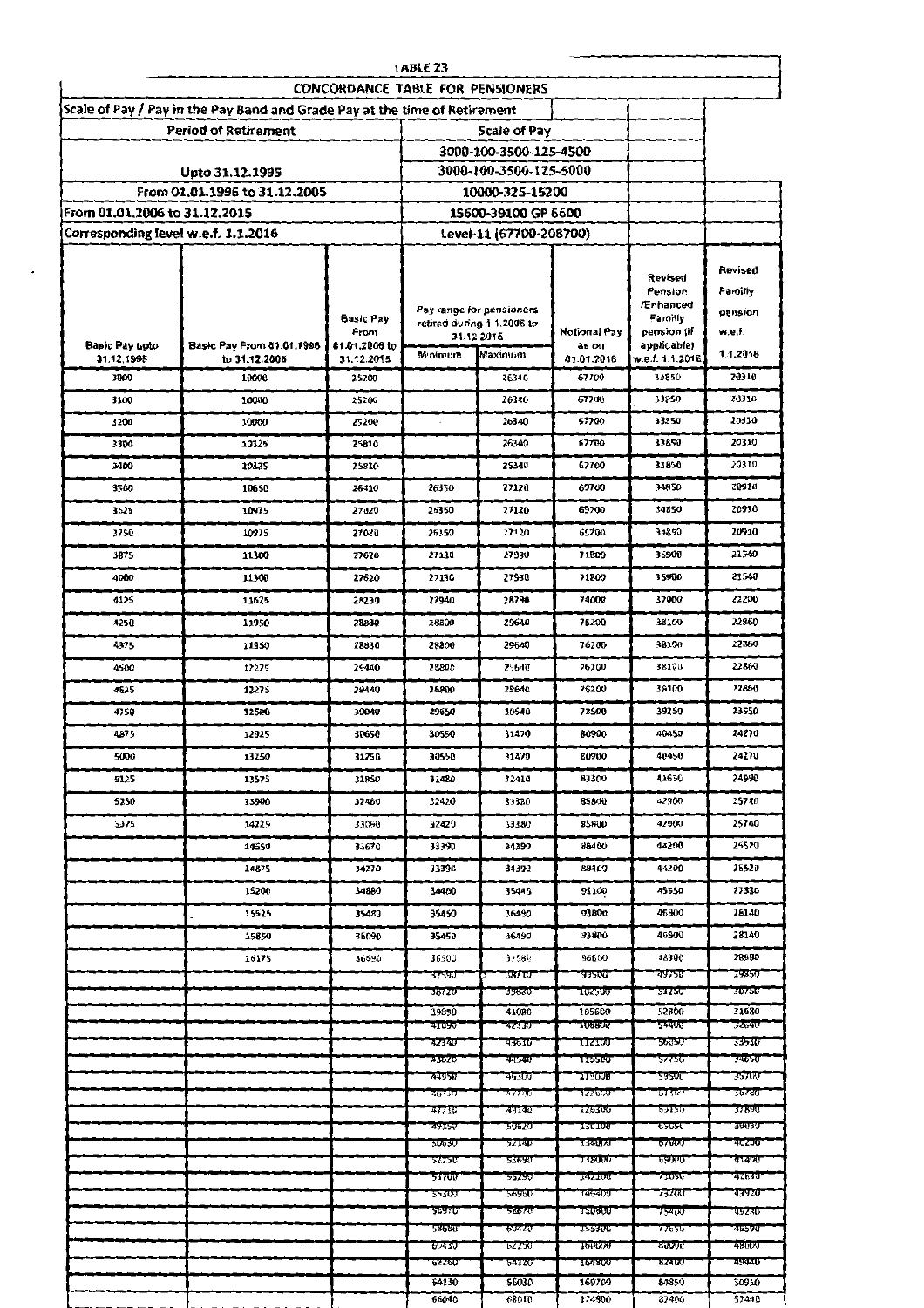| 68020 | 70030 | 180000 | 90000  | 54000 |
|-------|-------|--------|--------|-------|
| 70040 | 72140 | 185400 | 92700  | 55620 |
| 72150 | 74310 | 191000 | 95500  | 57300 |
| 74320 | 76530 | 196700 | 98350  | 59010 |
| 76540 | 78830 | 202600 | 101300 | 60780 |
| 78840 | 81200 | 208700 | 104350 | 62610 |

 $\ddotsc$ 

 $\sim 10$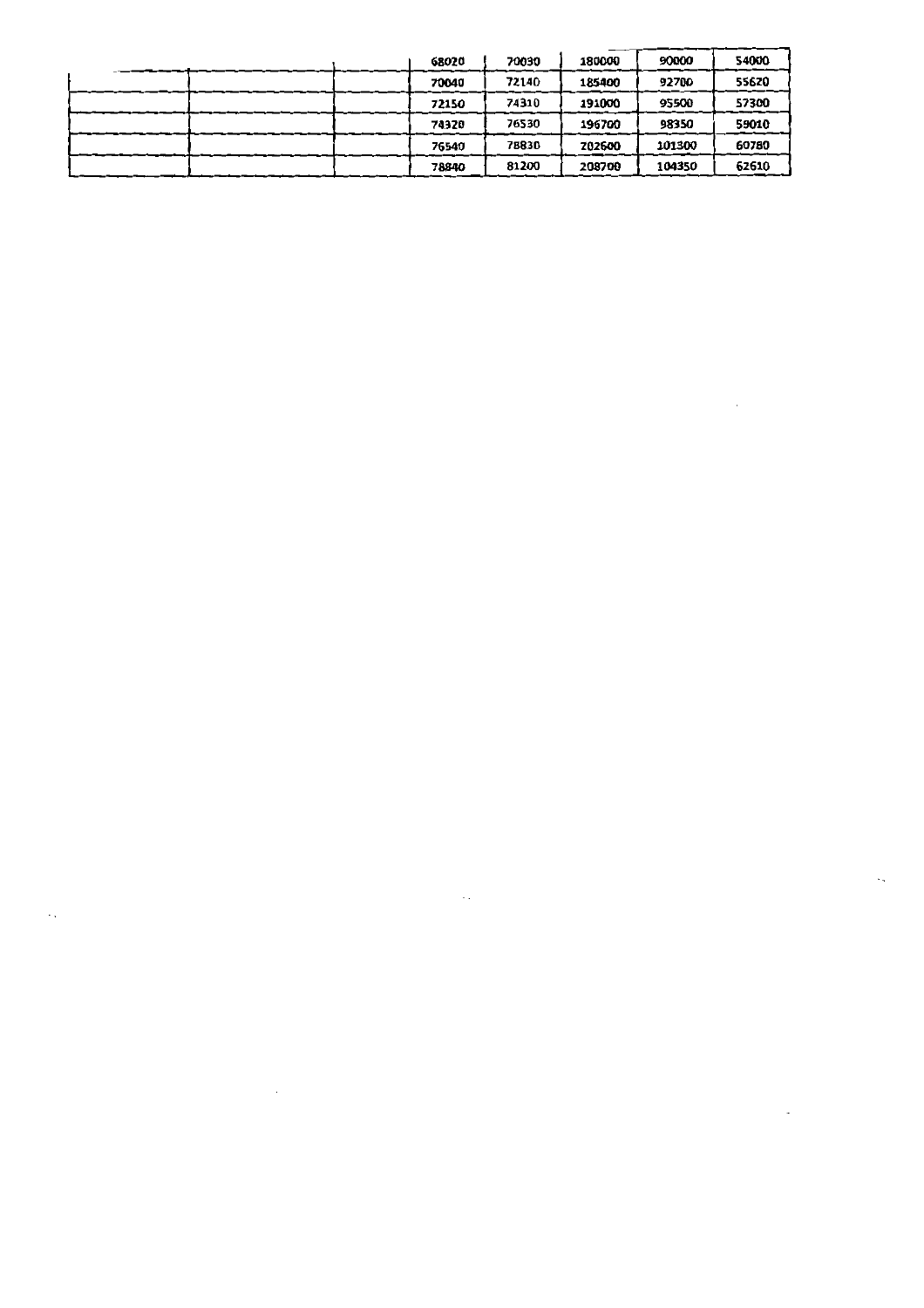|                                     |                                                                            |                                         | <b>TABLE 24</b> |                                        |                     |                            |                |
|-------------------------------------|----------------------------------------------------------------------------|-----------------------------------------|-----------------|----------------------------------------|---------------------|----------------------------|----------------|
|                                     |                                                                            | <b>CONCORDANCE TABLE FOR PENSIONERS</b> |                 |                                        |                     |                            |                |
|                                     | Scale of Pay / Pay in the Pay Band and Grade Pay at the time of Retirement |                                         |                 |                                        |                     |                            |                |
|                                     | <b>Period of Retirement</b>                                                |                                         |                 | <b>Scale of Pay</b>                    |                     |                            |                |
|                                     | Upto 31.12.1995                                                            |                                         |                 | 3700-125-4700-150-5000                 |                     |                            |                |
|                                     |                                                                            |                                         |                 |                                        |                     |                            |                |
| From 01.01.2006 to 31.12.2015       | From 01.01.1996 to 31.12.2005                                              |                                         |                 | 12000-375-16500<br>15600-39100 GP 7600 |                     |                            |                |
| Corresponding level w.e.f. 1.1.2016 |                                                                            |                                         |                 | Level-12 (78800-209200)                |                     |                            |                |
|                                     |                                                                            |                                         |                 |                                        |                     | Revised                    |                |
|                                     |                                                                            |                                         |                 |                                        |                     | Pension<br>/Enhanced       | Revised        |
|                                     |                                                                            |                                         |                 | Pay range for pensioners               |                     | Familly                    | Familly        |
|                                     | <b>Basic Pay From</b>                                                      | <b>Basic Pay</b><br>From                |                 | retired during 1.1.2006 to             | <b>Notional Pay</b> | pension (if<br>applicable) | pension        |
| Basic Pay up to                     | 01.01.1996 to                                                              | 01.01.2006 to                           |                 | 31.12.2015                             | as on               | w.e.f.                     | w.e.f.         |
| 31.12.1995<br>3700                  | 31.12.2005<br>12000                                                        | 31.12.2015                              | Minimum         | Maximum                                | 01.01.2016<br>78800 | 1.1.2016                   | 1.1.2016       |
| 3825                                | 12000                                                                      | 29920<br>29920                          |                 | 30660<br>30660                         | 78800               | 39400<br>39400             | 23640<br>23640 |
| 3950                                | 12000                                                                      | 29920                                   |                 | 30660                                  | 78800               | 39400                      | 23640          |
| 4075                                | 12375                                                                      | 30620                                   | $\overline{a}$  | 30660                                  | 78800               | 39400                      | 23640          |
| 4200                                | 12375                                                                      | 30620                                   |                 | 30660                                  | 78800               | 39400                      | 23640          |
| 4325                                | 12375                                                                      | 30620                                   | ÷.              | 30660                                  | 78800               | 39400                      | 23640          |
| 4450                                | 12750                                                                      | 31320                                   | 30670           | 31590                                  | 81200               | 40600                      | 24360          |
| 4575                                | 12750                                                                      | 31320                                   | 30670           | 31590                                  | 81200               | 40600                      | 24360          |
| 4700                                | 12750                                                                      | 31320                                   | 30670           | 31590                                  | 81200               | 40600                      | 24360          |
| 4850                                | 13125                                                                      | 32020                                   | 31600           | 32520                                  | 83600               | 41800                      | 25080          |
| 5000                                | 13500                                                                      | 32710                                   | 32530           | 33500                                  | 86100               | 43050                      | 25830          |
| 5150                                | 13875                                                                      | 33410                                   | 32530           | 33500                                  | 86100               | 43050                      | 25830          |
| 5300                                | 14250                                                                      | 34110                                   | 33510           | 34510                                  | 88700               | 44350                      | 26610          |
| 5450                                | 14625                                                                      | 34810                                   | 34520           | 35560                                  | 91400               | 45700                      | 27420          |
|                                     | 15000                                                                      | 35500                                   | 34520           | 35560                                  | 91400               | 45700                      | 27420          |
|                                     | 15375                                                                      | 36200                                   | 35570           | 36610                                  | 94100               | 47050                      | 28230          |
|                                     | 15750                                                                      | 36900                                   | 36620           | 37700                                  | 96900               | 48450                      | 29070          |
|                                     | 16125                                                                      | 37600                                   | 36620           | 37700                                  | 96900               | 48450                      | 29070          |
|                                     | 16500                                                                      | 38290                                   | 37710           | 38830                                  | 99800               | 49900                      | 29940          |
|                                     | 16875                                                                      | 38990                                   | 38840           | 40000                                  | 102800              | 51400                      | 30840          |
|                                     | 17250                                                                      | 39690                                   | 38840           | 40000                                  | 102800              | 51400                      | 30840          |
|                                     | 17625                                                                      | 40390                                   | 40010           | 41200                                  | 105900              | 52950                      | 31770          |
|                                     |                                                                            |                                         | 41210           | 42450                                  | 109100              | 54550                      | 32730          |
|                                     |                                                                            |                                         | 42460           | 43730                                  | 112400              | 56200                      | 33720          |
|                                     |                                                                            |                                         | 43740           | 45050                                  | 115800              | 57900                      | 34740          |
|                                     |                                                                            |                                         | 45060           | 46420                                  | 119300              | 59650                      | 35790          |
|                                     |                                                                            |                                         | 46430<br>47830  | 47820<br>49260                         | 122900              | 61450                      | 36870          |
|                                     |                                                                            |                                         | 49270           | 50730                                  | 126600<br>130400    | 63300<br>65200             | 37980<br>39120 |
|                                     |                                                                            |                                         | 50740           | 52250                                  | 134300              | 67150                      | 40290          |
|                                     |                                                                            |                                         | 52260           | 53810                                  | 138300              | 69150                      | 41490          |
|                                     |                                                                            |                                         | 53820           | 55400                                  | 142400              | 71200                      | 42720          |
|                                     |                                                                            |                                         | 55410           | 57080                                  | 146700              | 73350                      | 44010          |
|                                     |                                                                            |                                         | 57090           | 58790                                  | 151100              | 75550                      | 45330          |
|                                     |                                                                            |                                         | 58800           | 60540                                  | 155600              | 77800                      | 46680          |
|                                     |                                                                            |                                         | 60550           | 62370                                  | 160300              | 80150                      | 48090          |
|                                     |                                                                            |                                         | 62380           | 64240                                  | 165100              | 82550                      | 49530          |
|                                     |                                                                            |                                         | 64250           | 66180                                  | 170100              | 85050                      | 51030          |
|                                     |                                                                            |                                         | 66190           | 68170                                  | 175200              | 87600                      | 52560          |
|                                     |                                                                            |                                         | 68180<br>70240  | 70230<br>72330                         | 180500<br>185900    | 90250                      | 54150          |
|                                     |                                                                            |                                         | 72340           | 74510                                  | 191500              | 92950<br>95750             | 55770<br>57450 |
|                                     |                                                                            |                                         | 74520           | 74600                                  | 197200              | 98600                      | 59160          |
|                                     |                                                                            |                                         | 74610           | 79020                                  | 203100              | 101550                     | 60930          |
|                                     |                                                                            |                                         | 79030           | 81400                                  | 209200              | 104600                     | 62760          |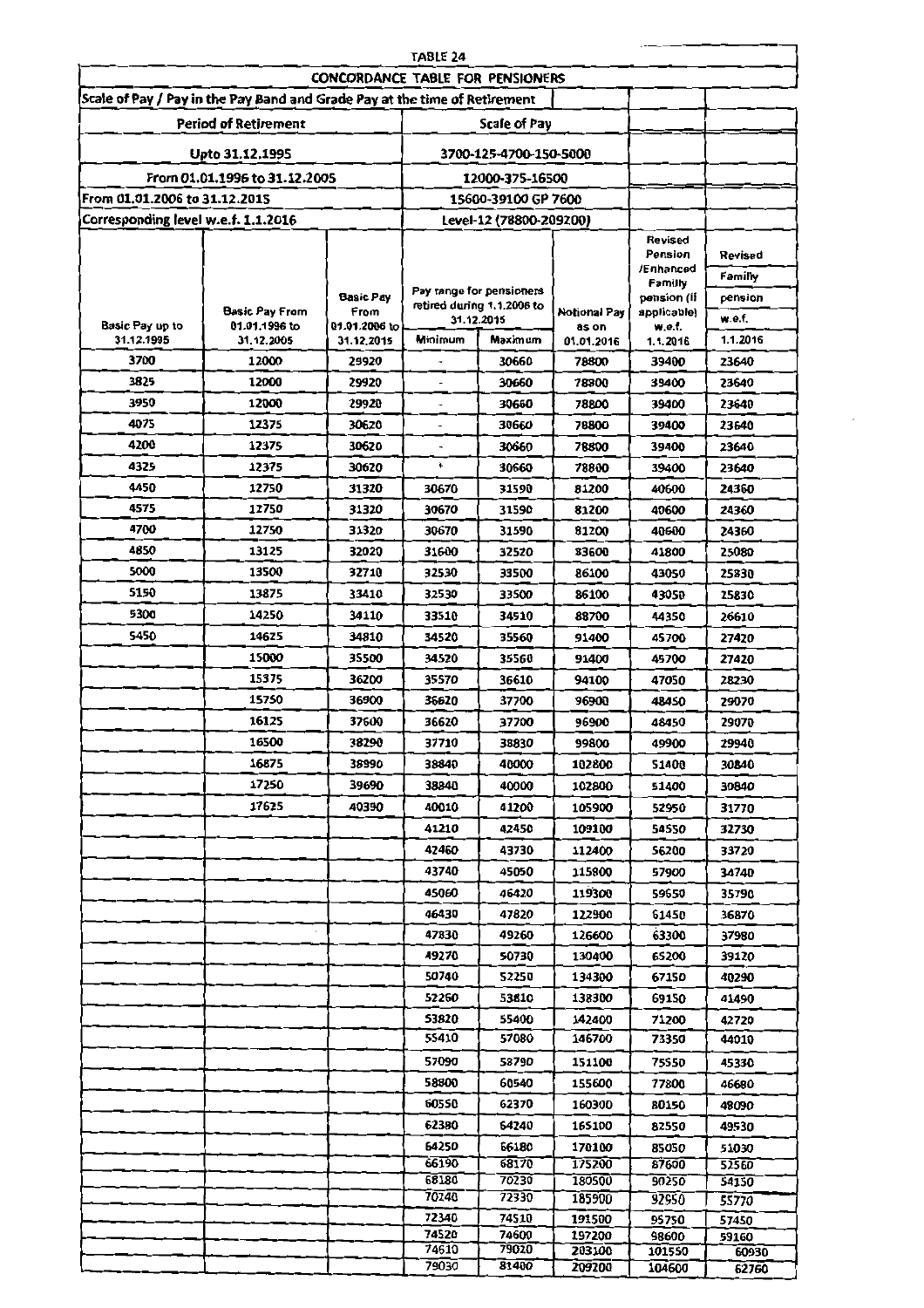| <b>TABLE 25</b>                     |                                                                            |                                         |         |                                                                                                                                                                                                                                                                                                                                                                                                                                                                                                                                                                                                                                                                                                                   |        |         |          |
|-------------------------------------|----------------------------------------------------------------------------|-----------------------------------------|---------|-------------------------------------------------------------------------------------------------------------------------------------------------------------------------------------------------------------------------------------------------------------------------------------------------------------------------------------------------------------------------------------------------------------------------------------------------------------------------------------------------------------------------------------------------------------------------------------------------------------------------------------------------------------------------------------------------------------------|--------|---------|----------|
|                                     |                                                                            | <b>CONCORDANCE TABLE FOR PENSIONERS</b> |         |                                                                                                                                                                                                                                                                                                                                                                                                                                                                                                                                                                                                                                                                                                                   |        |         |          |
|                                     | Scale of Pay / Pay in the Pay Band and Grade Pay at the time of Retirement |                                         |         |                                                                                                                                                                                                                                                                                                                                                                                                                                                                                                                                                                                                                                                                                                                   |        |         |          |
|                                     | <b>Period of Retirement</b>                                                |                                         |         | <b>Scale of Pay</b>                                                                                                                                                                                                                                                                                                                                                                                                                                                                                                                                                                                                                                                                                               |        |         |          |
|                                     | Upto 31.12.1995                                                            |                                         |         | 4100-125-4850-150-5300                                                                                                                                                                                                                                                                                                                                                                                                                                                                                                                                                                                                                                                                                            |        |         |          |
|                                     | From 01.01.1996 to 31.12.2005                                              |                                         |         | 14300-400-18300                                                                                                                                                                                                                                                                                                                                                                                                                                                                                                                                                                                                                                                                                                   |        |         |          |
| From 01.01.2006 to 31.12.2015       |                                                                            |                                         |         | 37400-67000 GP 8700                                                                                                                                                                                                                                                                                                                                                                                                                                                                                                                                                                                                                                                                                               |        |         |          |
| Corresponding level w.e.f. 1.1.2016 |                                                                            |                                         |         | Level-13 (123100-215900)                                                                                                                                                                                                                                                                                                                                                                                                                                                                                                                                                                                                                                                                                          |        |         |          |
|                                     |                                                                            |                                         |         |                                                                                                                                                                                                                                                                                                                                                                                                                                                                                                                                                                                                                                                                                                                   |        |         |          |
|                                     |                                                                            |                                         |         |                                                                                                                                                                                                                                                                                                                                                                                                                                                                                                                                                                                                                                                                                                                   |        | Revised | Revised  |
|                                     |                                                                            |                                         |         |                                                                                                                                                                                                                                                                                                                                                                                                                                                                                                                                                                                                                                                                                                                   |        |         | Family   |
|                                     |                                                                            | Basic Pay                               |         | Pension<br>Pay range for<br>/Enhanced<br>pensioners retired<br>Family<br>during 1.1.2006 to<br>pension (if<br>31.12.2015<br>applicable)<br><b>Notional</b><br>Pay as on<br>w.e.f.<br>Maximum<br>01.01.2016<br>1.1.2016<br>47890<br>123100<br>61550<br>47890<br>123100<br>61550<br>47890<br>61550<br>123100<br>47890<br>123100<br>61550<br>47890<br>123100<br>61550<br>47890<br>123100<br>61550<br>$\frac{1}{2}$<br>47890<br>123100<br>61550<br>$\ddot{\phantom{0}}$<br>47890<br>123100<br>61550<br>47890<br>123100<br>61550<br>47890<br>123100<br>61550<br>$\ddot{\phantom{a}}$<br>47890<br>123100<br>61550<br>47890<br>123100<br>61550<br>47900<br>49330<br>126800<br>63400<br>47900<br>49330<br>126800<br>63400 |        | pension |          |
|                                     |                                                                            | From                                    |         |                                                                                                                                                                                                                                                                                                                                                                                                                                                                                                                                                                                                                                                                                                                   |        |         | w.e.f.   |
| Basic Pay up to                     | <b>Basic Pay From</b><br>01.01.1996 to                                     | 01.01.2006<br>to                        |         |                                                                                                                                                                                                                                                                                                                                                                                                                                                                                                                                                                                                                                                                                                                   |        |         |          |
| 31.12.1995                          | 31.12.2005                                                                 | 31.12.2015                              | Minimum |                                                                                                                                                                                                                                                                                                                                                                                                                                                                                                                                                                                                                                                                                                                   |        |         | 1.1.2016 |
| 4100                                | 14300                                                                      | 46100                                   |         |                                                                                                                                                                                                                                                                                                                                                                                                                                                                                                                                                                                                                                                                                                                   |        |         | 36930    |
| 4225                                | 14300                                                                      | 46100                                   |         |                                                                                                                                                                                                                                                                                                                                                                                                                                                                                                                                                                                                                                                                                                                   |        |         | 36930    |
| 4350                                | 14300                                                                      | 46100                                   |         |                                                                                                                                                                                                                                                                                                                                                                                                                                                                                                                                                                                                                                                                                                                   |        |         | 36930    |
| 4475                                | 14700                                                                      | 46100                                   |         |                                                                                                                                                                                                                                                                                                                                                                                                                                                                                                                                                                                                                                                                                                                   |        |         | 36930    |
| 4600                                | 14700                                                                      | 46100                                   |         |                                                                                                                                                                                                                                                                                                                                                                                                                                                                                                                                                                                                                                                                                                                   |        |         | 36930    |
| 4725                                | 14700                                                                      | 46100                                   |         |                                                                                                                                                                                                                                                                                                                                                                                                                                                                                                                                                                                                                                                                                                                   |        |         | 36930    |
| 4850                                | 15100                                                                      | 47230                                   |         |                                                                                                                                                                                                                                                                                                                                                                                                                                                                                                                                                                                                                                                                                                                   |        |         | 36930    |
| 5000                                | 15100                                                                      | 47230                                   |         |                                                                                                                                                                                                                                                                                                                                                                                                                                                                                                                                                                                                                                                                                                                   |        |         | 36930    |
| 5150                                | 15100                                                                      | 47230                                   |         |                                                                                                                                                                                                                                                                                                                                                                                                                                                                                                                                                                                                                                                                                                                   |        |         | 36930    |
| 5300                                | 15500                                                                      | 47230                                   |         |                                                                                                                                                                                                                                                                                                                                                                                                                                                                                                                                                                                                                                                                                                                   |        |         | 36930    |
| 5450                                | 15500                                                                      | 47230                                   |         |                                                                                                                                                                                                                                                                                                                                                                                                                                                                                                                                                                                                                                                                                                                   |        |         | 36930    |
| 5600                                | 15500                                                                      | 47230                                   |         |                                                                                                                                                                                                                                                                                                                                                                                                                                                                                                                                                                                                                                                                                                                   |        |         | 36930    |
| 5750                                | 15900                                                                      | 48390                                   |         |                                                                                                                                                                                                                                                                                                                                                                                                                                                                                                                                                                                                                                                                                                                   |        |         | 38040    |
|                                     | 16300                                                                      | 48390                                   |         |                                                                                                                                                                                                                                                                                                                                                                                                                                                                                                                                                                                                                                                                                                                   |        |         | 38040    |
|                                     | 16700                                                                      | 49590                                   | 49340   | 50810                                                                                                                                                                                                                                                                                                                                                                                                                                                                                                                                                                                                                                                                                                             | 130600 | 65300   | 39180    |
|                                     | 17100                                                                      | 49590                                   | 49340   | 50810                                                                                                                                                                                                                                                                                                                                                                                                                                                                                                                                                                                                                                                                                                             | 130600 | 65300   | 39180    |
|                                     | 17500                                                                      | 50820                                   | 50820   | 52330                                                                                                                                                                                                                                                                                                                                                                                                                                                                                                                                                                                                                                                                                                             | 134500 | 67250   | 40350    |
|                                     | 17900                                                                      | 50820                                   | 50820   | 52330                                                                                                                                                                                                                                                                                                                                                                                                                                                                                                                                                                                                                                                                                                             | 134500 | 67250   | 40350    |
|                                     | 18300                                                                      | 52090                                   | 50820   | 52330                                                                                                                                                                                                                                                                                                                                                                                                                                                                                                                                                                                                                                                                                                             | 134500 | 67250   | 40350    |
|                                     | 18700                                                                      | 52090                                   | 50820   | 52330                                                                                                                                                                                                                                                                                                                                                                                                                                                                                                                                                                                                                                                                                                             | 134500 | 67250   | 40350    |
|                                     | 19100                                                                      | 53400                                   | 52340   | 53890                                                                                                                                                                                                                                                                                                                                                                                                                                                                                                                                                                                                                                                                                                             | 138500 | 69250   | 41550    |
|                                     | 19500                                                                      | 53400                                   | 52340   | 53890                                                                                                                                                                                                                                                                                                                                                                                                                                                                                                                                                                                                                                                                                                             | 138500 | 69250   | 41550    |
|                                     |                                                                            |                                         | 53900   | 55520                                                                                                                                                                                                                                                                                                                                                                                                                                                                                                                                                                                                                                                                                                             | 142700 | 71350   | 42810    |
|                                     |                                                                            |                                         | 55530   | 57190                                                                                                                                                                                                                                                                                                                                                                                                                                                                                                                                                                                                                                                                                                             | 147000 | 73500   | 44100    |
|                                     |                                                                            |                                         | 57200   | 58910                                                                                                                                                                                                                                                                                                                                                                                                                                                                                                                                                                                                                                                                                                             | 151400 | 75700   | 45420    |
|                                     |                                                                            |                                         | 58920   | 60660                                                                                                                                                                                                                                                                                                                                                                                                                                                                                                                                                                                                                                                                                                             | 155900 | 77950   | 46770    |
|                                     |                                                                            |                                         | 60670   | 62490                                                                                                                                                                                                                                                                                                                                                                                                                                                                                                                                                                                                                                                                                                             | 160600 | 80300   | 48180    |
|                                     |                                                                            |                                         | 62500   | 64350                                                                                                                                                                                                                                                                                                                                                                                                                                                                                                                                                                                                                                                                                                             | 165400 | 82700   | 49620    |
|                                     |                                                                            |                                         | 64360   | 66300                                                                                                                                                                                                                                                                                                                                                                                                                                                                                                                                                                                                                                                                                                             | 170400 | 85200   | 51120    |
|                                     |                                                                            |                                         | 66310   | 68280                                                                                                                                                                                                                                                                                                                                                                                                                                                                                                                                                                                                                                                                                                             | 175500 | 87750   | 52650    |
|                                     |                                                                            |                                         | 68290   | 70350                                                                                                                                                                                                                                                                                                                                                                                                                                                                                                                                                                                                                                                                                                             | 180800 | 90400   | 54240    |
|                                     |                                                                            |                                         | 70360   | 72450                                                                                                                                                                                                                                                                                                                                                                                                                                                                                                                                                                                                                                                                                                             | 186200 | 93100   | 55860    |
|                                     |                                                                            |                                         | 72460   | 74630                                                                                                                                                                                                                                                                                                                                                                                                                                                                                                                                                                                                                                                                                                             | 191800 | 95900   | 57540    |
|                                     |                                                                            |                                         | 74640   | 75700                                                                                                                                                                                                                                                                                                                                                                                                                                                                                                                                                                                                                                                                                                             | 197600 | 98800   | 59280    |
|                                     |                                                                            |                                         | 75710   | 79180                                                                                                                                                                                                                                                                                                                                                                                                                                                                                                                                                                                                                                                                                                             | 203500 | 101750  | 61050    |
|                                     |                                                                            |                                         | 79190   | 81550                                                                                                                                                                                                                                                                                                                                                                                                                                                                                                                                                                                                                                                                                                             | 209600 | 104800  | 62880    |
|                                     |                                                                            |                                         | 81560   | 84000                                                                                                                                                                                                                                                                                                                                                                                                                                                                                                                                                                                                                                                                                                             | 215900 | 107950  | 64770    |

 $\hat{\beta}$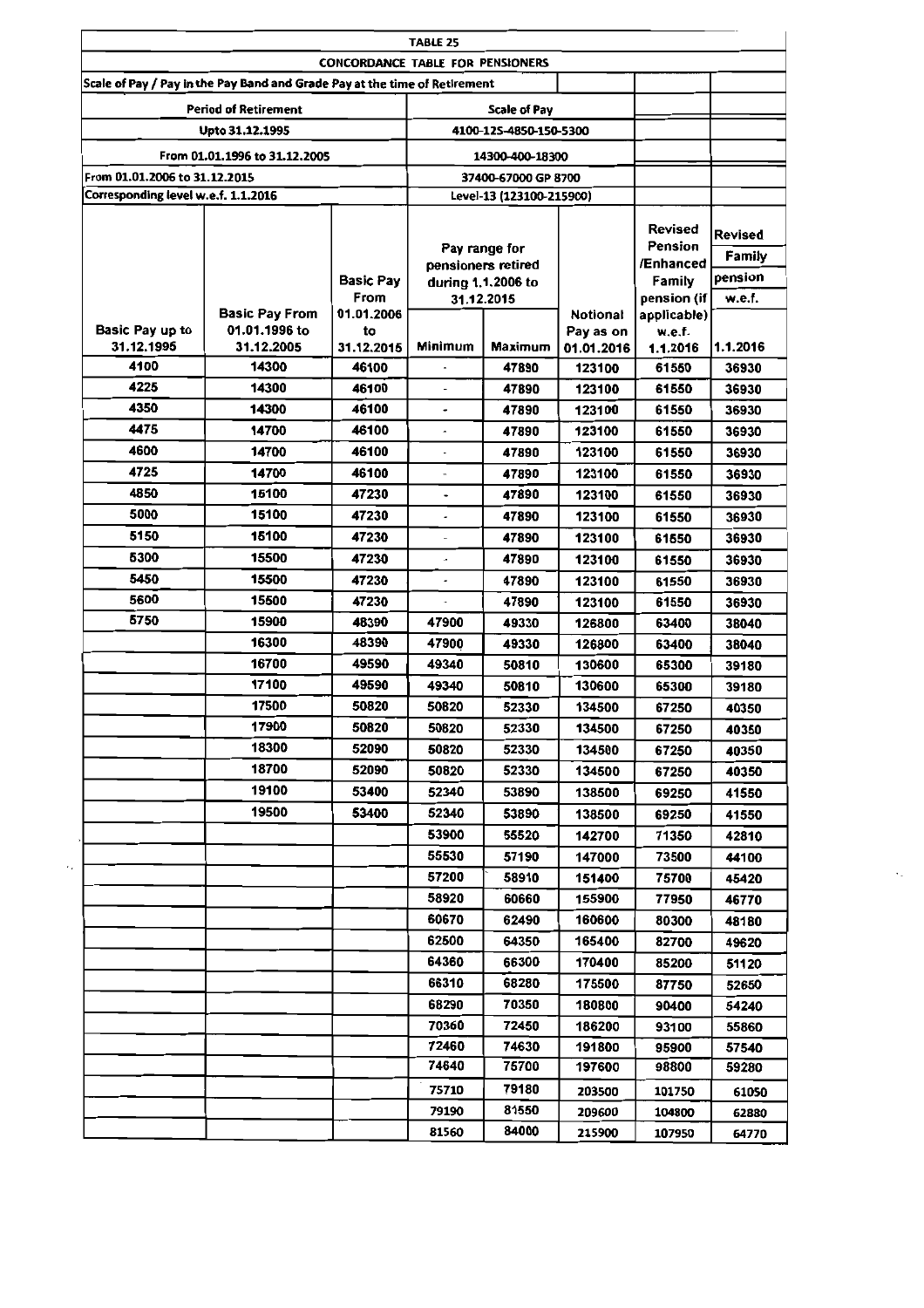|                                     |                                                                            |                                                 | TABLE 26                   |                     |                      |                        |          |
|-------------------------------------|----------------------------------------------------------------------------|-------------------------------------------------|----------------------------|---------------------|----------------------|------------------------|----------|
|                                     |                                                                            | <b>CONCORDANCE TABLE FOR PENSIONERS</b>         |                            |                     |                      |                        |          |
|                                     | Scale of Pay / Pay in the Pay Band and Grade Pay at the time of Retirement |                                                 |                            |                     |                      |                        |          |
|                                     | <b>Period of Retirement</b>                                                |                                                 |                            | <b>Scale of Pay</b> |                      |                        |          |
|                                     | Upto 31.12.1995                                                            |                                                 |                            | 4500-150-5700       |                      |                        |          |
|                                     |                                                                            |                                                 |                            |                     |                      |                        |          |
|                                     | From 01.01.1996 to 31.12.2005                                              |                                                 |                            | 14300-400-18300     |                      |                        |          |
| From 01.01.2006 to 31.12.2015       |                                                                            | 37400-67000 GP 8700<br>Level-13 (123100-215900) |                            |                     |                      |                        |          |
| Corresponding level w.e.f. 1.1.2016 |                                                                            |                                                 |                            |                     |                      | Revised                |          |
|                                     |                                                                            |                                                 |                            |                     |                      | Pension                | Revised  |
|                                     |                                                                            |                                                 |                            |                     |                      | /Enhanced              | Familly  |
|                                     |                                                                            | <b>Basic Pay</b><br>From                        | Pay range for pensioners   |                     |                      | Familly<br>pension (if | pension  |
|                                     | <b>Basic Pay From</b>                                                      | 01.01.2006                                      | retired during 1.1.2006 to | 31.12.2015          | <b>Notional Payl</b> | applicable)            | w.e.f.   |
| <b>Basic Pay up to</b>              | 01.01.1996 to                                                              | to                                              |                            |                     | as on                | w.e.f.                 |          |
| 31.12.1995                          | 31.12.2005                                                                 | 31.12.2015                                      | Minimum                    | Maximum             | 01.01.2016           | 1.1.2016               | 1.1.2016 |
| 4500                                | 14300                                                                      | 46100                                           |                            | 47890               | 123100               | 61550                  | 36930    |
| 4650                                | 14300                                                                      | 46100                                           |                            | 47890               | 123100               | 61550                  | 36930    |
| 4800                                | 14300                                                                      | 46100                                           |                            | 47890               | 123100               | 61550                  | 36930    |
| 4950                                | 14700                                                                      | 46100                                           | $\overline{\phantom{a}}$   | 47890               | 123100               | 61550                  | 36930    |
| 5100                                | 14700                                                                      | 46100                                           |                            | 47890               | 123100               | 61550                  | 36930    |
| 5250                                | 14700                                                                      | 46100                                           |                            | 47890               | 123100               | 61550                  | 36930    |
| 5400                                | 15100                                                                      | 47230                                           |                            | 47890               | 123100               | 61550                  | 36930    |
| 5550                                | 15100                                                                      | 47230                                           | ×                          | 47890               | 123100               | 61550                  | 36930    |
| 5700                                | 15100                                                                      | 47230                                           |                            | 47890               | 123100               | 61550                  | 36930    |
| 5850                                | 15500                                                                      | 47230                                           |                            | 47890               | 123100               | 61550                  | 36930    |
| 6000                                | 15900                                                                      | 48390                                           | 47900                      | 49330               | 126800               | 63400                  | 38040    |
| 6150                                | 16300                                                                      | 48390                                           | 47900                      | 49330               | 126800               | 63400                  | 38040    |
|                                     | 16700                                                                      | 49590                                           | 49340                      | 50810               | 130600               | 65300                  | 39180    |
|                                     | 17100                                                                      | 49590                                           | 49340                      | 50810               | 130600               | 65300                  | 39180    |
|                                     | 17500                                                                      | 50820                                           | 50820                      | 52330               | 134500               | 67250                  | 40350    |
|                                     | 17900                                                                      | 50820                                           | 50820                      | 52330               | 134500               | 67250                  | 40350    |
|                                     | 18300                                                                      | 52090                                           | 50820                      | 52330               | 134500               | 67250                  | 40350    |
|                                     | 18700                                                                      | 52090                                           | 50820                      | 52330               | 134500               | 67250                  | 40350    |
|                                     | 19100                                                                      | 53400                                           | 52340                      | 53890               | 138500               | 69250                  | 41550    |
|                                     | 19500                                                                      | 53400                                           | 52340                      | 53890               | 138500               | 69250                  | 41550    |
|                                     |                                                                            |                                                 | 53900                      | 55520               | 142700               | 71350                  | 42810    |
|                                     |                                                                            |                                                 | 55530                      | 57190               | 147000               | 73500                  | 44100    |
|                                     |                                                                            |                                                 | 57200                      | 58910               | 151400               | 75700                  | 45420    |
|                                     |                                                                            |                                                 | 58920                      | 60660               | 155900               | 77950                  | 46770    |
|                                     |                                                                            |                                                 | 60670                      | 62490               | 160600               | 80300                  | 48180    |
|                                     |                                                                            |                                                 | 62500                      | 64350               | 165400               | 82700                  | 49620    |
|                                     |                                                                            |                                                 | 64360                      | 66300               | 170400               | 85200                  | 51120    |
|                                     |                                                                            |                                                 | 66310                      | 68280               | 175500               | 87750                  | 52650    |
|                                     |                                                                            |                                                 | 68290                      | 70350               | 180800               | 90400                  | 54240    |
|                                     |                                                                            |                                                 | 70360                      | 72450               | 186200               | 93100                  | 55860    |
|                                     |                                                                            |                                                 | 72460                      | 74630               | 191800               | 95900                  | 57540    |
|                                     |                                                                            |                                                 | 74640                      | 75700               | 197600               | 98800                  | 59280    |
|                                     |                                                                            |                                                 | 75710                      | 79180               | 203500               | 101750                 | 61050    |
|                                     |                                                                            |                                                 | 79190                      | 81550               | 209600               | 104800                 | 62880    |
|                                     |                                                                            |                                                 | 81560                      | 84000               | 215900               | 107950                 | 64770    |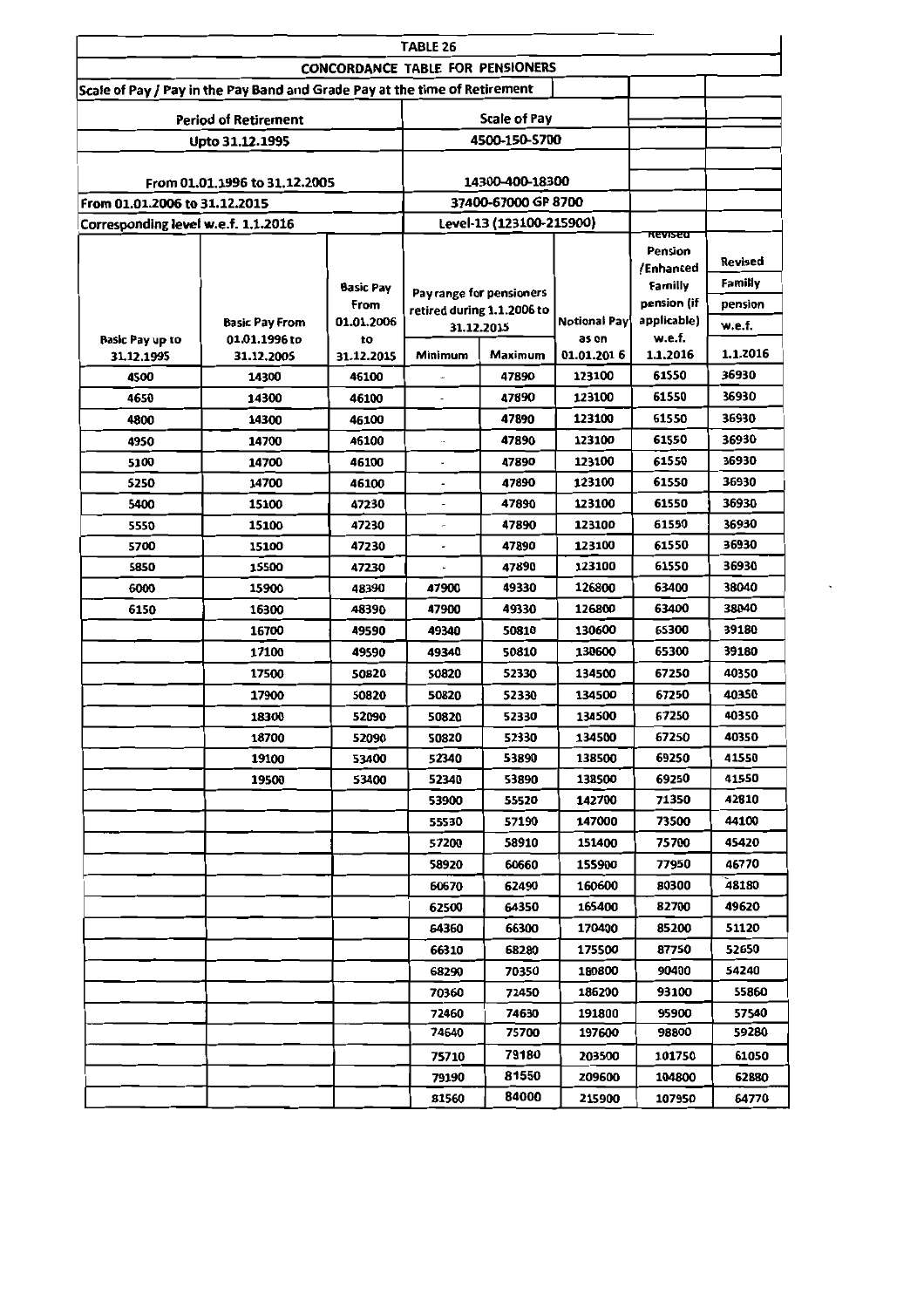|                               |                                                                            |                     | <b>TABLE 27</b>                  |                            |                      |                          |                   |
|-------------------------------|----------------------------------------------------------------------------|---------------------|----------------------------------|----------------------------|----------------------|--------------------------|-------------------|
|                               |                                                                            |                     | CONCORDANCE TABLE FOR PENSIONERS |                            |                      |                          |                   |
|                               | Scale of Pay / Pay in the Pay Band and Grade Pay at the time of Retirement |                     |                                  |                            |                      |                          |                   |
|                               | <b>Period of Retirement</b>                                                |                     |                                  | Scale of Pay               |                      |                          |                   |
|                               | Upto 31.12.1995                                                            |                     |                                  | 5100-150-6300              |                      |                          |                   |
|                               | From 01.01.1996 to 31.12.2005                                              |                     |                                  | 16400-450-20000            |                      |                          |                   |
| From 01.01.2006 to 31.12.2015 |                                                                            |                     |                                  | 37400-67000 GP 8900        |                      |                          |                   |
|                               | Corresponding level w.e.f. 1.1.2016                                        |                     |                                  | Level-13A (131100-216600)  |                      |                          |                   |
|                               |                                                                            |                     |                                  |                            |                      |                          | Revised           |
|                               |                                                                            | <b>Basic Pay</b>    |                                  | Pay range for pensioners   |                      | <b>Revised Pension</b>   | Familly           |
|                               |                                                                            | From                |                                  | retired during 1.1.2006 to |                      | /Enhanced                | pension           |
| Basic Pay From                |                                                                            | 01.01.2006          |                                  | 31.12.2015                 | Notional Pavl        | Familly pension          | w.e.f.            |
| 01.01.1986 to                 | <b>Basic Pay upto</b>                                                      | to                  | Minimum                          |                            | as on                | (if applicable)          |                   |
| 31.12.1995<br>5100            | 31.12.2005<br>16400                                                        | 31.12.2015<br>48590 |                                  | Maximum<br>51010           | 01.01.2016<br>131100 | w.e.f. 1.1.2016<br>65550 | 1.1.2016<br>39330 |
| 5250                          | 16400                                                                      | 48590               | $\ddot{\phantom{0}}$             | 51010                      | 131100               | 65550                    | 39330             |
| 5400                          | 16400                                                                      | 48590               |                                  | 51010                      | 131100               | 65550                    | 39330             |
| 5550                          | 16850                                                                      | 49790               | $\overline{\phantom{0}}$         | 51010                      | 131100               | 65550                    | 39330             |
| 5700                          | 16850                                                                      | 49790               | $\overline{\phantom{0}}$         | 51010                      | 131100               | 65550                    | 39330             |
| 5850                          | 16850                                                                      | 49790               | $\blacksquare$                   | 51010                      | 131100               | 65550                    | 39330             |
| 6000                          | 17300                                                                      | 49790               | $\blacksquare$                   | 51010                      | 131100               | 65550                    | 39330             |
| 6150                          | 17300                                                                      | 49790               |                                  | 51010                      | 131100               | 65550                    | 39330             |
| 6300                          | 17300                                                                      | 49790               | $\blacksquare$                   | 51010                      | 131100               | 65550                    | 39330             |
| 6450                          | 17750                                                                      | 51020               | 51020                            | 52520                      | 135000               | 67500                    | 40500             |
| 6600                          | 17750                                                                      | 51020               | 51020                            | 52520                      | 135000               | 67500                    | 40500             |
| 6750                          | 17750                                                                      | 51020               |                                  |                            |                      |                          |                   |
|                               | 18200                                                                      |                     | 51020                            | 52520                      | 135000               | 67500                    | 40500             |
|                               | 18650                                                                      | 51020<br>52290      | 51020<br>51020                   | 52520                      | 135000               | 67500                    | 40500             |
|                               | 19100                                                                      | 52290               |                                  | 52520                      | 135000               | 67500                    | 40500             |
|                               | 19550                                                                      |                     | 52530                            | 54120                      | 139100               | 69550                    | 41730             |
|                               | 20000                                                                      | 53600               | 52530                            | 54120                      | 139100               | 69550                    | 41730             |
|                               | 20450                                                                      | 53600<br>54950      | 52530                            | 54120                      | 139100               | 69550                    | 41730             |
|                               | 20900                                                                      |                     | 54130                            | 55750                      | 143300               | 71650                    | 42990             |
|                               |                                                                            | 54950               | 54130<br>55760                   | 55750<br>57430             | 143300<br>147600     | 71650                    | 42990             |
|                               | 21350                                                                      | 56340               |                                  |                            |                      | 73800                    | 44280             |
|                               |                                                                            |                     | 57440                            | 59140                      | 152000               | 76000                    | 45600             |
|                               |                                                                            |                     | 59150                            | 60930                      | 156600               | 78300                    | 46980             |
|                               |                                                                            |                     | 60940                            | 62760                      | 161300               | 80650                    | 48390             |
|                               |                                                                            |                     | 62770                            | 64630                      | 166100               | 83050                    | 49830             |
|                               |                                                                            |                     | 64640                            | 66570                      | 171100               | 85550                    | 51330             |
|                               |                                                                            |                     | 66580                            | 68560                      | 176200               | 88100                    | 52860             |
|                               |                                                                            |                     | 68570                            | 70620                      | 181500               | 90750                    | 54450             |
|                               |                                                                            |                     | 70630                            | 72720                      | 186900               | 93450                    | 56070             |
|                               |                                                                            |                     | 72730                            | 74900                      | 192500               | 96250                    | 57750             |
|                               |                                                                            |                     | 74910                            | 75900                      | 198300               | 99150                    | 59490             |
|                               |                                                                            |                     | 75910                            | 79450                      | 204200               | 102100                   | 61260             |
|                               |                                                                            |                     | 79460                            | 81820                      | 210300               | 105150                   | 63090             |
|                               |                                                                            |                     | 81830                            | 84280                      | 216600               | 108300                   | 64980             |

 $\ddot{\phantom{0}}$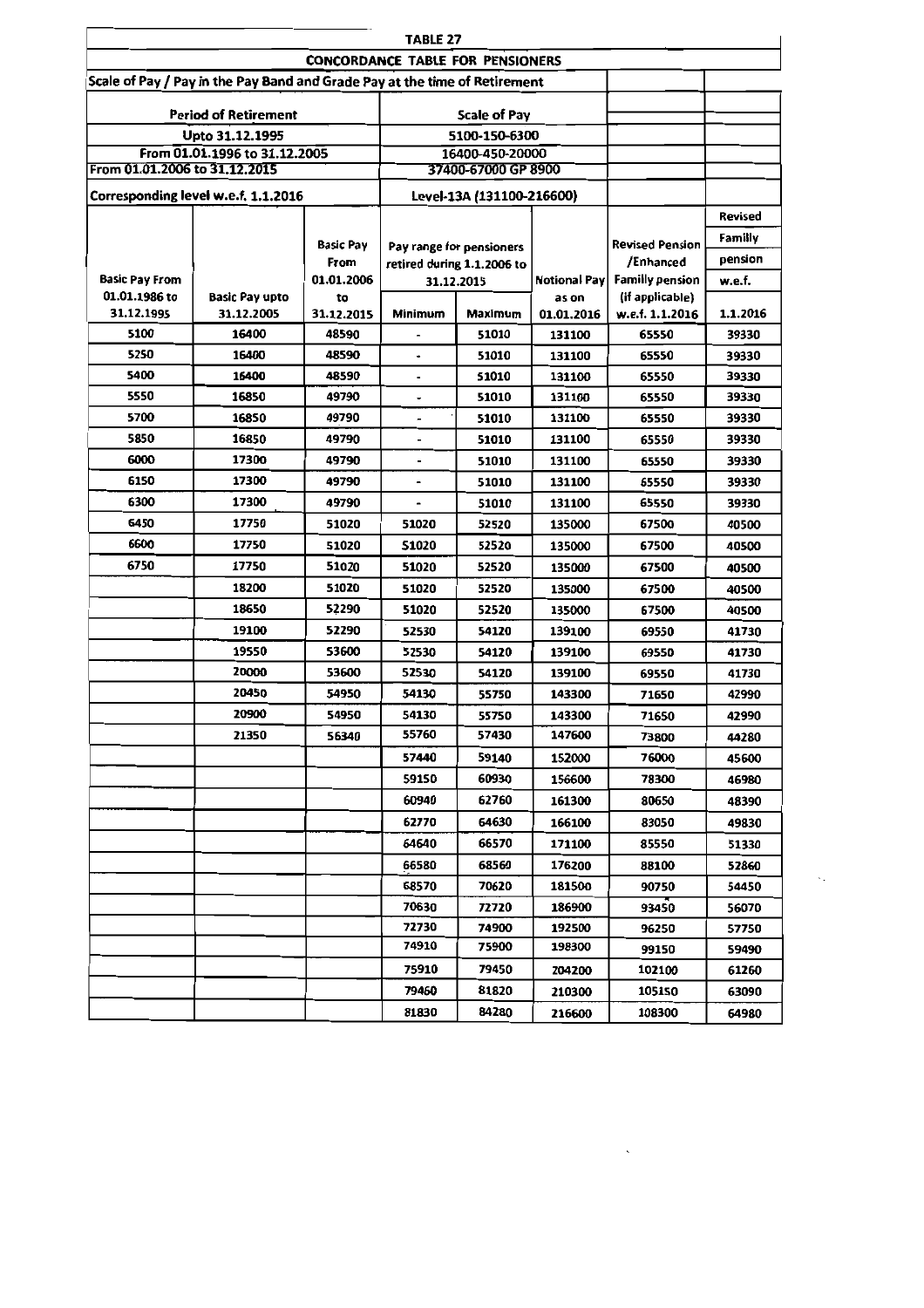|                                                                |                                                                            |                          | TABLE 28                                                                                                                                                                                                                                                                                                                                                                                                                                                                                                                                                                  |                      |                     |                                                       |                           |
|----------------------------------------------------------------|----------------------------------------------------------------------------|--------------------------|---------------------------------------------------------------------------------------------------------------------------------------------------------------------------------------------------------------------------------------------------------------------------------------------------------------------------------------------------------------------------------------------------------------------------------------------------------------------------------------------------------------------------------------------------------------------------|----------------------|---------------------|-------------------------------------------------------|---------------------------|
|                                                                |                                                                            |                          | <b>CONCORDANCE TABLE FOR PENSIONERS</b>                                                                                                                                                                                                                                                                                                                                                                                                                                                                                                                                   |                      |                     |                                                       |                           |
|                                                                | Scale of Pay / Pay in the Pay Band and Grade Pay at the time of Retirement |                          |                                                                                                                                                                                                                                                                                                                                                                                                                                                                                                                                                                           |                      |                     |                                                       |                           |
|                                                                | <b>Period of Retirement</b>                                                |                          |                                                                                                                                                                                                                                                                                                                                                                                                                                                                                                                                                                           | <b>Scale of Pay</b>  |                     |                                                       |                           |
|                                                                |                                                                            |                          |                                                                                                                                                                                                                                                                                                                                                                                                                                                                                                                                                                           | 5900-200-6700        |                     |                                                       |                           |
|                                                                | Upto 31.12.1995                                                            |                          |                                                                                                                                                                                                                                                                                                                                                                                                                                                                                                                                                                           | 5900-200-7500        |                     |                                                       |                           |
| From 01.01.1996 to 31.12.2005<br>From 01.01.2006 to 31.12.2015 |                                                                            |                          |                                                                                                                                                                                                                                                                                                                                                                                                                                                                                                                                                                           | 18400-500-22400      |                     |                                                       |                           |
|                                                                |                                                                            |                          |                                                                                                                                                                                                                                                                                                                                                                                                                                                                                                                                                                           | 37400-67000 GP 10000 |                     |                                                       |                           |
|                                                                | Corresponding level w.e.f. 1.1.2016                                        |                          | Level-14 (144200-218200)                                                                                                                                                                                                                                                                                                                                                                                                                                                                                                                                                  |                      |                     |                                                       |                           |
|                                                                |                                                                            | <b>Basic Pay</b><br>From |                                                                                                                                                                                                                                                                                                                                                                                                                                                                                                                                                                           |                      |                     | <b>Pension</b><br>/Enhanced<br>Familly<br>pension (if | <b>Revised</b><br>Familly |
|                                                                | <b>Basic Pay From</b>                                                      | 01.01.2006               |                                                                                                                                                                                                                                                                                                                                                                                                                                                                                                                                                                           |                      | <b>Notional Pay</b> | applicable)                                           | pension                   |
| <b>Basic Pay upto</b>                                          | 01.01.1996 to                                                              | to                       |                                                                                                                                                                                                                                                                                                                                                                                                                                                                                                                                                                           |                      | as on               | w.e.f.                                                | w.e.f.                    |
| 31.12.1995<br>5900                                             | 31.12.2005                                                                 | 31.12.2015               |                                                                                                                                                                                                                                                                                                                                                                                                                                                                                                                                                                           |                      |                     | 1.1.2016                                              | 1.1.2016                  |
| 6100                                                           | 18400<br>18400                                                             | 54700<br>54700           |                                                                                                                                                                                                                                                                                                                                                                                                                                                                                                                                                                           |                      |                     | 72100                                                 | 43260                     |
| 6300                                                           | 18400                                                                      | 54700                    |                                                                                                                                                                                                                                                                                                                                                                                                                                                                                                                                                                           |                      |                     | 72100                                                 | 43260                     |
| 6500                                                           | 18900                                                                      |                          |                                                                                                                                                                                                                                                                                                                                                                                                                                                                                                                                                                           |                      |                     | 72100                                                 | 43260                     |
| 6700                                                           |                                                                            | 56050                    |                                                                                                                                                                                                                                                                                                                                                                                                                                                                                                                                                                           |                      |                     | 74250                                                 | 44550                     |
| 6900                                                           | 18900<br>18900                                                             | 56050                    |                                                                                                                                                                                                                                                                                                                                                                                                                                                                                                                                                                           |                      |                     | 74250                                                 | 44550                     |
| 7100                                                           | 19400                                                                      | 56050                    | Pay range for pensioners<br>retired during 1.1.2006 to<br>31.12.2015<br>Minimum<br>Maximum<br>01.01.2016<br>144200<br>56100<br>56100<br>144200<br>144200<br>56100<br>56110<br>57780<br>148500<br>56110<br>57780<br>148500<br>56110<br>57780<br>148500<br>56110<br>57780<br>148500<br>56110<br>57780<br>148500<br>56110<br>57780<br>148500<br>56110<br>57780<br>148500<br>56110<br>57780<br>148500<br>57790<br>59530<br>153000<br>57790<br>59530<br>153000<br>59540<br>61320<br>157600<br>61330<br>63150<br>162300<br>63160<br>65050<br>167200<br>63160<br>65050<br>167200 |                      | 74250               | 44550                                                 |                           |
| 7300                                                           | 19400                                                                      | 56050<br>56050           |                                                                                                                                                                                                                                                                                                                                                                                                                                                                                                                                                                           |                      |                     | 74250                                                 | 44550                     |
| 7500                                                           | 19400                                                                      | 56050                    |                                                                                                                                                                                                                                                                                                                                                                                                                                                                                                                                                                           |                      |                     | 74250                                                 | 44550                     |
|                                                                | 19900                                                                      | 57440                    |                                                                                                                                                                                                                                                                                                                                                                                                                                                                                                                                                                           |                      |                     | 74250                                                 | 44550                     |
|                                                                | 20400                                                                      | 57440                    |                                                                                                                                                                                                                                                                                                                                                                                                                                                                                                                                                                           |                      |                     | 74250                                                 | 44550                     |
|                                                                | 20900                                                                      | 58870                    |                                                                                                                                                                                                                                                                                                                                                                                                                                                                                                                                                                           |                      |                     | 74250                                                 | 44550                     |
|                                                                | 21400                                                                      | 58870                    |                                                                                                                                                                                                                                                                                                                                                                                                                                                                                                                                                                           |                      |                     | 76500                                                 | 45900                     |
|                                                                | 21900                                                                      | 60340                    |                                                                                                                                                                                                                                                                                                                                                                                                                                                                                                                                                                           |                      |                     | 76500<br>78800                                        | 45900                     |
|                                                                | 22400                                                                      | 61850                    |                                                                                                                                                                                                                                                                                                                                                                                                                                                                                                                                                                           |                      |                     | 81150                                                 | 47280                     |
|                                                                | 22900                                                                      | 63410                    |                                                                                                                                                                                                                                                                                                                                                                                                                                                                                                                                                                           |                      |                     | 83600                                                 | 48690<br>50160            |
|                                                                | 23400                                                                      | 65020                    |                                                                                                                                                                                                                                                                                                                                                                                                                                                                                                                                                                           |                      |                     | 83600                                                 | 50160                     |
|                                                                | 23900                                                                      | 66680                    | 65060                                                                                                                                                                                                                                                                                                                                                                                                                                                                                                                                                                     | 67000                | 172200              | 86100                                                 | 51660                     |
|                                                                |                                                                            |                          | 67010                                                                                                                                                                                                                                                                                                                                                                                                                                                                                                                                                                     | 69020                | 177400              | 88700                                                 | 53220                     |
|                                                                |                                                                            |                          | 69030                                                                                                                                                                                                                                                                                                                                                                                                                                                                                                                                                                     | 71080                | 182700              | 91350                                                 | 54810                     |
|                                                                |                                                                            |                          | 71090                                                                                                                                                                                                                                                                                                                                                                                                                                                                                                                                                                     | 73220                | 188200              | 94100                                                 | 56460                     |
|                                                                |                                                                            | ,                        | 73230                                                                                                                                                                                                                                                                                                                                                                                                                                                                                                                                                                     | 75400                | 193800              | 96900                                                 | 58140                     |
|                                                                |                                                                            |                          | 75410                                                                                                                                                                                                                                                                                                                                                                                                                                                                                                                                                                     | 77000                | 199600              | 99800                                                 | 59880                     |
|                                                                |                                                                            |                          |                                                                                                                                                                                                                                                                                                                                                                                                                                                                                                                                                                           |                      |                     |                                                       |                           |

 $\label{eq:2.1} \frac{1}{\sqrt{2}}\int_{\mathbb{R}^3}\frac{1}{\sqrt{2}}\left(\frac{1}{\sqrt{2}}\right)^2\frac{1}{\sqrt{2}}\left(\frac{1}{\sqrt{2}}\right)^2\frac{1}{\sqrt{2}}\left(\frac{1}{\sqrt{2}}\right)^2\frac{1}{\sqrt{2}}\left(\frac{1}{\sqrt{2}}\right)^2\frac{1}{\sqrt{2}}\left(\frac{1}{\sqrt{2}}\right)^2\frac{1}{\sqrt{2}}\frac{1}{\sqrt{2}}\frac{1}{\sqrt{2}}\frac{1}{\sqrt{2}}\frac{1}{\sqrt{2}}\frac{1}{\sqrt{2}}$ 

 $\label{eq:2.1} \frac{1}{\sqrt{2}}\int_{\mathbb{R}^3}\frac{1}{\sqrt{2}}\left(\frac{1}{\sqrt{2}}\right)^2\frac{1}{\sqrt{2}}\left(\frac{1}{\sqrt{2}}\right)^2\frac{1}{\sqrt{2}}\left(\frac{1}{\sqrt{2}}\right)^2\frac{1}{\sqrt{2}}\left(\frac{1}{\sqrt{2}}\right)^2\frac{1}{\sqrt{2}}\left(\frac{1}{\sqrt{2}}\right)^2.$ 

 $\sigma_{\rm{max}}$